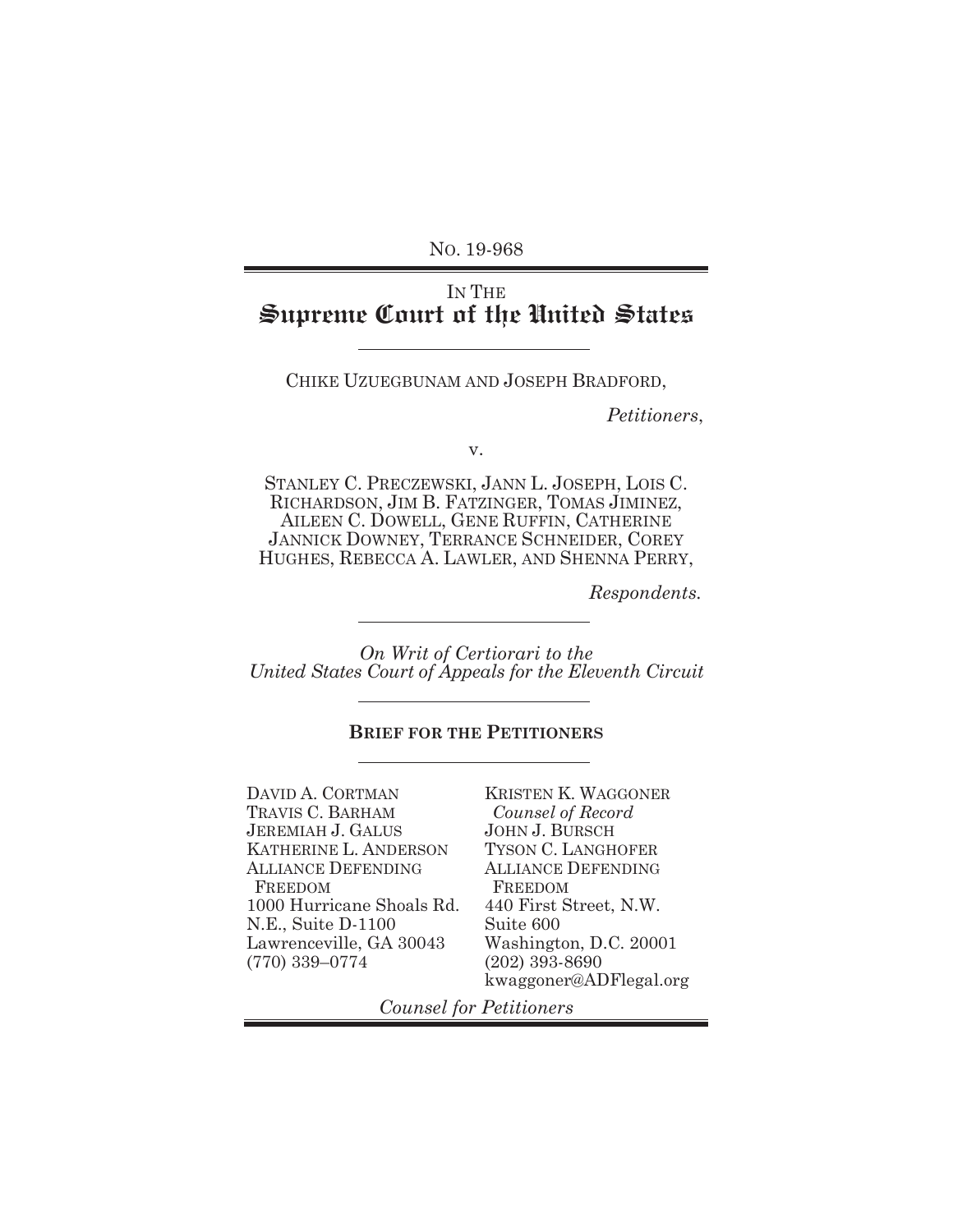# **QUESTION PRESENTED**

Whether a government's post-filing change of an unconstitutional policy moots nominal-damages claims that vindicate the government's past, completed violation of a plaintiff's constitutional right.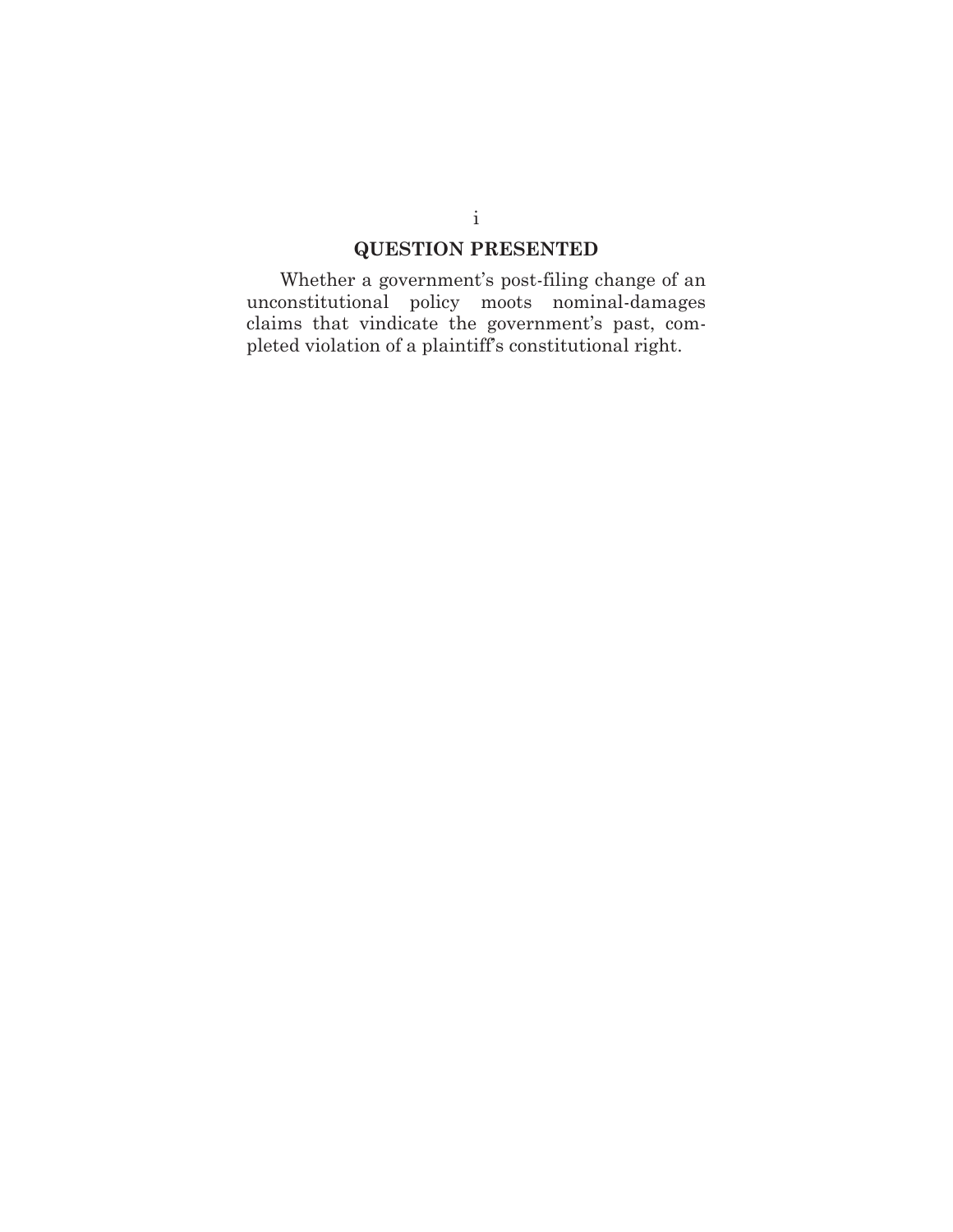#### **PARTIES TO THE PROCEEDING & CORPORATE DISCLOSURE**

Petitioners are Chike Uzuegbunam\* and Joseph Bradford. Both were students at Georgia Gwinnett College when this case began. Both are individual persons.

Respondents are Stanley C. Preczewski, Lois C. Richardson, Jim B. Fatzinger, Tomas Jiminez, Aileen C. Dowell, Gene Ruffin, Catherine Jannick Downey, Terrance Schneider, Corey Hughes, Rebecca A. Lawler, and Shenna Perry. All are or were officials at Georgia Gwinnett College involved in enforcing the challenged policies, and Chike and Joseph sued them in their official and individual capacities. During this lawsuit, Respondent Preczewski left the employ of Georgia Gwinnett College, and Respondent Jann L. Joseph took his place as president. Under FED. R. CIV. P. 25(d), Respondent Joseph is automatically substituted for the official capacity claims against Respondent Preczweski. The individual capacity claims against Respondent Preczewski remain.

#### **LIST OF ALL PROCEEDINGS**

U.S. Court of Appeals for the Eleventh Circuit, No. 18-12676, *Uzuegbunam* v. *Preczewski*, petition for initial hearing en banc denied February 21, 2019, judgment entered July 1, 2019, en banc review denied September 4, 2019, mandate issued September 12, 2019.

U.S. District Court for the Northern District of Georgia, No. 1:16-cv-04658-ELR, *Uzuegbunam* v. *Preczewski*, final judgment entered May 25, 2018.

<sup>\*</sup> Pronounced CHEE'-kay Oo-zah-BUN'-um.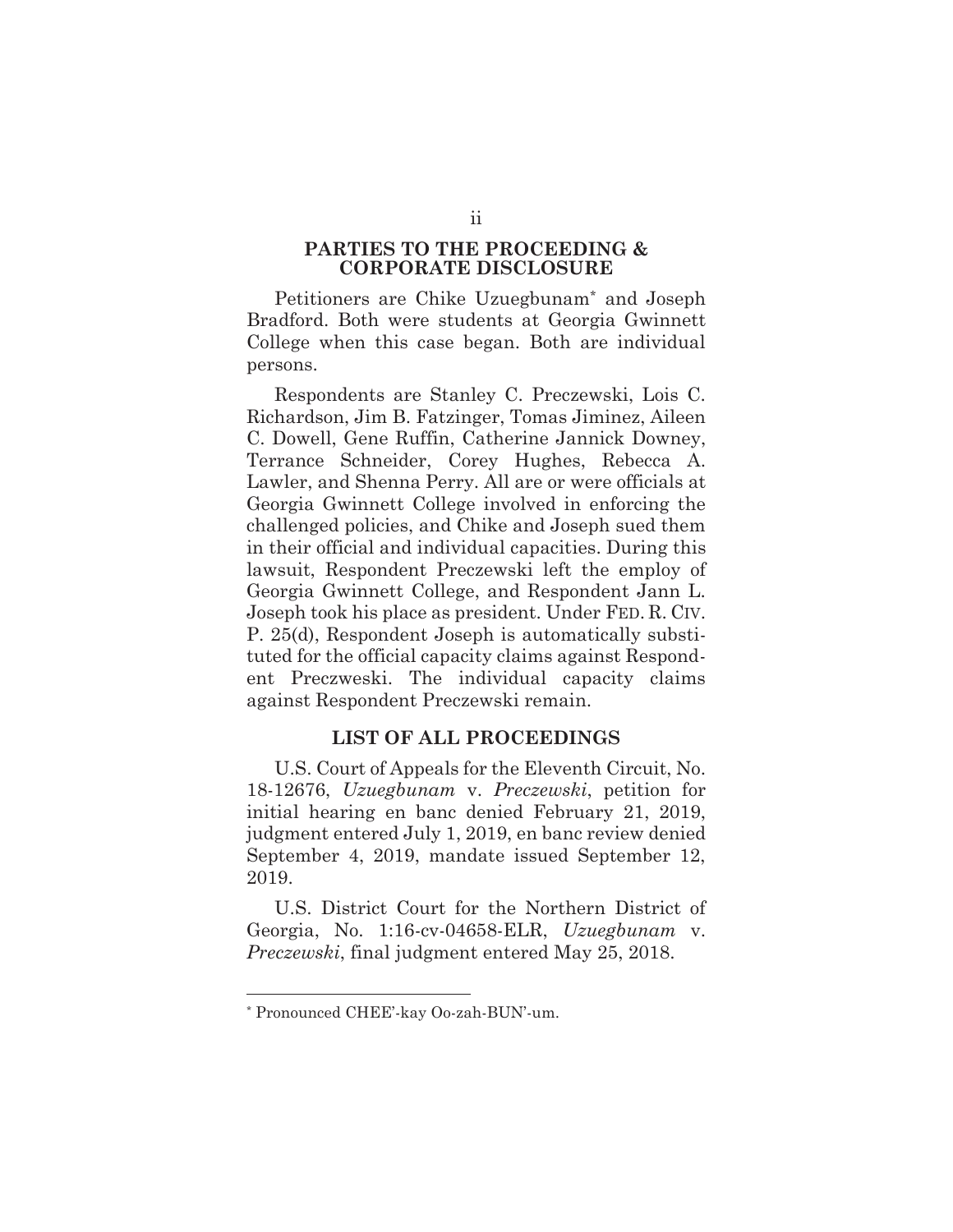# **TABLE OF CONTENTS**

| PARTIES TO THE PROCEEDING &<br>CORPORATE DISCLOSURE  ii                         |
|---------------------------------------------------------------------------------|
|                                                                                 |
|                                                                                 |
|                                                                                 |
|                                                                                 |
| Ι.                                                                              |
| A. Chike and Joseph desire to share their                                       |
| B. Georgia Gwinnett College's Speech<br>Zones and Speech Code severely restrict |
|                                                                                 |
|                                                                                 |
|                                                                                 |
| SUMMARY OF THE ARGUMENT 14                                                      |

iii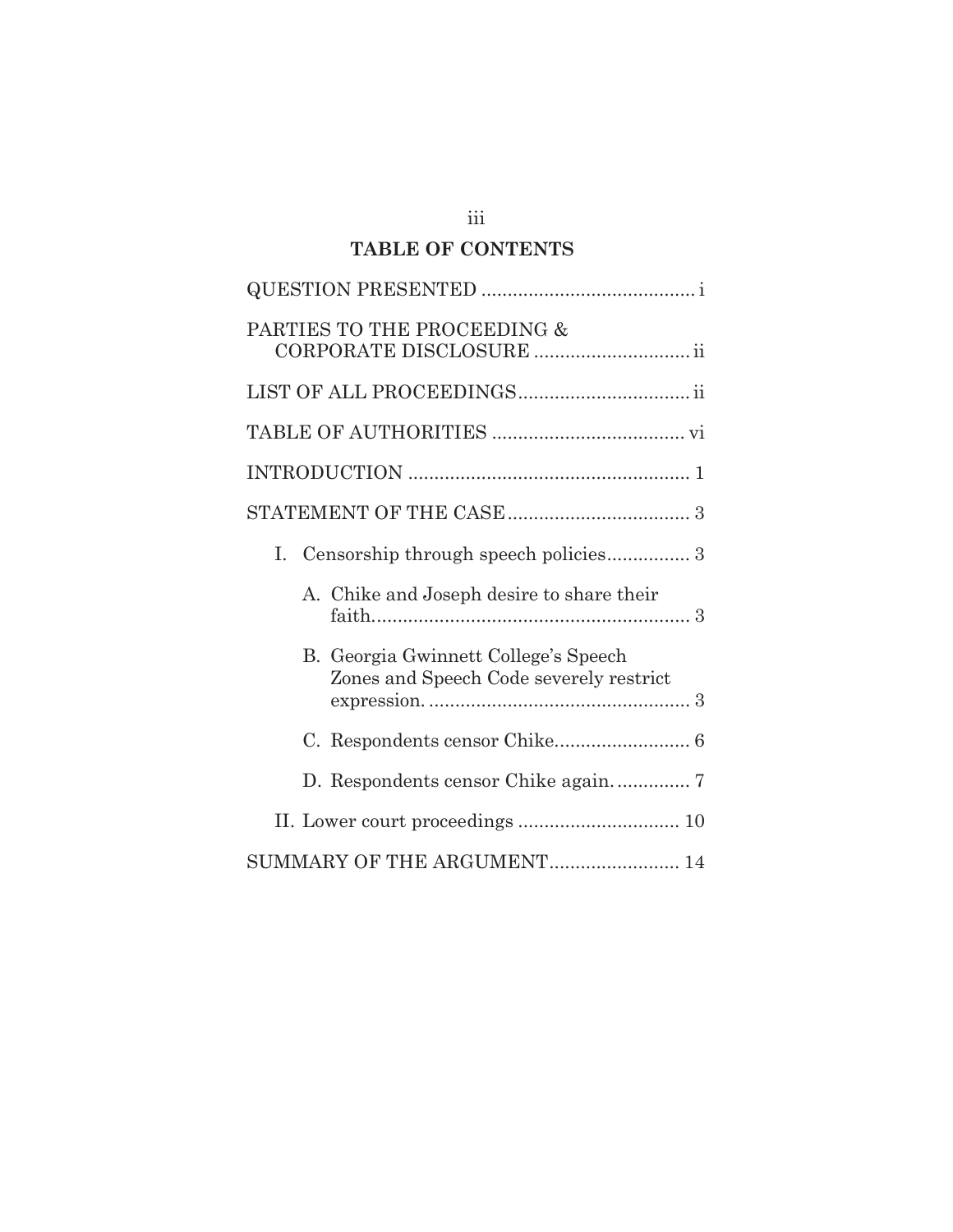|    | iv                                                                                                                                              |
|----|-------------------------------------------------------------------------------------------------------------------------------------------------|
|    |                                                                                                                                                 |
| I. | Chike's and Joseph's nominal-damages                                                                                                            |
|    | A. Nominal damages provide a remedy for<br>injuries that do not cause quantifiable<br>or compensable harm 16                                    |
|    | B. A prospective change in policy or<br>conduct cannot moot a damages claim,<br>including one for nominal damages.  21                          |
|    | 1. A case is moot only when it is<br>impossible to grant any effectual                                                                          |
|    | Nominal damages offer effectual<br>2.<br>relief for past constitutional                                                                         |
|    | A change in policy or conduct does<br>3.<br>not erase a completed constitutional                                                                |
|    | Because nominal-damages awards<br>4.<br>remedy past injuries, they are<br>always retrospective and serve a<br>distinct purpose from declaratory |
|    | C. Chike's and Joseph's nominal-damages<br>claims remain a "live" controversy<br>because they seek vindication for past                         |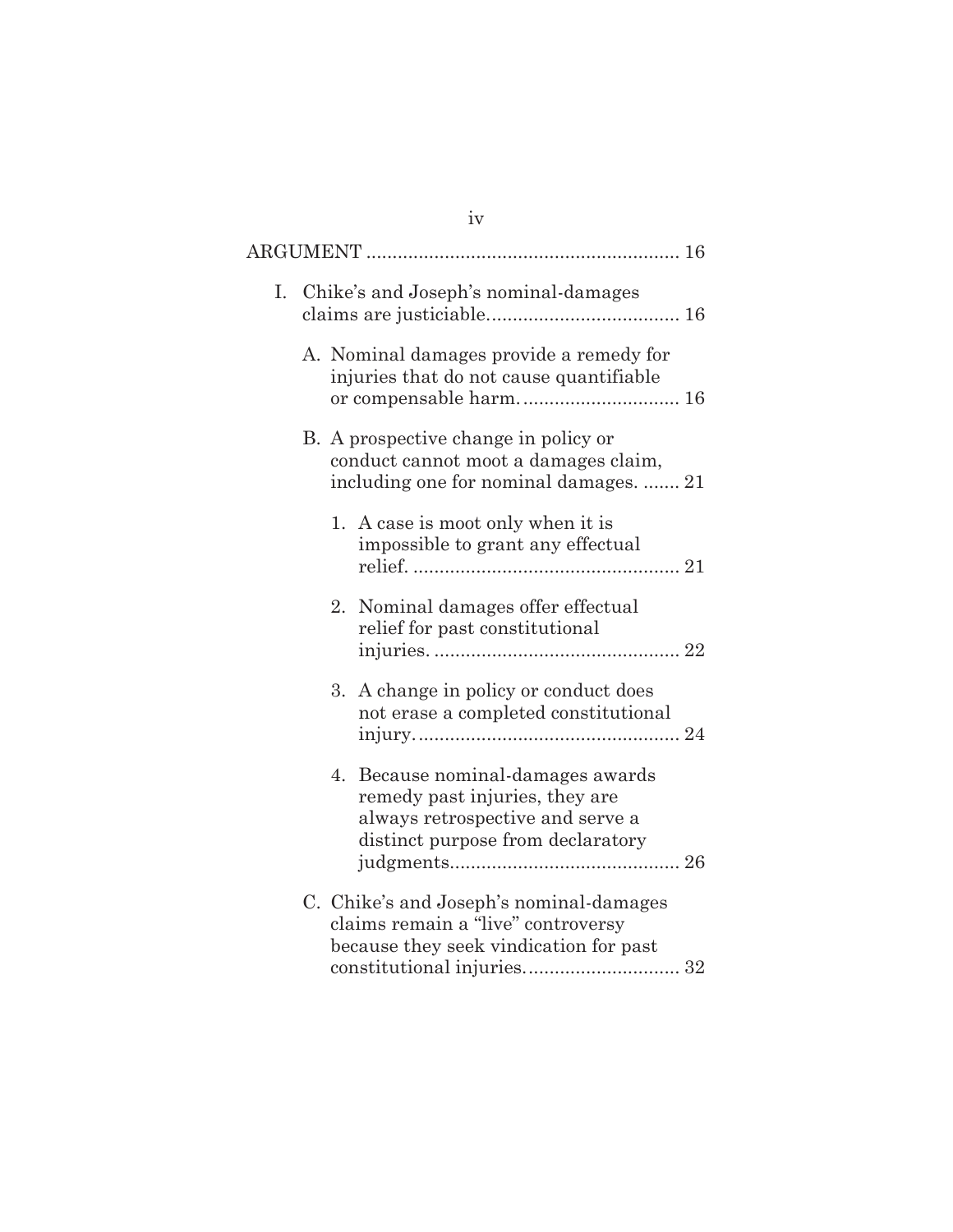| $\mathbf v$                                                                                                                     |
|---------------------------------------------------------------------------------------------------------------------------------|
| II. The overwhelming majority of circuit<br>courts uphold the justiciability of nominal-<br>damages claims for good reason.  34 |
| A. The majority rule is doctrinally<br>consistent with Article III                                                              |
| B. The majority rule upholds $\S 1983$ 's<br>purpose and better protects                                                        |
| C. The majority rule recognizes that<br>nominal damages are crucial to redress<br>one-time violations in many contexts 39       |
| III. The Eleventh Circuit's rule misunderstands<br>the nature and purpose of nominal-                                           |
| A. Nominal-damages claims do not need to<br>be paired with compensatory-damages                                                 |
| B. The constitutional-avoidance doctrine<br>does not justify a refusal to remedy<br>completed constitutional violations 43      |
| C. Nominal-damages awards do not<br>destroy the mootness doctrine 45                                                            |
| D. The rule that nominal-damages claims<br>are justiciable has not opened the<br>floodgates to attorney-fee awards.  48         |
|                                                                                                                                 |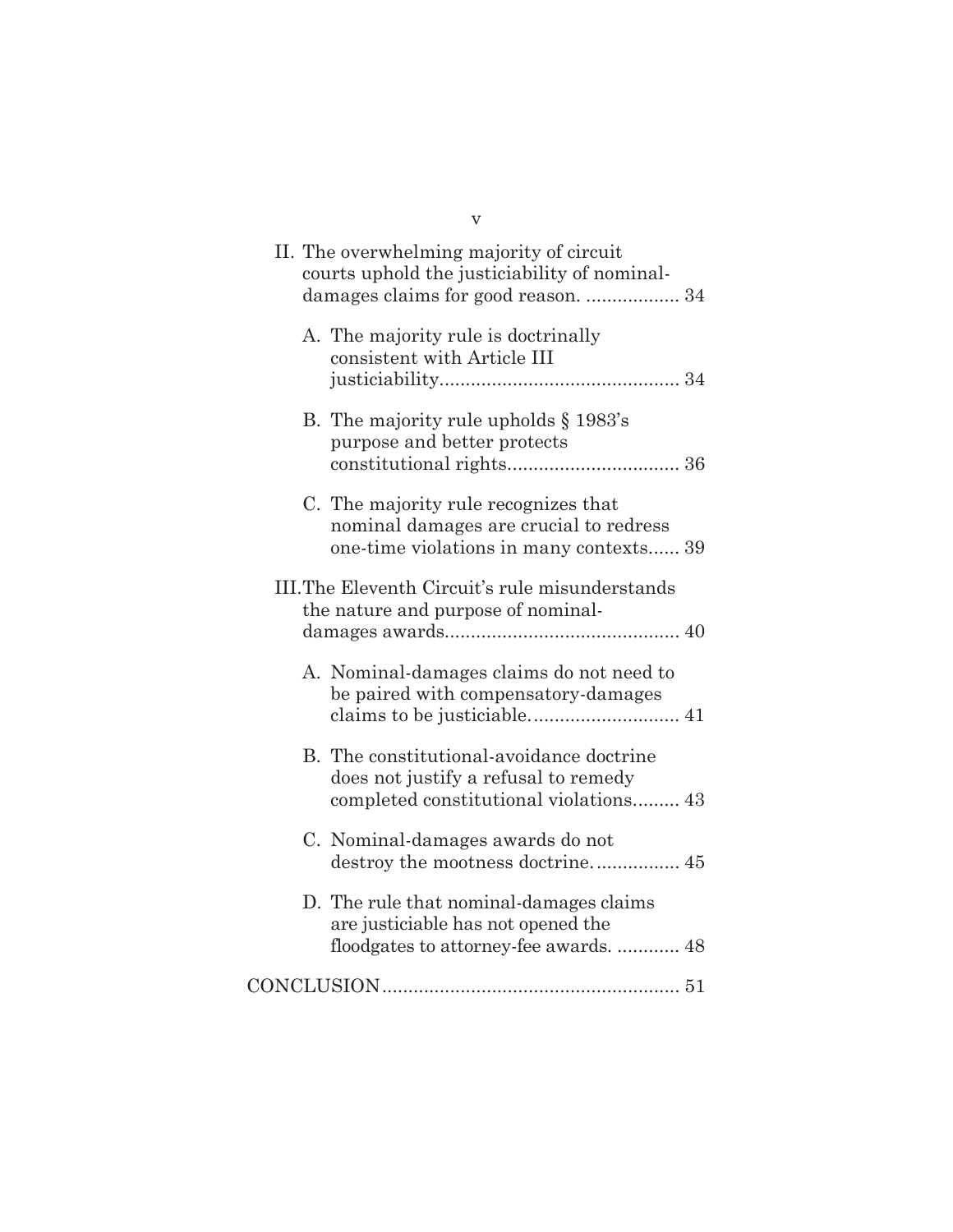# **TABLE OF AUTHORITIES**

# **Cases**

| Advantage Media, L.L.C. v. City of Eden Prairie,                                                                 |
|------------------------------------------------------------------------------------------------------------------|
| Allah v. Al-Hafeez,                                                                                              |
| Amato v. Saratoga Springs,                                                                                       |
| American Humanist Association v. Greenville<br>County School District,<br>652 F. App'x 224 (4th Cir. 2016)  28   |
| Archie v. Christian,                                                                                             |
| Arizonans for Official English v. Arizona,                                                                       |
| Ashwander v. Tennessee Valley Authority,                                                                         |
| Association of Community Organizations for<br>Reform Now v. Dickerson,<br>No. AMD 07-92, 2008 WL 4056183 (D. Md. |
| Babbitt v. Farm Workers,                                                                                         |
| Barcik v. Kubiaczyk,                                                                                             |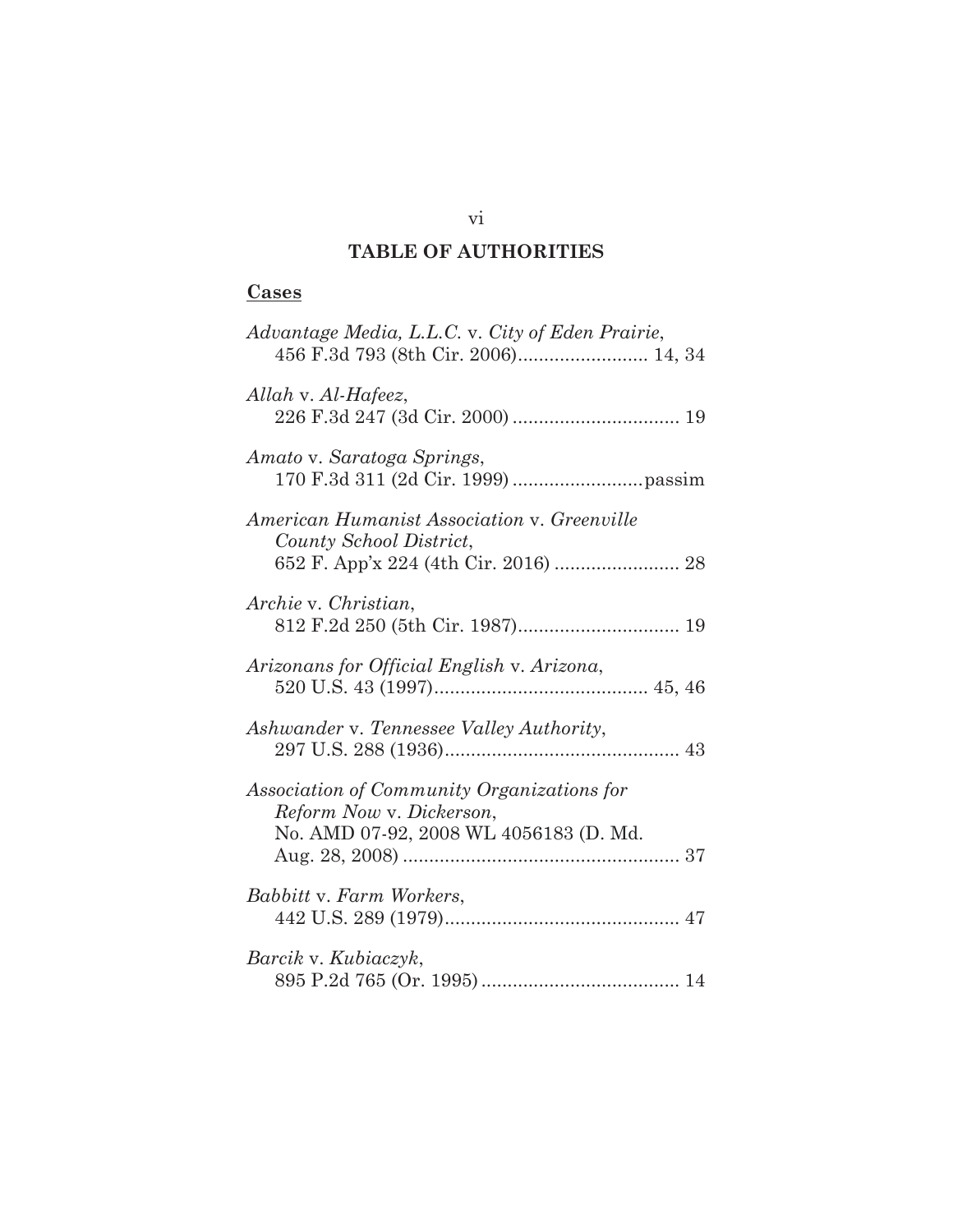| Bell Atlantic Corp. v. Twombly,                                                                   |
|---------------------------------------------------------------------------------------------------|
| Benton v. Oregon Student Assistance<br>Commission,                                                |
| Bernhardt v. County of Los Angeles,<br>279 F.3d 862 (9th Cir. 2002) 14, 34                        |
| Bilbrey v. Brown,                                                                                 |
| Boston's Children First v. City of Boston,                                                        |
| Brandau v. Kansas,                                                                                |
| Brillhart v. Excess Insurance Company of<br>America,                                              |
| Brinsdon v. McAllen Independent School District,                                                  |
| Brown v. Board of Education,                                                                      |
| Buckhannon Board & Care Home, Inc. v. West<br>Virginia Department of Health & Human<br>Resources, |
| Burns v. Pennsylvania Department of Correction,                                                   |

# vii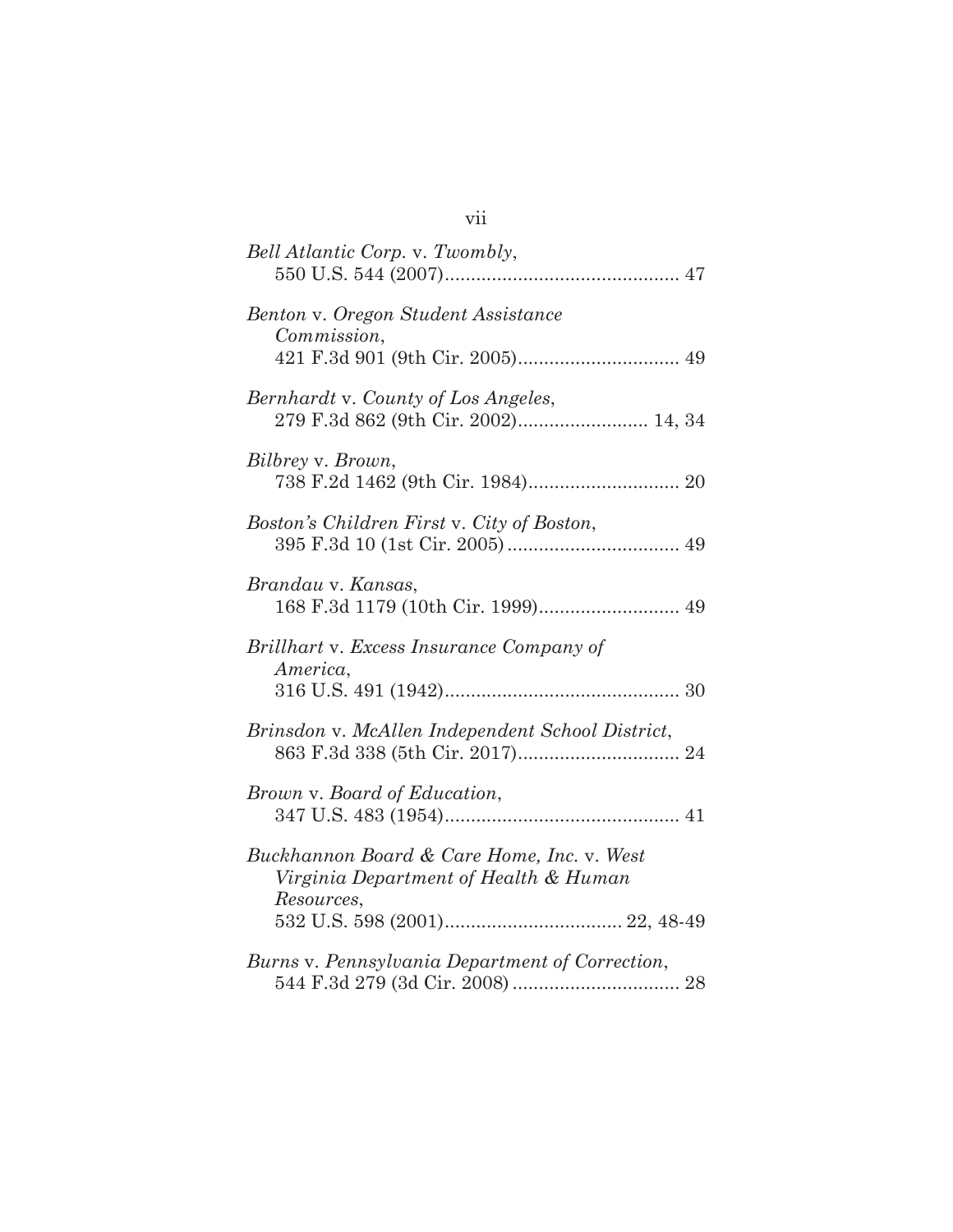| Caban-Wheeler v. Elsea,                                                      |
|------------------------------------------------------------------------------|
| Calder v. Jones,                                                             |
| Camreta v. Greene,                                                           |
| Cardinal Chemical Company v. Morton<br>International, Inc.,                  |
| Carey v. Piphus,                                                             |
| Carter v. City of Las Cruces,                                                |
| Carter v. Williams,                                                          |
| Cartwright v. Stamper,                                                       |
| Central Radio Company v. Norfolk,<br>811 F.3d 625 (4th Cir. 2016) 14, 24, 34 |
| Chafin v. Chafin,                                                            |
| Christian Legal Society v. Martinez,                                         |
| Church of Scientology of California v. United<br>States,                     |

| × |  |  |
|---|--|--|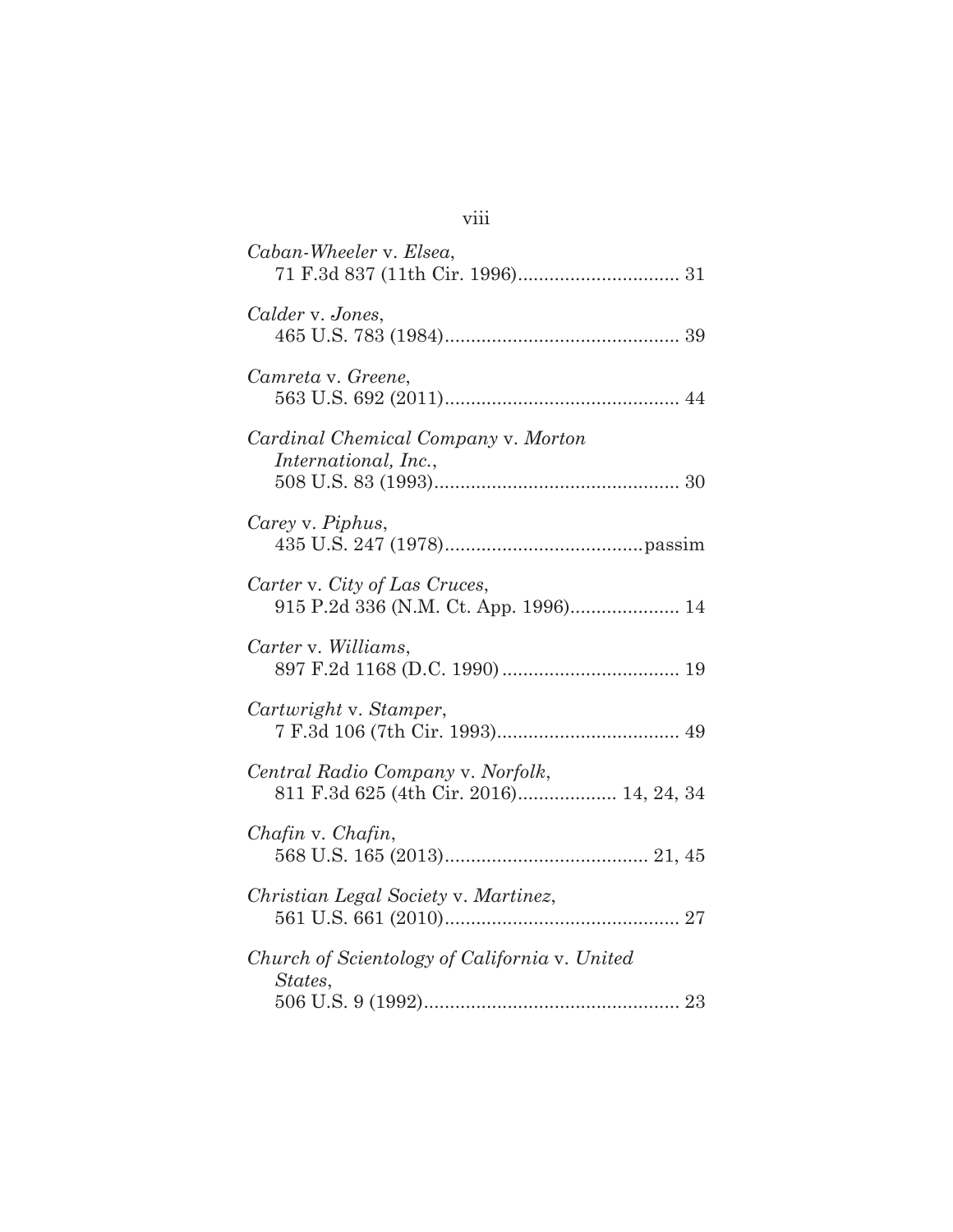| City of Los Angeles v. Lyons,                                                           |
|-----------------------------------------------------------------------------------------|
| City of Riverside v. Rivera,                                                            |
| CMR D.N. Corp. v. City of Philadelphia,                                                 |
| Coleman ex rel. Coleman v. Daines,<br>979 N.E.2d 1158 (N.Y. 2012) 14                    |
| Committee for First Amendment v. Campbell,<br>962 F.2d 1517 (10th Cir. 1992) 14, 24, 34 |
| Connaughton v. Chipotle Mexican Grill, Inc.,                                            |
| Corpus v. Bennett,                                                                      |
| Crue v. Aiken,<br>370 F.3d 668 (7th Cir. 2004) 14, 28, 34                               |
| Cummings v. Connell,                                                                    |
| Daniels v. Bates,                                                                       |
| Davis v. United States,                                                                 |
| District of Columbia v. Wesby,                                                          |

ix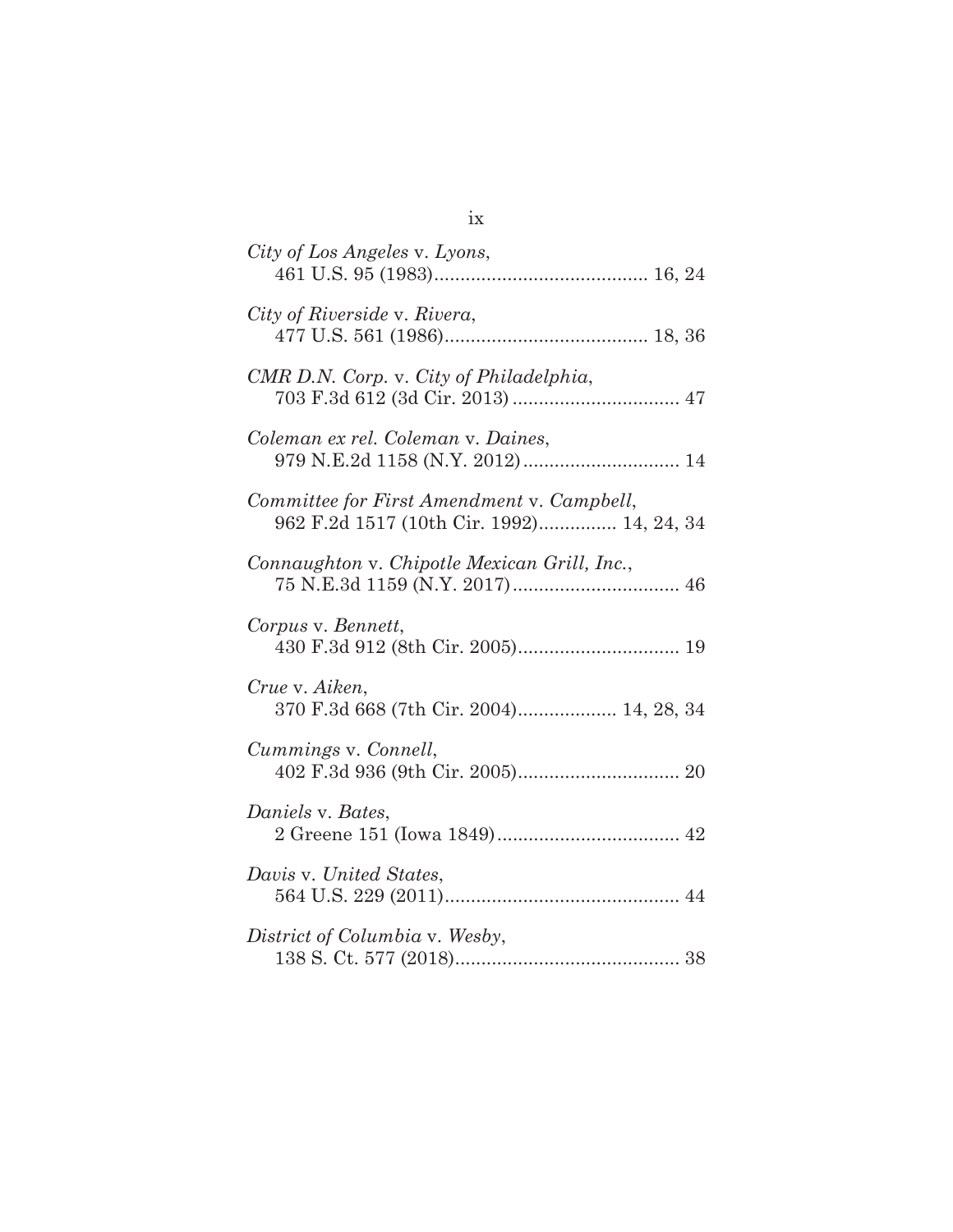| Familias Unidas v. Briscoe,                                                         |
|-------------------------------------------------------------------------------------|
| Farrar v. Hobby,                                                                    |
| Fassett v. Haeckel,                                                                 |
| Franklin v. Aycock,                                                                 |
| Franklin v. Gwinnett County Public Schools,                                         |
| Friends of the Earth, Inc. v. Laidlaw<br><i>Environmental Services (TOC), Inc.,</i> |
| Genesis HealthCare Corp. v. Symczyk,                                                |
| Green v. Mansour,                                                                   |
| Griffith v. Butte School District No. 1,                                            |
| Grossman v. City of Portland,                                                       |
| GTE Sylvania, Inc. v. Consumers Union of United<br>States, Inc.,                    |
| Hanrahan v. Hampton,                                                                |

x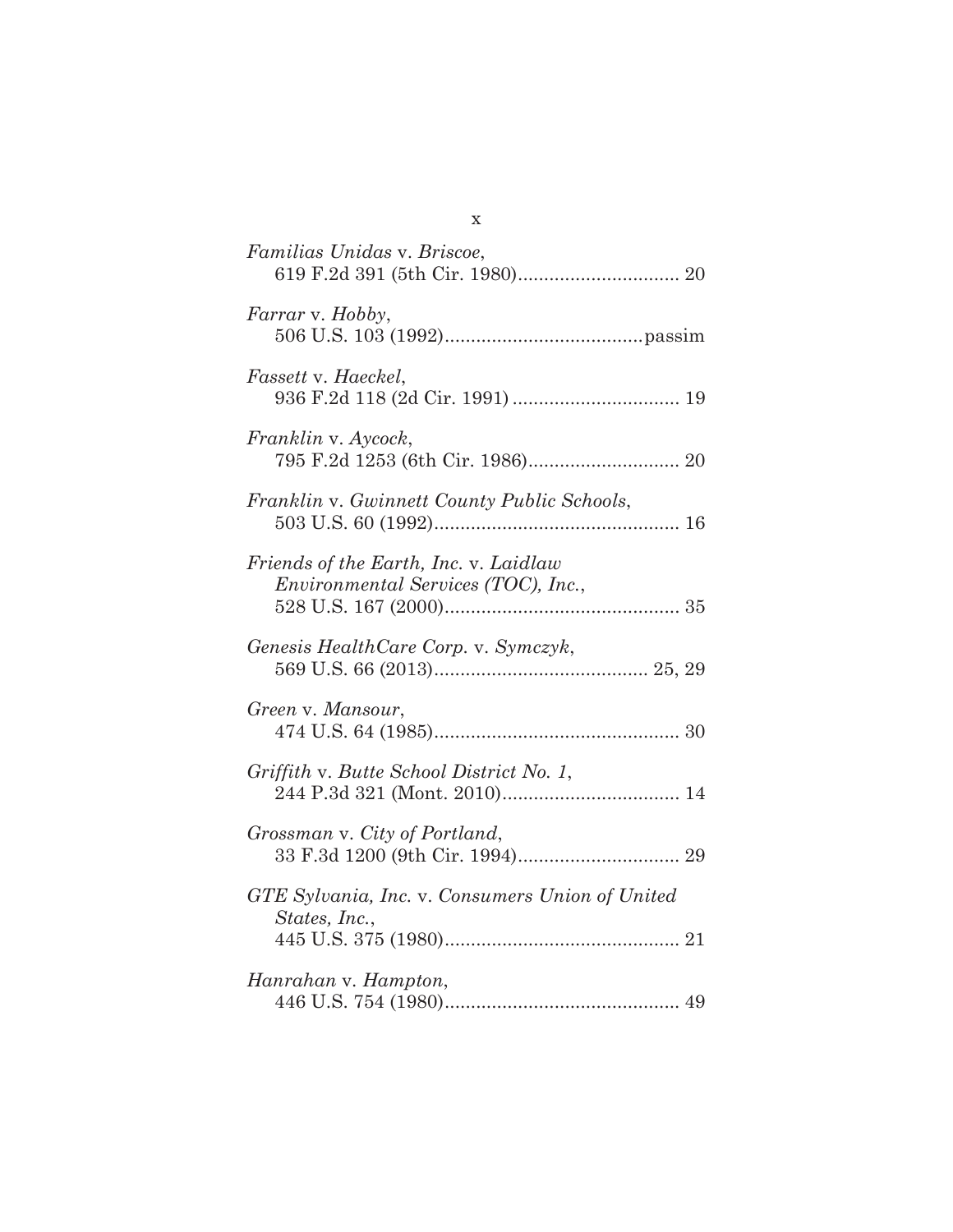| Harlow v. Fitzgerald,                                                     |
|---------------------------------------------------------------------------|
| Hudson v. Michigan,                                                       |
| Hulle v. Orynge,<br>Y.B. 6 Edw. 4, fol. 7, Mich, pl. 18 (1466) 39         |
| Jacobs v. Clark County School District,                                   |
| Jama v. Esmor Correctional Services, Inc.,                                |
| Kerns v. Wells Fargo Bank, N.A.,                                          |
| Klein v. Laguna Beach,<br>810 F.3d 693 (9th Cir. 2016) 19, 34             |
| Knox v. Service Employees International Union,                            |
| Kuehn v. Renton School District No. 403,<br>694 P.2d 1078 (Wash. 1985) 14 |
| Lewis v. Continental Bank Corp.,                                          |
| Lexmark International, Inc. v. Static Control<br>Components, Inc.,        |
| Los Angeles County v. Humphries,                                          |

xi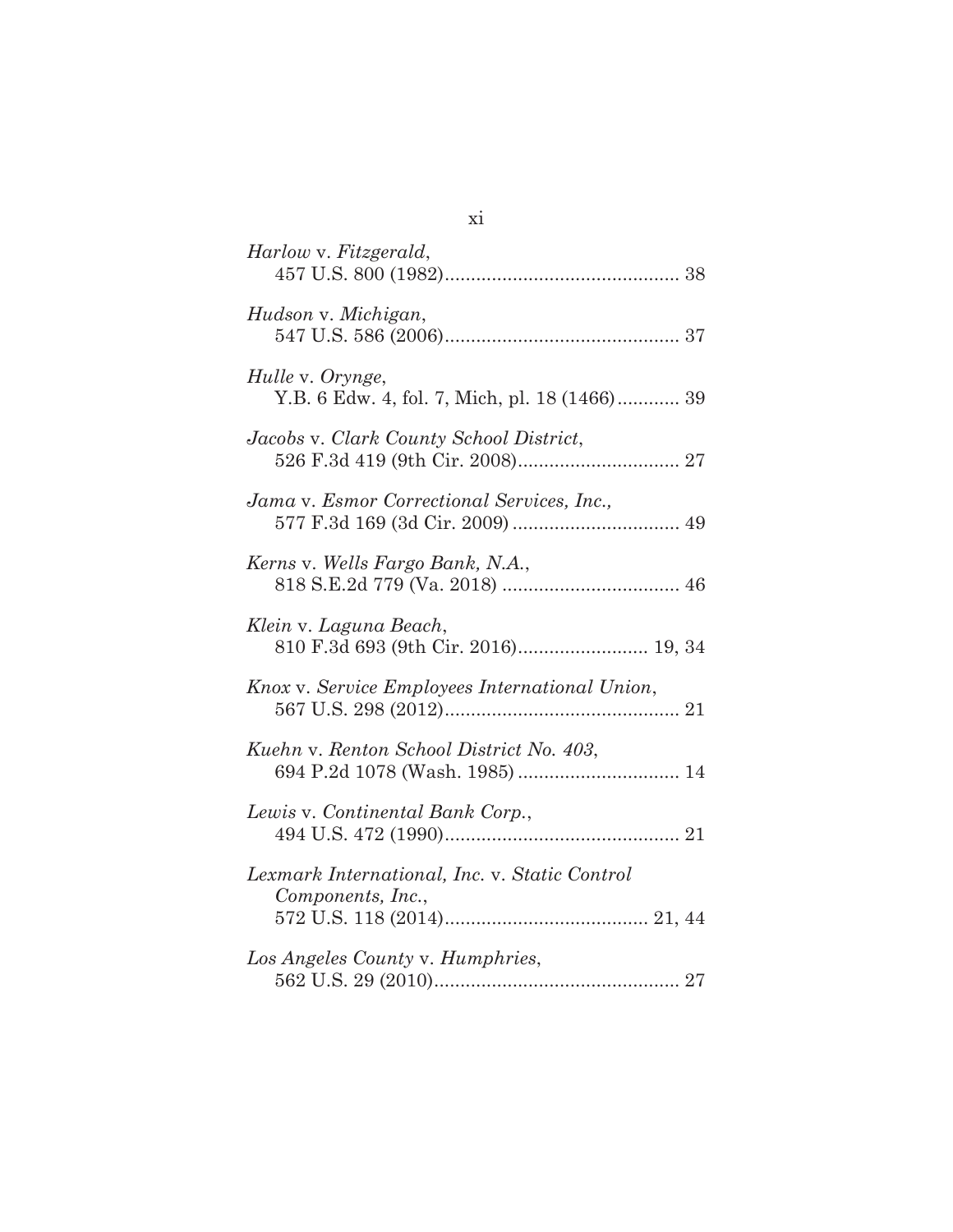| Lujan v. Defenders of Wildlife,                                         |
|-------------------------------------------------------------------------|
| Magnett v. Pelletier,                                                   |
| Marbury v. Madison,<br>5 U.S. (1 Cranch) 137 (1803)  16, 17, 32         |
| McCann v. Coughlin,                                                     |
| MedImmune, Inc. v. Gentech, Inc.,                                       |
| Mellen v. Bunting,                                                      |
| Memphis Community School District v. Stachura,                          |
| Mercer v. Duke University,                                              |
| Mglej v. Gardner,<br>F.3d _, 2020 WL 5384938 (10th Cir. 2020) 29        |
| Miller v. City of Cincinnati,<br>622 F.3d 524 (6th Cir. 2010) 14, 28-29 |
| Mission Product Holdings, Inc. v.<br>Tempnology, LLC,                   |
| Morgan v. Plano Independent School District,                            |

xii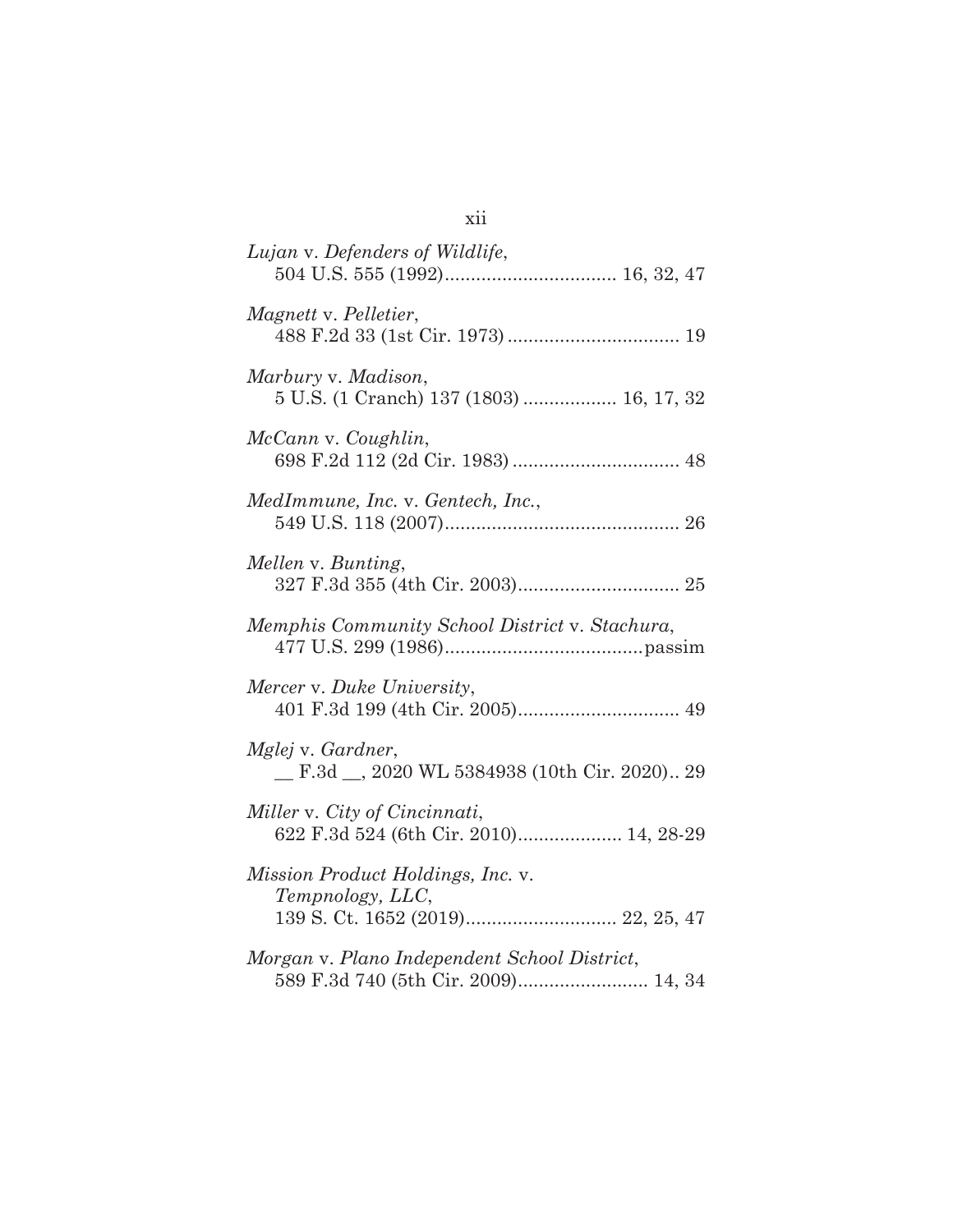| Mullenix v. Luna,                                                  |
|--------------------------------------------------------------------|
| Murray v. City of Onawa,                                           |
| New York State Rifle & Pistol Association v. City<br>of New York,  |
| O'Connor v. City & County of Denver,                               |
| O'Connor v. Huard,                                                 |
| Ohio Citizen Action v. City of Englewood,                          |
| Pearson v. Callahan,                                               |
| Pelphry v. Cobb County,<br>547 F.3d 1263 (11th Cir. 2008) 19       |
| People for Ethical Treatment of Animals, Inc. v.<br>Gittens,       |
| PeTA v. Rasmussen,                                                 |
| Price v. City of Charlotte,<br>93 F.3d 1241 (4th Cir. 1996) 19, 31 |

xiii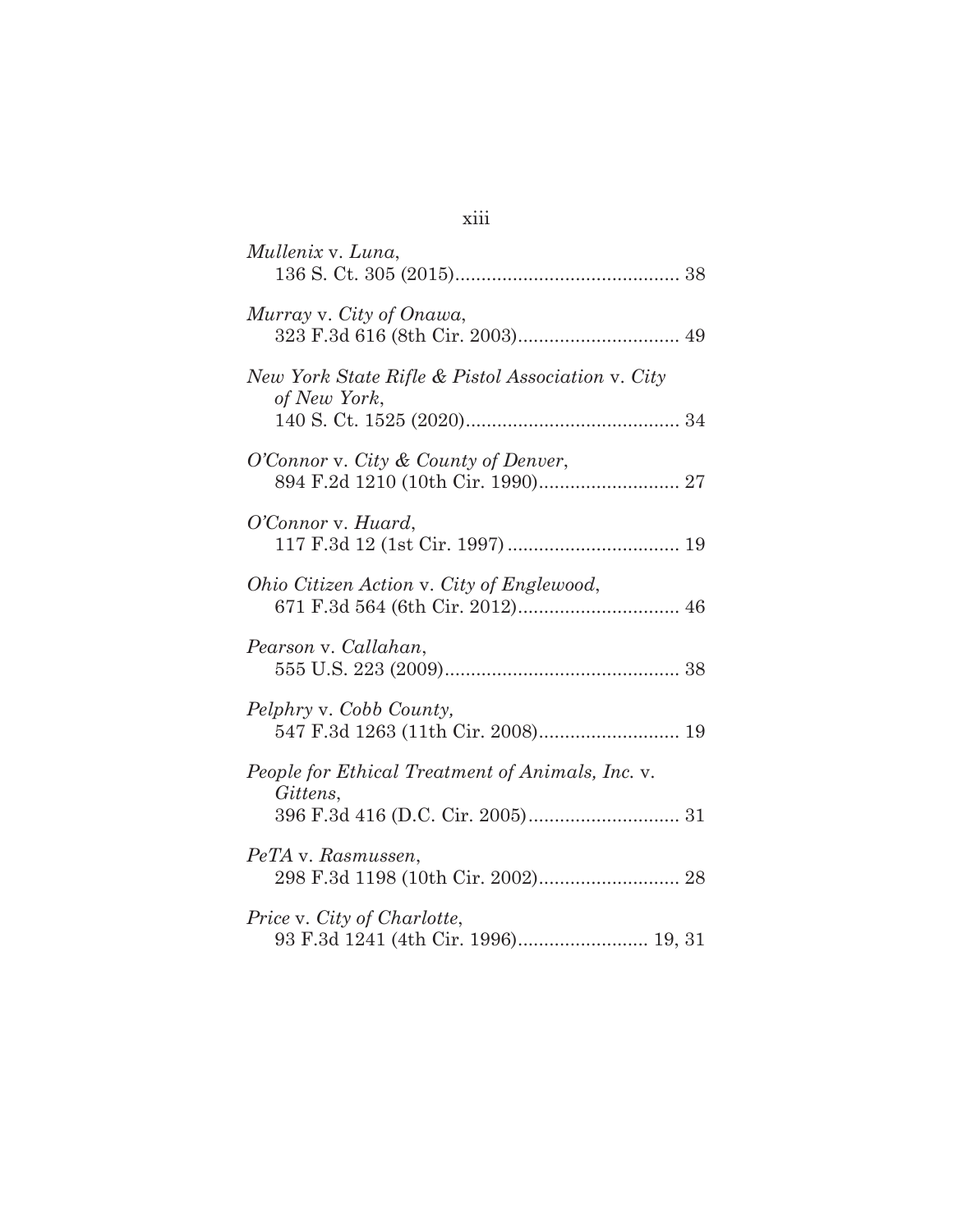| <i>Public Service Commission of Utah v. Wycoff</i><br>Company, |
|----------------------------------------------------------------|
|                                                                |
| Reed v. Kemper,                                                |
| Risdal v. Halford,                                             |
| <i>Robinson v. Cattaraugus County,</i>                         |
| Robinson v. Lord Byron,<br>2 Cox 4, 30 Eng. Rep. 3 (1788)  17  |
| Safford Unified School District No. 1 v. Redding,              |
| Schneider v. County of San Diego,                              |
| Searles v. Van Bebber,                                         |
| Sessions v. Morales-Santana,                                   |
| Shelton v. Tucker,                                             |
| Six Star Holdings, LLC v. City of Milwaukee,                   |
| Skelly Oil Co. v. Phillips Petroleum Company,                  |

xiv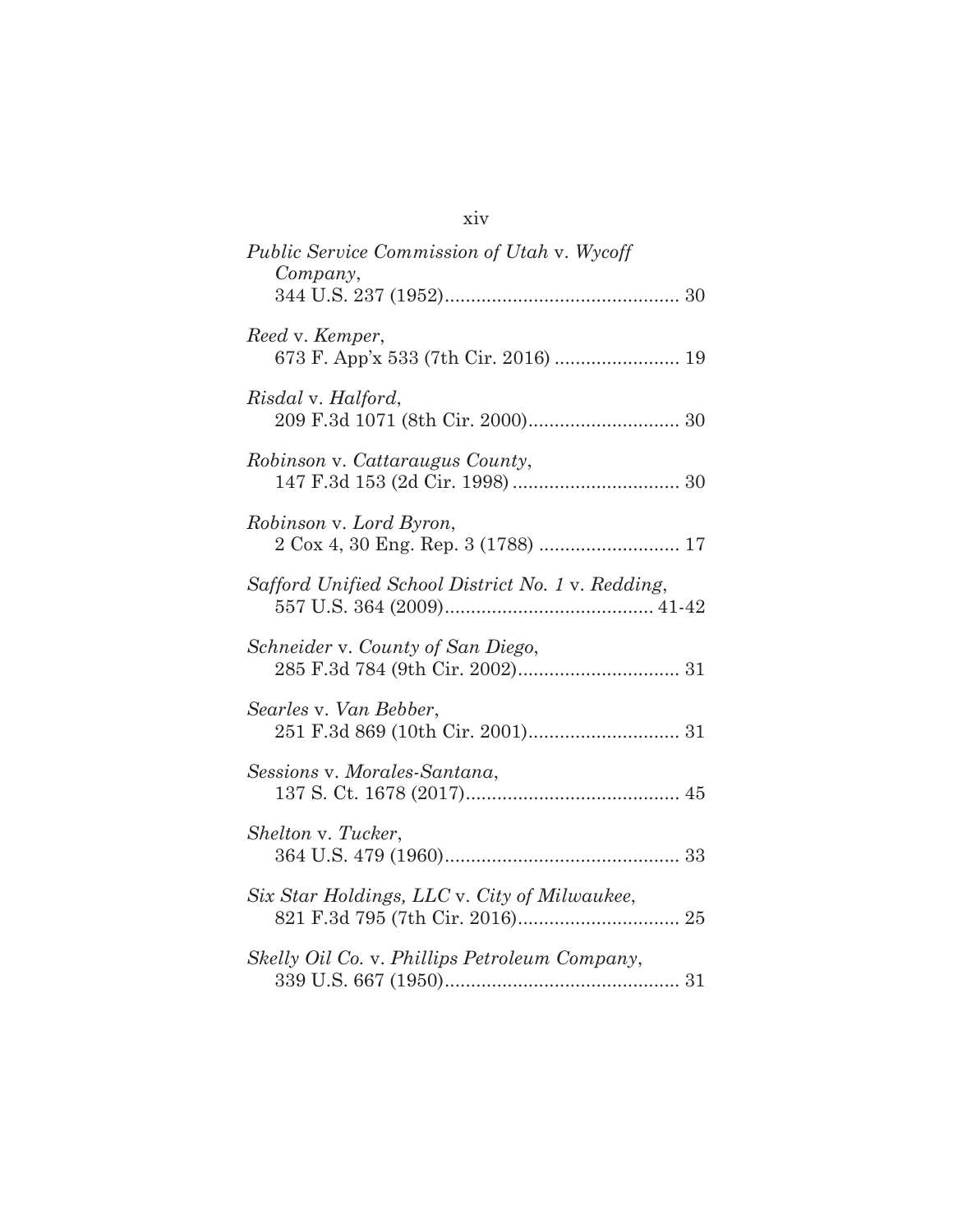| Society of Separationists, Inc. v. Herman,                                                        |
|---------------------------------------------------------------------------------------------------|
| Spokeo, Inc. v. Robins,                                                                           |
| Sprint Communications Company, L.P. v. APCC<br>Services, Inc.,                                    |
| Sprint Communications, Inc. v. Jacobs,                                                            |
| Stoedter v. Gates,<br>704 F. App'x. 748 (10th Cir. 2017)  19, 34, 37                              |
| Susan B. Anthony List v. Driehaus,                                                                |
| Tanner Advertising Group, LLC v. Fayette<br>Country,<br>451 F.3d 777 (11th Cir. 2006) 46          |
| Taxpayers for the Animas-La Plata Referendum<br>v. Animas-La Plata Water Conservancy<br>District, |
| Texas State Teachers Association v. Garland<br>Independent School District,                       |
| United States ex rel. Tyrrell v. Speaker,                                                         |
| United States Parole Commission v. Geraghty,                                                      |

xv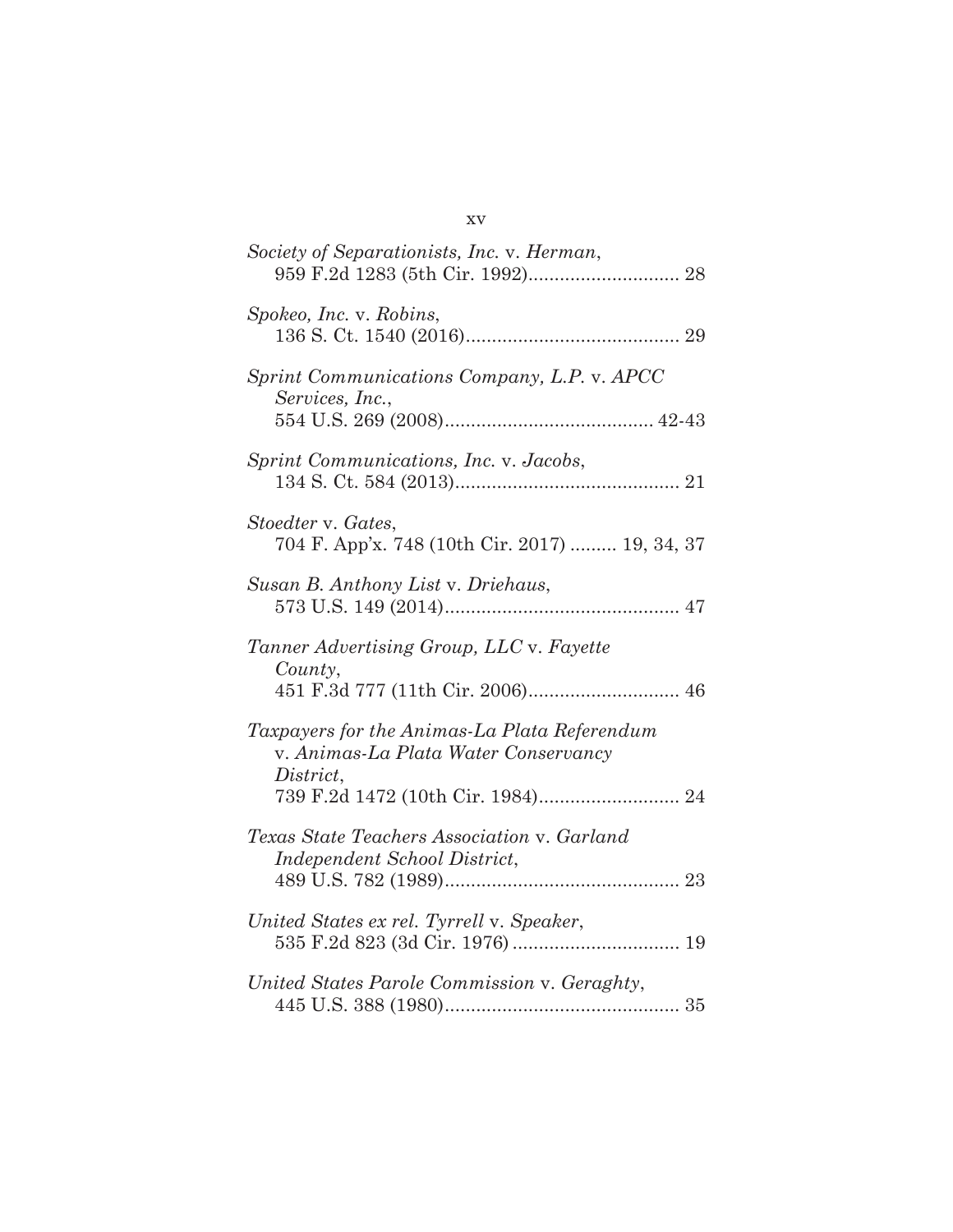| United States v. Students Challenging Regulatory<br><b>Agency Procedures,</b>                     |
|---------------------------------------------------------------------------------------------------|
|                                                                                                   |
| Utah Animal Rights Coalition v. Salt Lake City<br>Corp.,<br>371 F.3d 1248 (10th Cir. 2004) 45, 48 |
|                                                                                                   |
| Walker v. United Parcel Service, Inc.,                                                            |
| Webb v. Portland Manufacturing Company,<br>29 F. Cas. 506 (Story, Circuit Justice, C.C.D.         |
| Whipple v. Cumberland Manufacturing                                                               |
| Company,<br>29 F. Cas. 934 (Story, Circuit Justice, C.C.D.                                        |
| Will v. Michigan Department of State Police,                                                      |
| Wilson v. Layne,                                                                                  |
| Wilton v. Seven Falls Company,                                                                    |
| <i>Wolfel</i> v. Bates,<br>707 F.2d 932 (6th Cir. 1983) 19                                        |
| <b>Statutes</b>                                                                                   |

|--|--|--|

# xvi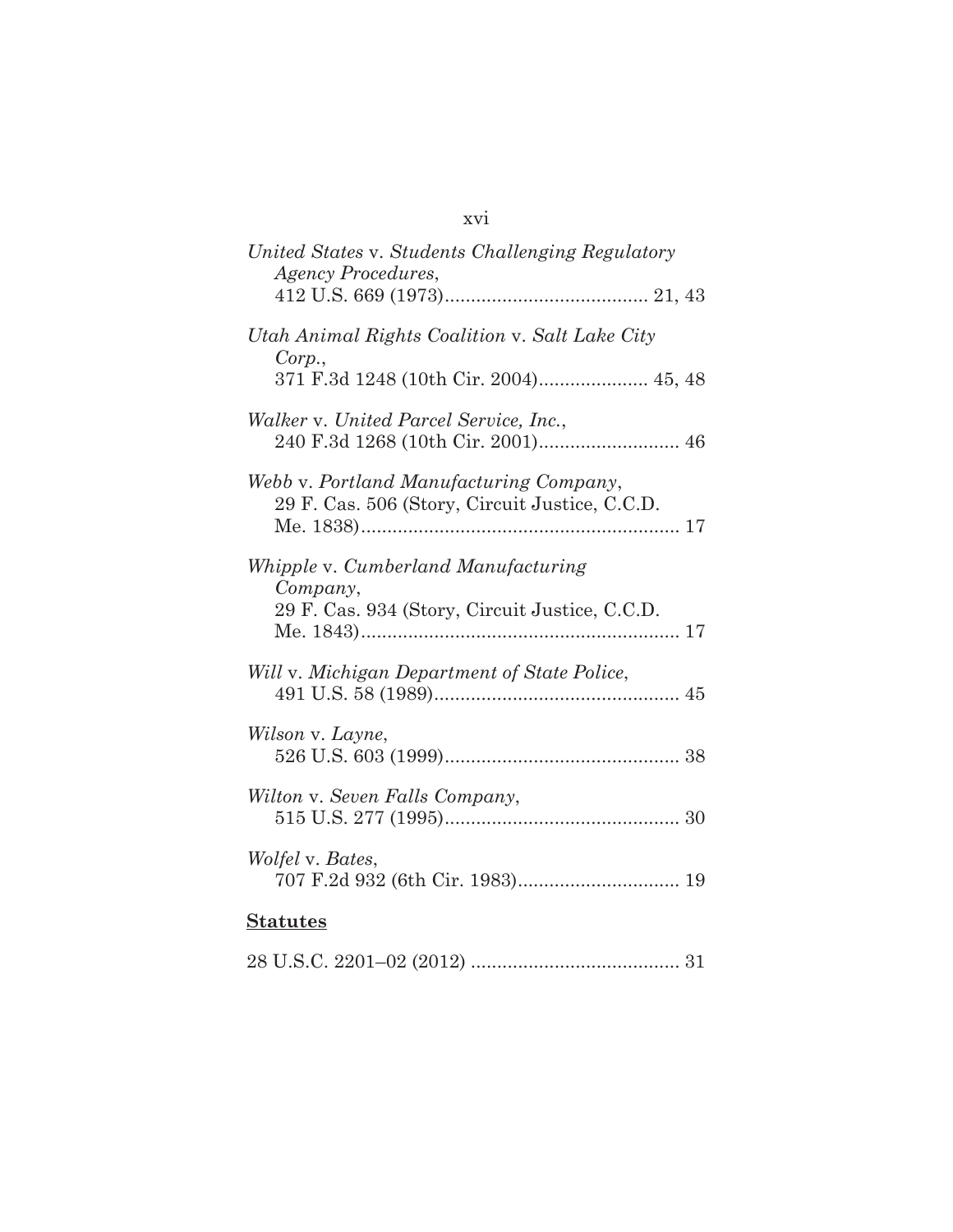# **Other Authorities**

| Edwin M. Borchard, The Declaratory Judgment—<br>A Needed Procedural Reform, 28 YALE L.J. 1                                             |
|----------------------------------------------------------------------------------------------------------------------------------------|
| Edwin M. Borchard, The Uniform Act on<br>Declaratory Judgments, 34 HARV. L. REV. 697                                                   |
| Foundation for Individual Rights in Education,<br>Spotlight on Speech Codes 2019, available at                                         |
|                                                                                                                                        |
|                                                                                                                                        |
| James E. Pfander, Resolving the Qualified<br><b>Immunity Dilemma: Constitutional Tort</b><br>Claims for Nominal Damages, 111 COLUM. L. |
|                                                                                                                                        |
| <u>Rules</u>                                                                                                                           |
|                                                                                                                                        |

xvii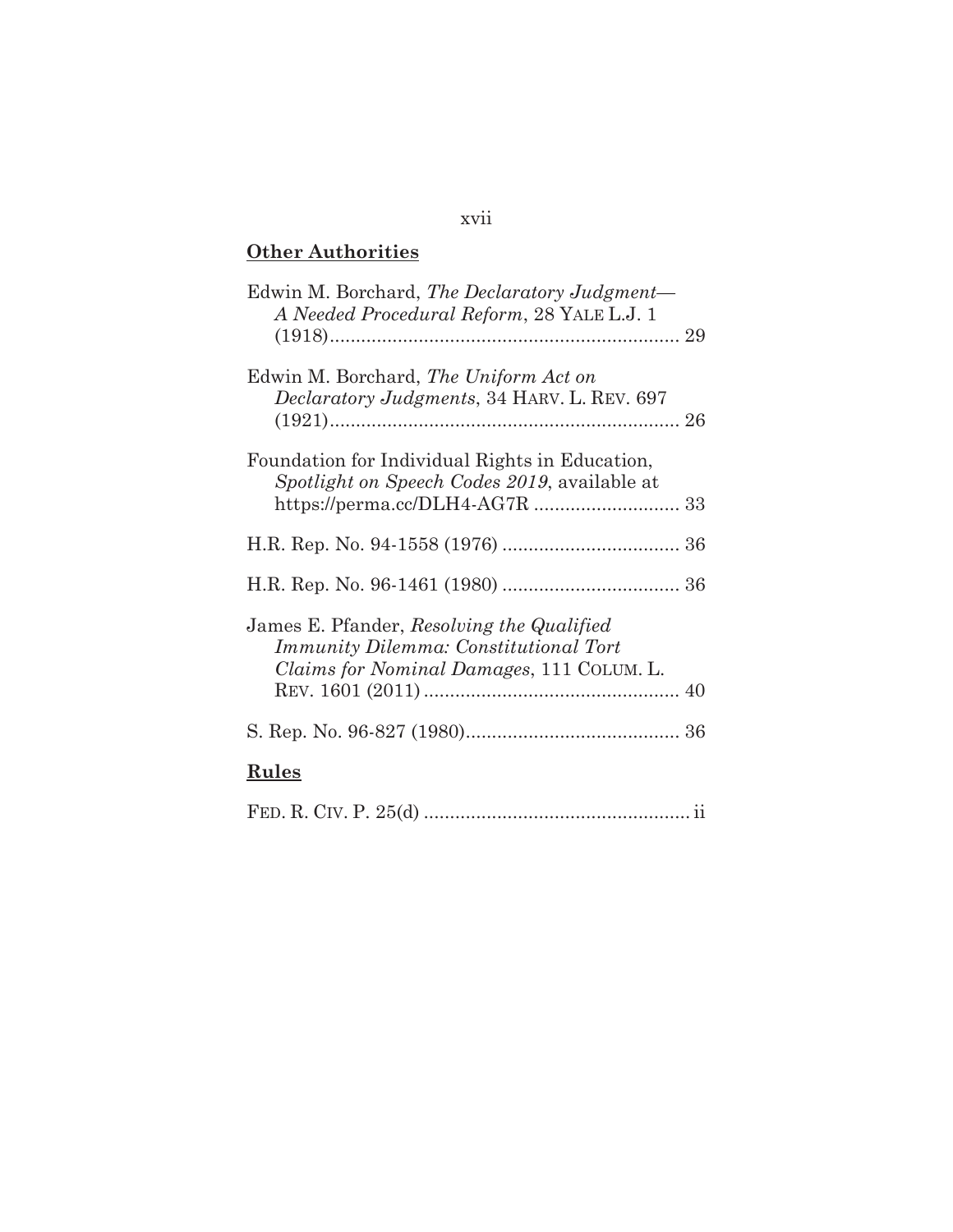# xviii

# **Treatises**

| 1 J.G. SUTHERLAND, A TREATISE ON THE LAW OF<br>DAMAGES (John R. Berryman ed., 4th ed.                                                         |
|-----------------------------------------------------------------------------------------------------------------------------------------------|
| 10B Charles Alan Wright, Arthur R. Miller &<br>Edward H. Cooper, Federal Practice &                                                           |
| 13C Charles Alan Wright, Arthur R. Miller &<br>Edward H. Cooper, Federal Practice &<br><i>Procedure</i> § 3533.3 (4th ed. 2020) 1, 14, 25, 45 |
| 1 WILLIAM BLACKSTONE, COMMENTARIES 39                                                                                                         |
| 3 WILLIAM BLACKSTONE, COMMENTARIES 16                                                                                                         |
| Charles T. McCormick, Handbook on the Law of                                                                                                  |
| RESTATEMENT (SECOND) OF TORTS $\S 907(a)$ (1979) 46                                                                                           |
| Regulations                                                                                                                                   |

|  |  |  |  | Pub. L. No. 96-486, 94 Stat. 2369 (1980)  36 |  |
|--|--|--|--|----------------------------------------------|--|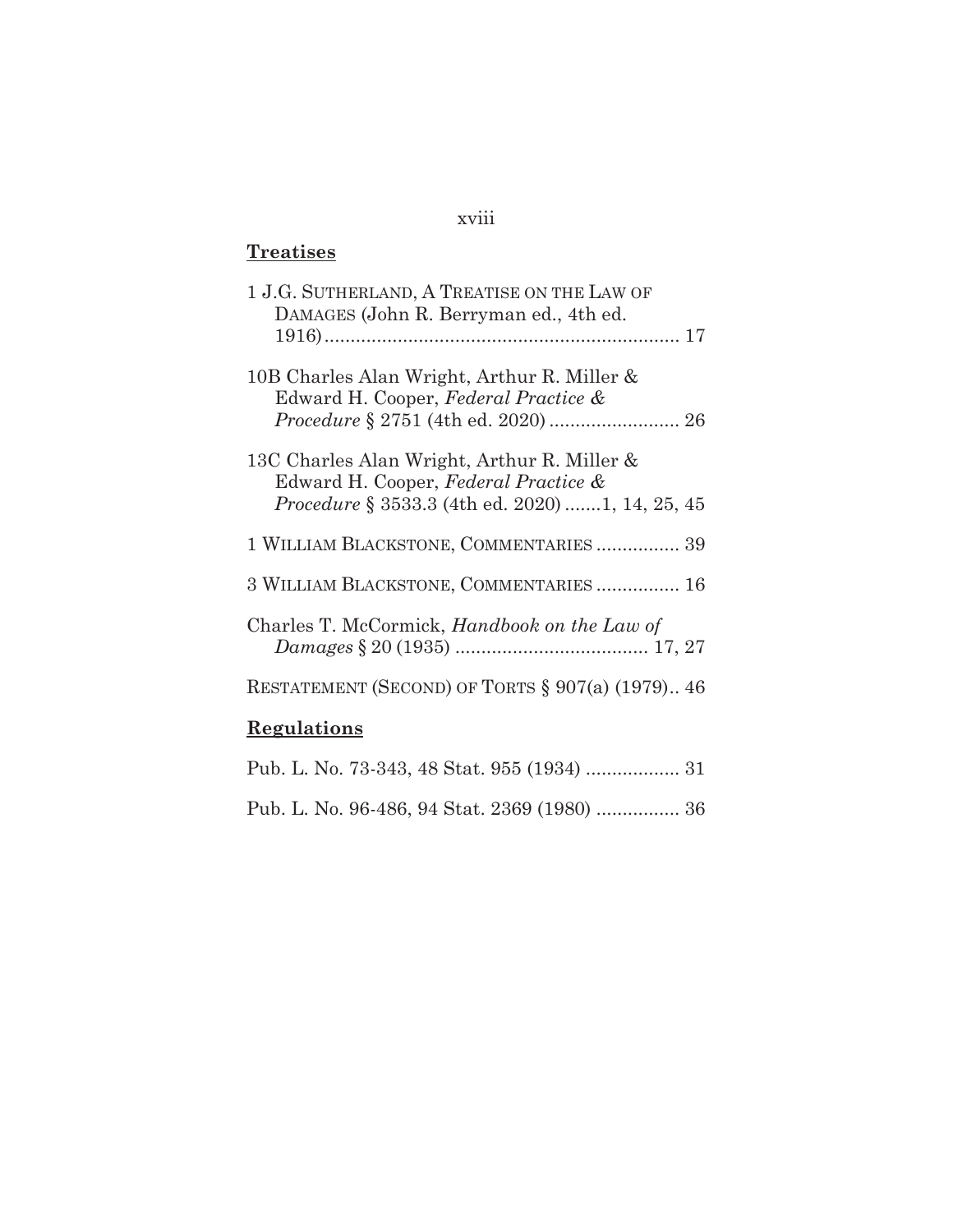#### **INTRODUCTION**

It is almost universally recognized that a nominaldamages claim is justiciable when a plaintiff seeks vindication for a completed constitutional injury, including after government officials have changed their unconstitutional policies or conduct. *E.g.*, 13C Charles Alan Wright, Arthur R. Miller & Edward H. Cooper, *Fed. Practice & Procedure* § 3533.3 n.47 (4th ed. 2020) [hereinafter *Wright & Miller*] (collecting many cases). "By making the deprivation of rights actionable for nominal damages," courts recognize the societal importance "that those rights be scrupulously observed." *Carey* v. *Piphus*, 435 U.S. 247, 266 (1978). But not so in the Eleventh Circuit, which says that a court can never vindicate a constitutional right if the plaintiff's only claim is for nominal damages.

Petitioner Chike Uzuegbunam was a student at Georgia Gwinnett College when officials stopped him from sharing his faith on campus. The problem? He was not standing in, and had not reserved, a "speech zone," part of the 0.0015% of campus where the College confined "free speech expression." After securing a reservation and stationing himself in the minuscule speech zone, Chike began distributing religious literature and sharing his faith. Yet campus police stopped Chike from speaking again, purportedly because someone complained. As the police explained, the College's speech code defined as "disorderly conduct" anything that makes another person feel uncomfortable. So the police threatened to punish Chike if he did not stop speaking. Another student, Petitioner Joseph Bradford, self-censored when he learned what had happened. Chike then filed this lawsuit.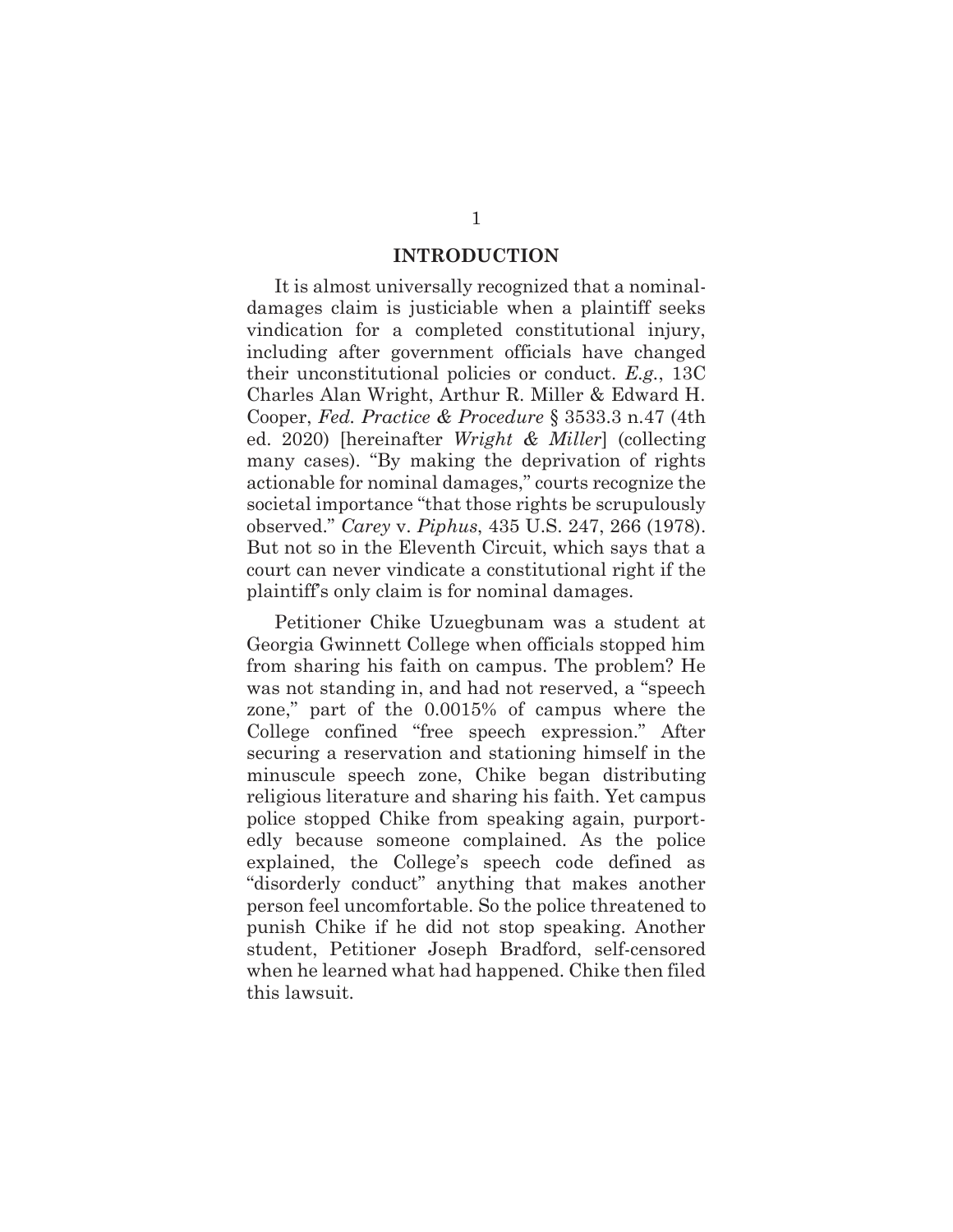When confronted with these unconstitutional acts and policies, Gwinnett officials doubled down and moved to dismiss, arguing that Chike's speech amounted to "fighting words" that the First Amendment does not protect. When Chike amended the complaint and added Joseph, the College affirmed its position and moved to dismiss again.

Months later, College officials eliminated their Speech Code Policy and revised their Speech Zone Policy, then moved to dismiss Chike's and Joseph's requests for injunctive and declaratory relief as moot. The Eleventh Circuit then held, in a different case, that a repeal of an unenforced law moots a nominal-damages claim. So Gwinnett officials argued in supplemental briefing that Chike's and Joseph's claims for nominal damages were moot as well, even though the College had already applied those policies. The lower court agreed, depriving Chike and Joseph of any opportunity to vindicate their constitutional injuries.

But as this Court has recognized, constitutional rights are worth protecting even when the injury cannot be quantified into dollars and cents. Nominal damages ensure this principle applies in practice that courts treat the rights of those who cannot measure their loss monetarily as no less important than the rights of those who can. Nominal damages also hold government officials accountable for such violations and make certain that courts scrupulously enforce constitutional rights. Because nominaldamages claims relate to past injuries, and not merely declarations of future rights, this Court should reaffirm that such claims present justiciable controversies.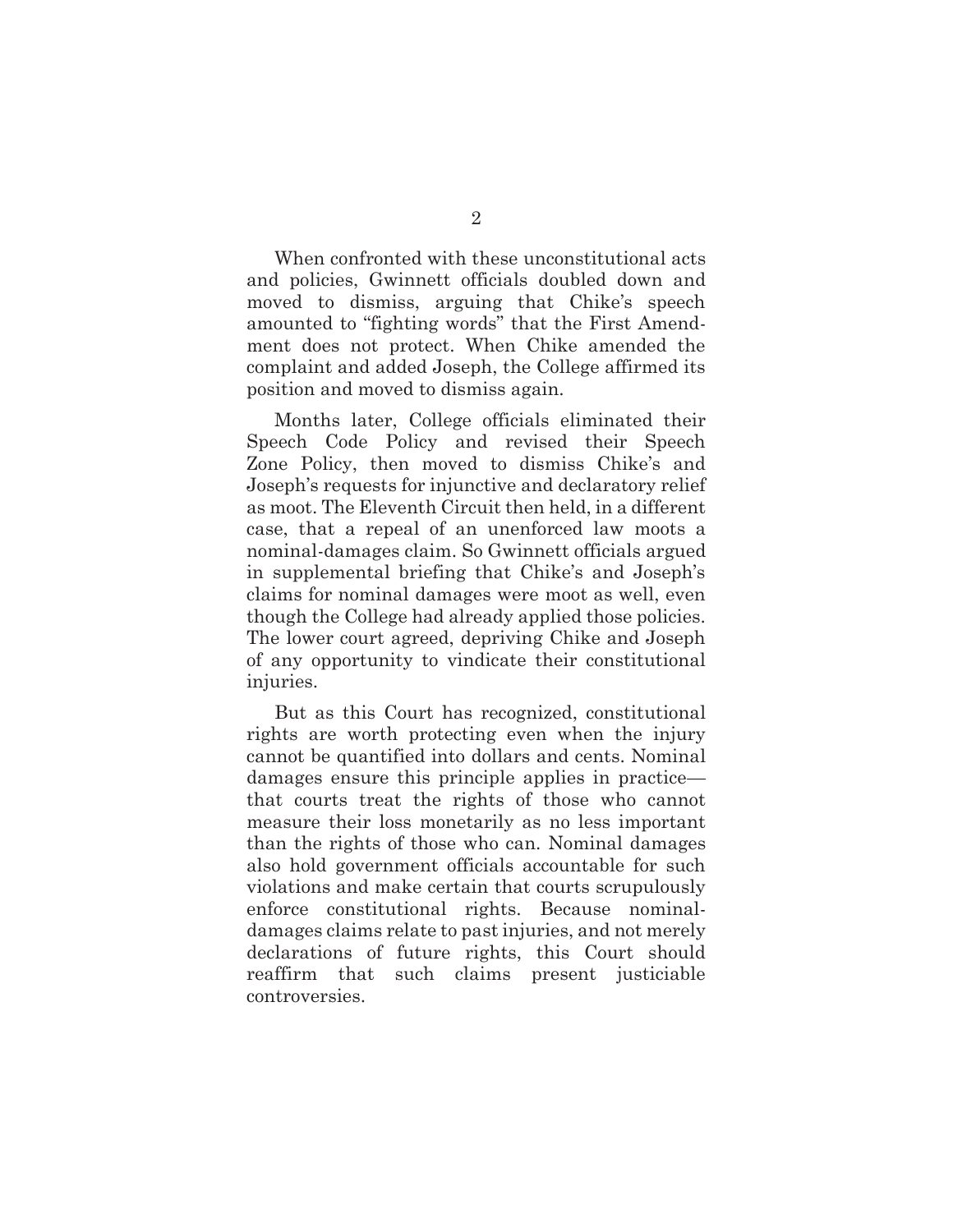### **STATEMENT OF THE CASE**

#### **I. Censorship through speech policies**

#### **A. Chike and Joseph desire to share their faith.**

Petitioners Chike Uzuegbunam and Joseph Bradford were students at Georgia Gwinnett College. Pet.App.61a. Both are Christians who daily strive to live out their faith and believe they must share their Christian faith with others. Pet.App.61a–62a.

Through public speaking, personal conversations, and distributing pamphlets, Chike sought to share with students on campus that salvation and eternal life are available through Jesus Christ. Pet.App.62a. Joseph's message was similar, and he also sought to persuade students of the Bible's truth and to approach life from a biblical worldview. *Ibid*.

Chike and Joseph do not engage in their expression for money. Pet.App.62a. They do not sell, seek donations, or solicit signatures. They merely share the Gospel out of love for others. *Ibid.* They express their religious beliefs peacefully, without confrontation or amplification, to anyone who wants to listen. *Ibid.*

#### **B. Georgia Gwinnett College's Speech Zones and Speech Code severely restrict expression.**

Respondents are officials of Georgia Gwinnett College, a public institution. Pet.App.62a–72a. The College's 260-acre campus in Lawrenceville, Georgia consists of publicly accessible buildings and outdoor areas, open-air quadrangles, and park-like lawns. Pet.App.72a. It is chock full of places where expressive activity can flourish without inhibiting other activities, including these places: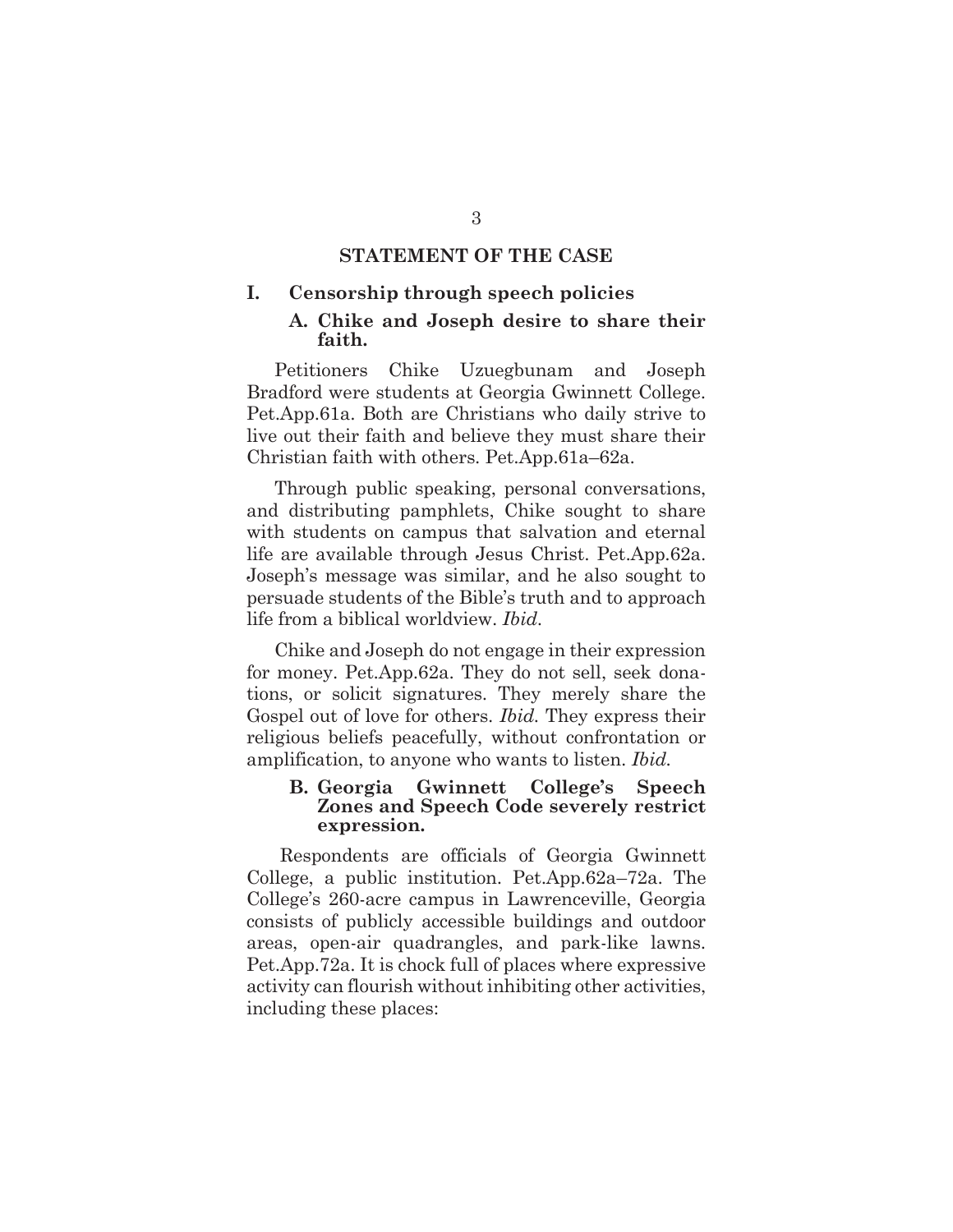

*Ibid.*; First Am. V. Compl. Exs. 7A–7F.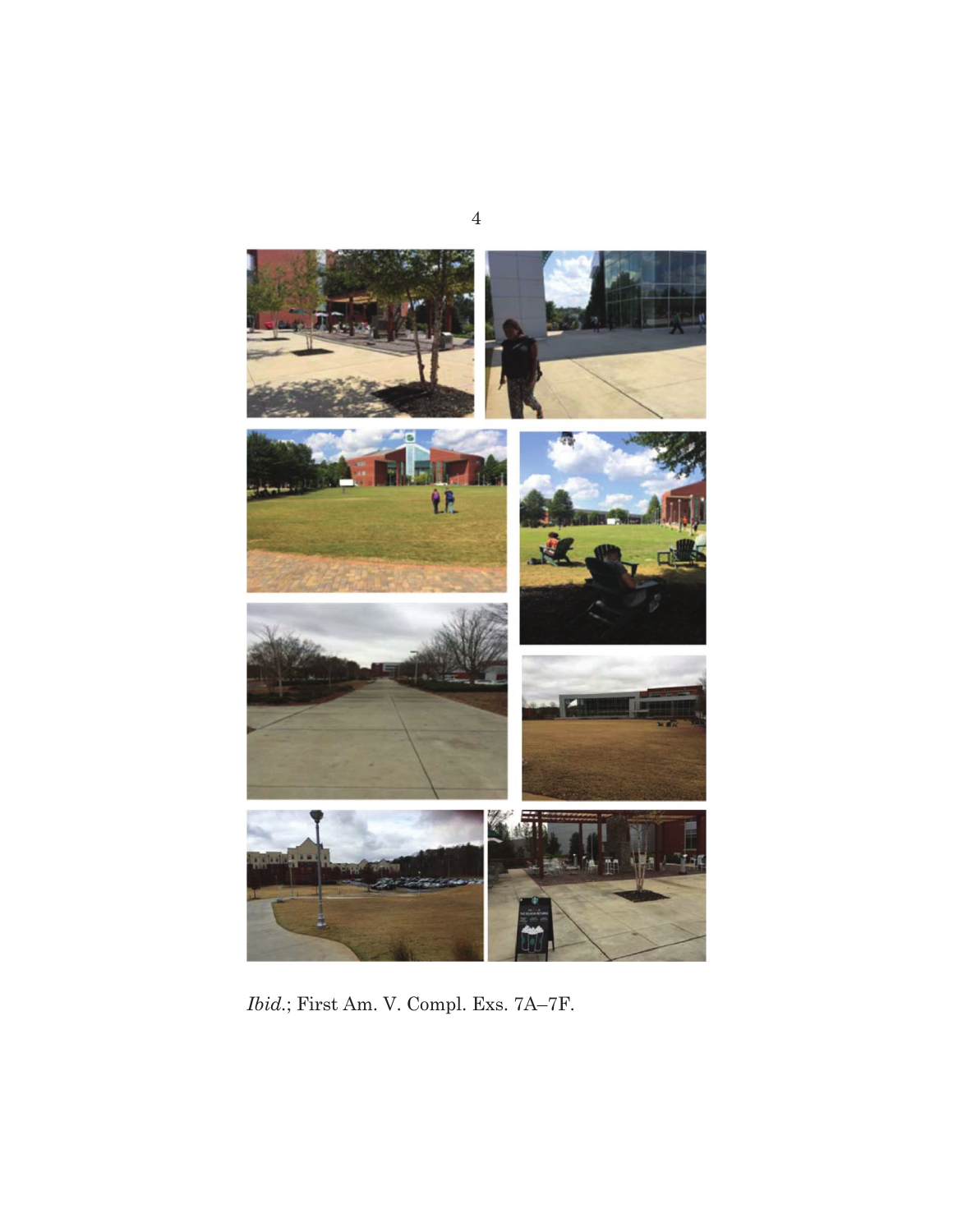Respondents regulated student expression through a Speech Zone Policy that purportedly provided "a forum for free and open expression of divergent points of view by students [and] student organizations." Pet.App.73a. But the Policy did the exact opposite. Students could engage in expressive activities only by "reserving" one of two speech zones that comprised one patio and one sidewalk—about 0.0015% of campus (highlighted in red):



Pet.App.75a–80a, 138a, 146a–47a; First Am. V. Compl. Ex. 6 (arrows added). These minuscule speech zones were available only about 10% of the time: two to four hours each weekday and closed on the weekend. Pet.App.74a. To engage in expression at other times or places, students needed a permit. Pet.App.74a, 78a– 79a.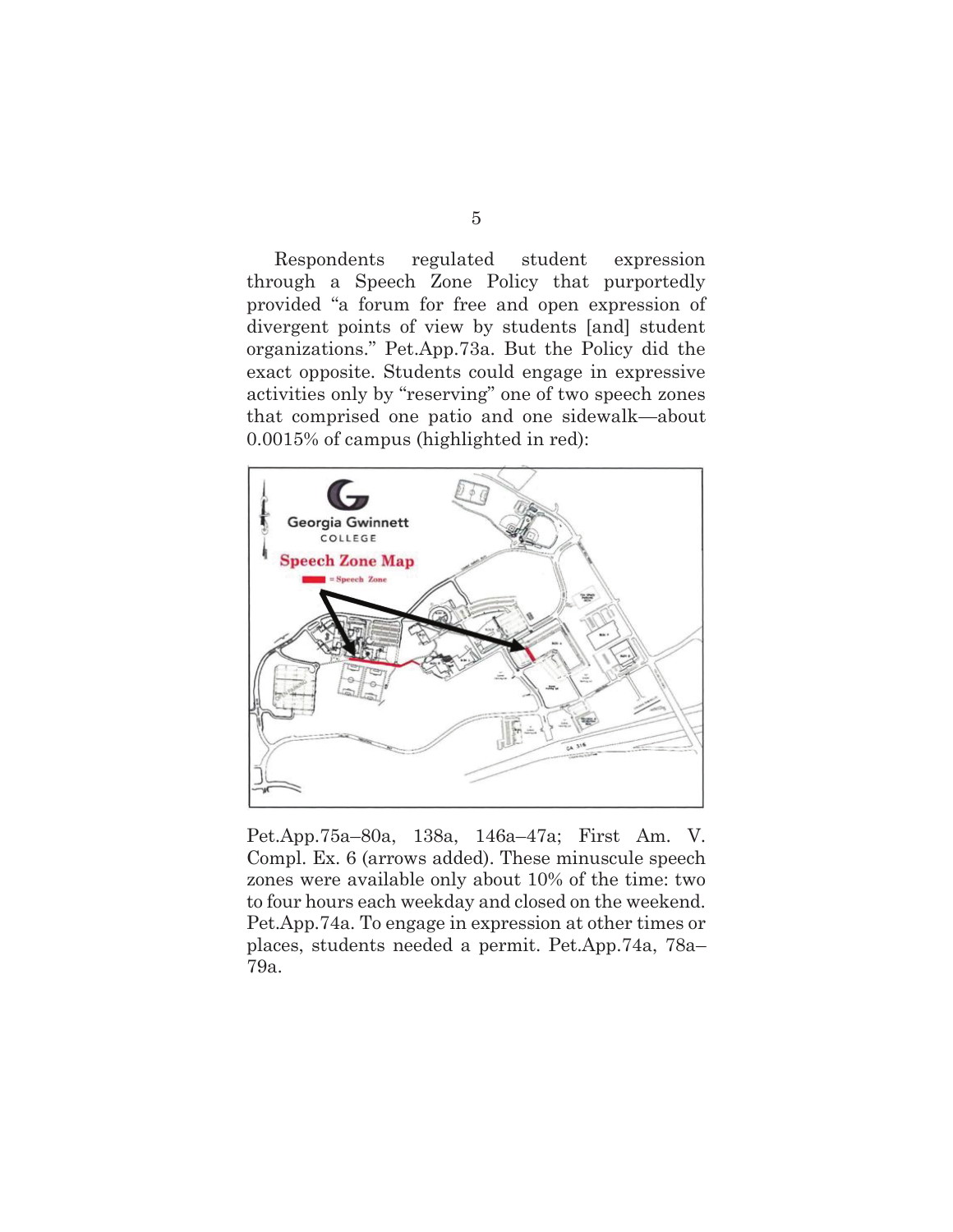Students seeking this permit faced yet more barriers. They had to submit a request at least three days in advance, and the Policy gave Respondents unbridled discretion to decide who could speak in the zones, when they could speak, and what materials they could give to passersby. Pet.App.74a–83a.

There's more. If the College allowed a student to secure a reservation, the Policy prohibited that student from using the tiny speech zones again for at least 30 days—even if no one else reserved the zones during that period. Pet.App.83a. And when that student spoke, Respondents enforced a separate Speech Code that defined as "disorderly conduct" any "behavior which disturbs the peace and/or *comfort* of person(s)" on campus. Pet.App.84a (emphasis added). The Speech Code included no guidelines or standards. Pet.App.85a. So if even a single student complained that another student's speech made him feel uncomfortable, the speaker ran the risk of disciplinary action from reprimand to expulsion. Pet.App.85a–86a.

#### **C. Respondents censor Chike.**

In late July 2016, Chike decided to share his faith by engaging in one-on-one conversation and literature distribution on campus. Pet.App.90a. He chose an expansive concrete plaza just outside the campus library, a hub of student pedestrian activity and conversations. Pet.App.90a–91a. To communicate, Chike distributed handouts to passing students and others willing to accept them, and he talked to anyone interested. Pet.App.91a. Chike did not force his pamphlets on anyone, harass those who were uninterested, force anyone to engage in dialogue, or speak louder than a conversational tone of voice. *Ibid.*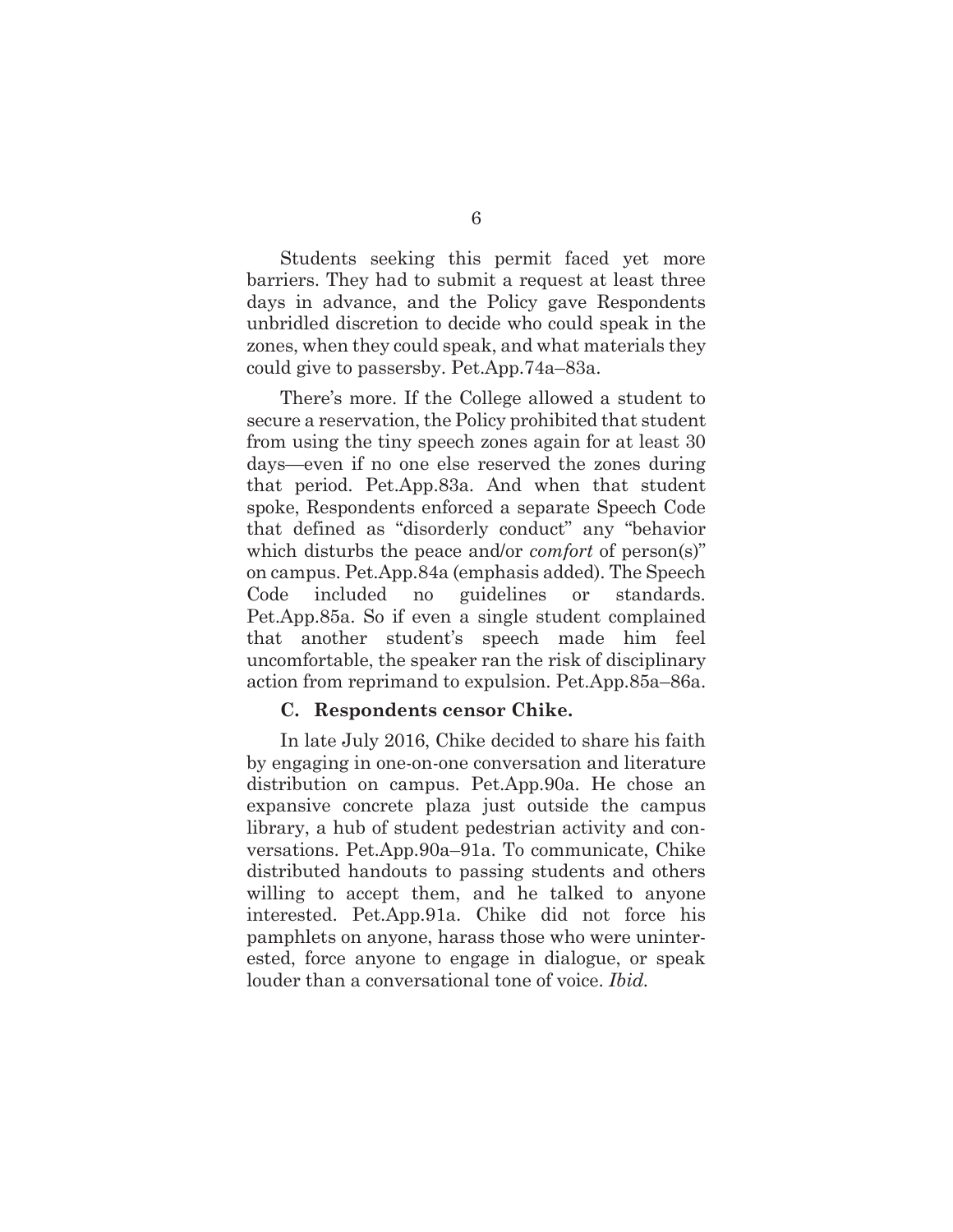Not long after Chike began, Respondent Perry, a campus security officer, stopped him and warned that Chike could not distribute written materials outside the two speech zones. Pet.App.71a, 92a. Officer Perry explained the Speech Zone Policy, ordered Chike to stop, and ultimately directed him to the Office of Student Integrity for more information. Pet.App.92a.

Chike and a friend visited the Office and spoke with Respondent Dowell, the Office director. Pet.App.67a, 92a. Director Dowell agreed with Officer Perry that Chike could not distribute literature outside the speech zones or without a reservation. Pet.App.93a. The friend asked if Chike could engage interested individuals in one-on-one conversation outside the zones, but Director Dowell affirmed that the College prohibits those conversations too. *Ibid.* Fearing discipline, Chike stopped distributing literature and engaging in public expression about his faith outside the speech zones. Pet.App.94a.

#### **D. Respondents censor Chike again.**

Chike instead reserved one of the two, minuscule speech zones to share his religious beliefs. Pet.App. 95a. As required, he submitted to the Office of Student Integrity for approval two religious pamphlets he intended to distribute. *Ibid*. On August 25, 2016, Chike and a friend went to the zone and stood in an area that would not block any building entrances or create any congestion. Pet.App.96a. Chike's friend prayed and distributed the pamphlets while Chike shared his religious beliefs. *Ibid.* Chike did not carry signs or amplify his voice; he did not use inflammatory rhetoric or attack any individual. He simply spoke about how Jesus Christ died on the cross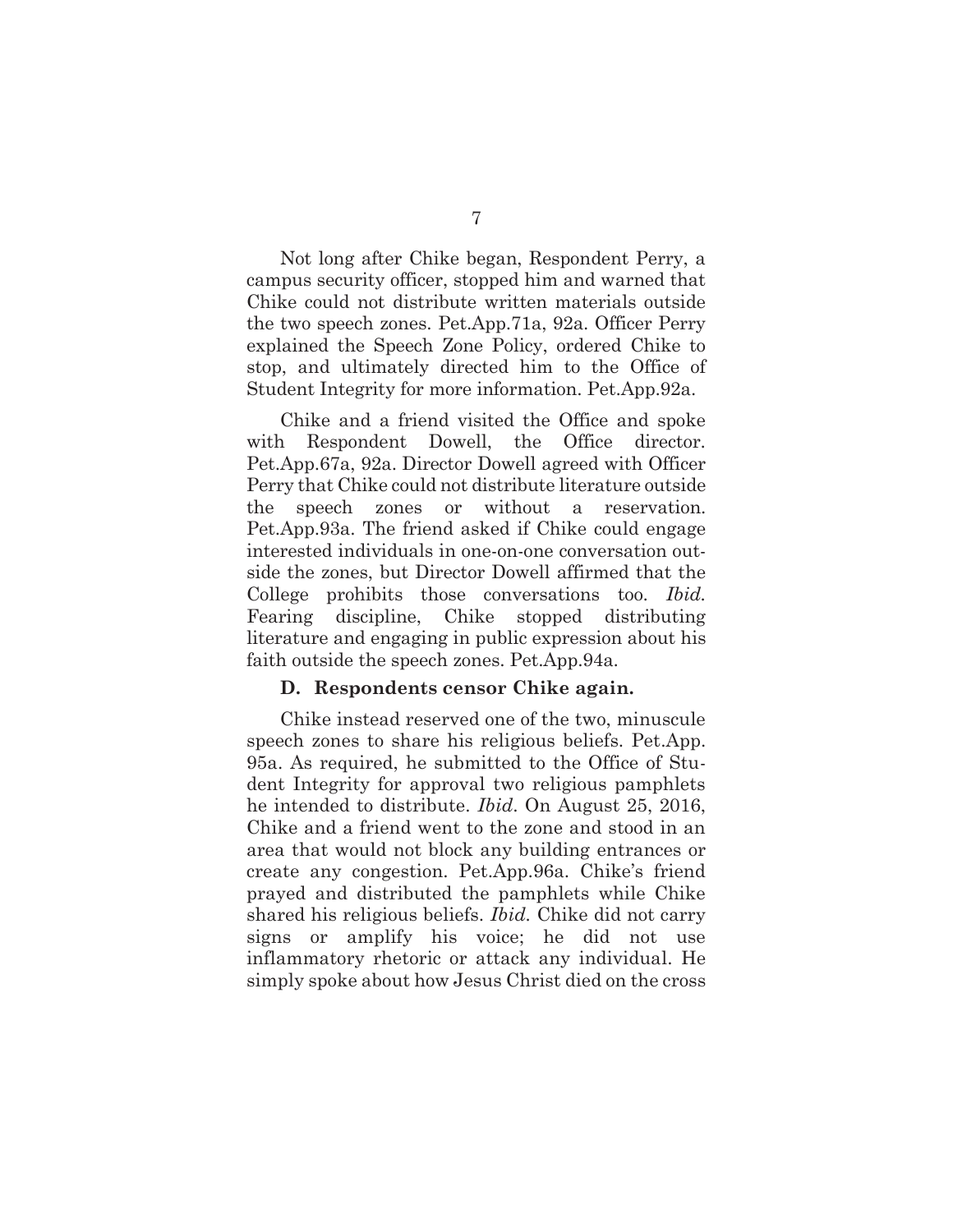and rose from the dead to provide salvation and eternal life to all. Pet.App.97a.

After about 20 minutes, Respondent Hughes, a campus police lieutenant, drove up and asked Chike to stop speaking so the two of them could talk. Pet.App.70a, 97a. Lieutenant Hughes declared, "we just got some calls on you" and asked what Chike was doing. Pet.App.97a. Chike explained that he had reserved the speech zone and was "preaching the love of Christ." *Ibid.*

Lieutenant Hughes demanded, and Chike gave him, Chike's student ID, which Hughes took to his patrol car. Pet.App.98a. The Lieutenant came back with Respondent Lawler, a campus police sergeant, and claimed that Chike had only reserved the zone for one-on-one conversations and literature distribution, not open-air speaking. Pet.App.71a, 98a–99a. Lieutenant Hughes warned that Chike had engaged in "disorderly conduct" because his speech was disturbing the peace and comfort of those in the speech zone. Pet.App.99a.

Lieutenant Hughes told Chike to go back to the Office of Student Integrity and clarify whether he could use the speech zone for open-air speaking. Pet.App.100a. Lieutenant Hughes also cautioned that if Chike or his friend started speaking publicly again, officials could prosecute Chike for disorderly conduct. *Ibid.* Chike explained that Georgia Gwinnett has allowed other events and speakers to use even amplified sound—both inside and outside the speech zones—without interference, including the broadcast of vulgar, lewd, and obscene music. *Ibid.* But Lieutenant Hughes admonished Chike that he had to comply with the College's policies. *Ibid.*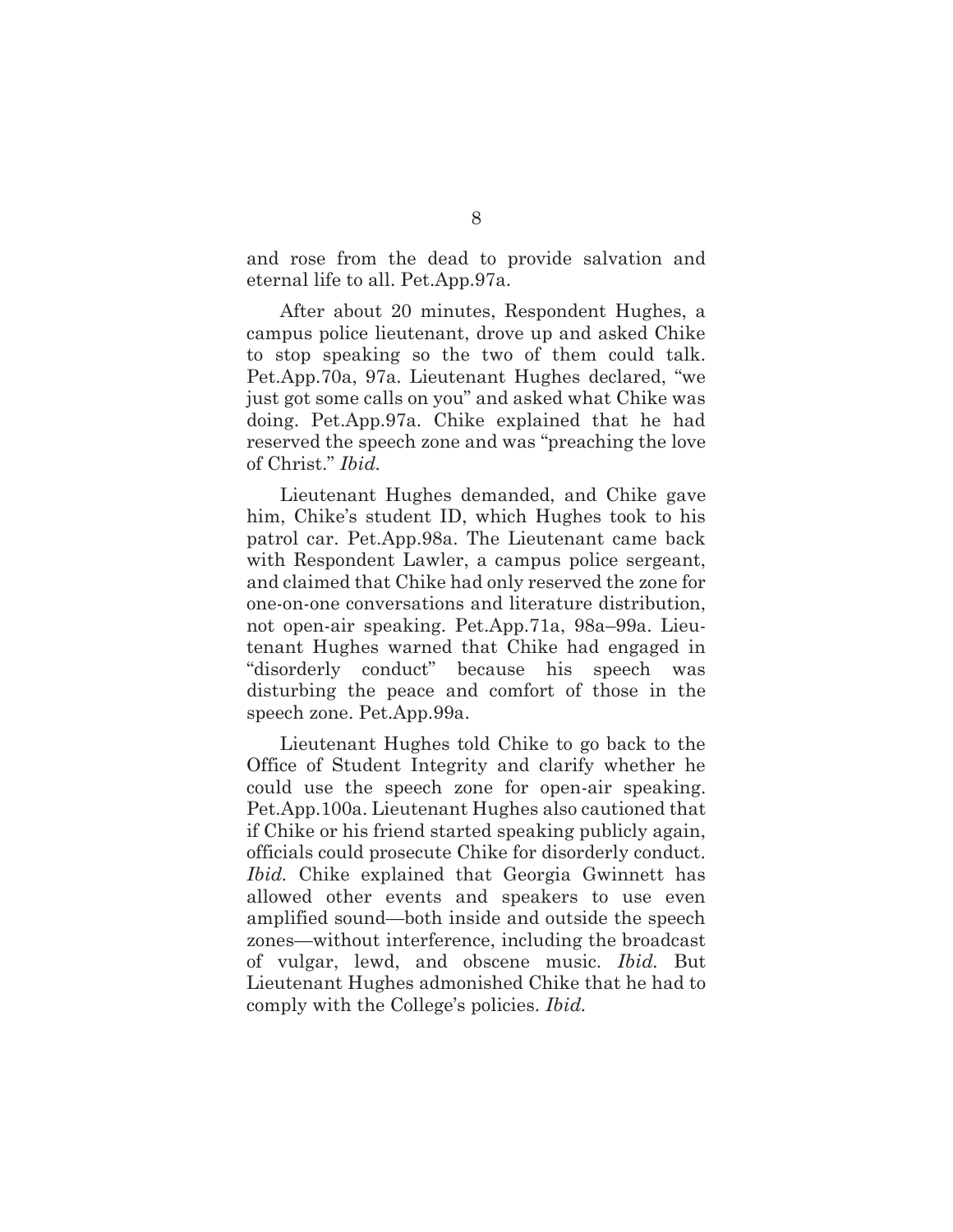At this point, Sergeant Lawler chimed in to say that Chike's speech was disorderly conduct because it was disturbing others' comfort, as shown by the complaints the officials had received. Pet.App.101a. Lawler explained that any complaint converts expression into disorderly conduct. *Ibid.*

Lieutenant Hughes then suggested that Chike should stop speaking publicly in the speech zone because it was not effective. Pet.App.101a. He counseled Chike to communicate his message more like members of the Church of Jesus Christ of Latter-Day Saints. Pet.App.101a–02a. Hughes reiterated that if Chike ignored the officers' instructions, the College could discipline him under its policies. Pet.App.102a.

Lieutenant Hughes concluded by ordering Chike to stop speaking publicly and to return to the Office of Student Integrity to get permission. Pet.App.102a. Chike questioned what good permission would do if people could still stop his speech by complaining. *Ibid.* Hughes opined that he did not think the Office would approve open-air speaking in the speech zone anyway "because it disturbs people." *Ibid.*

Chike and his friend followed Lieutenant Hughes' orders and spoke with Director Dowell in the Office of Student Integrity. Pet.App.103a. Director Dowell stated that it violated College policy for anyone to express a "fire and brimstone message" on campus even in a speech zone. *Ibid.* Of course, Chike was *not* expressing such a message (although such a message would be protected from viewpoint discrimination). Pet.App.97a. And as the College's officials interpreted it, the school's policy also banned private, one-on-one conversations in any event. Pet.App.93a, 103a.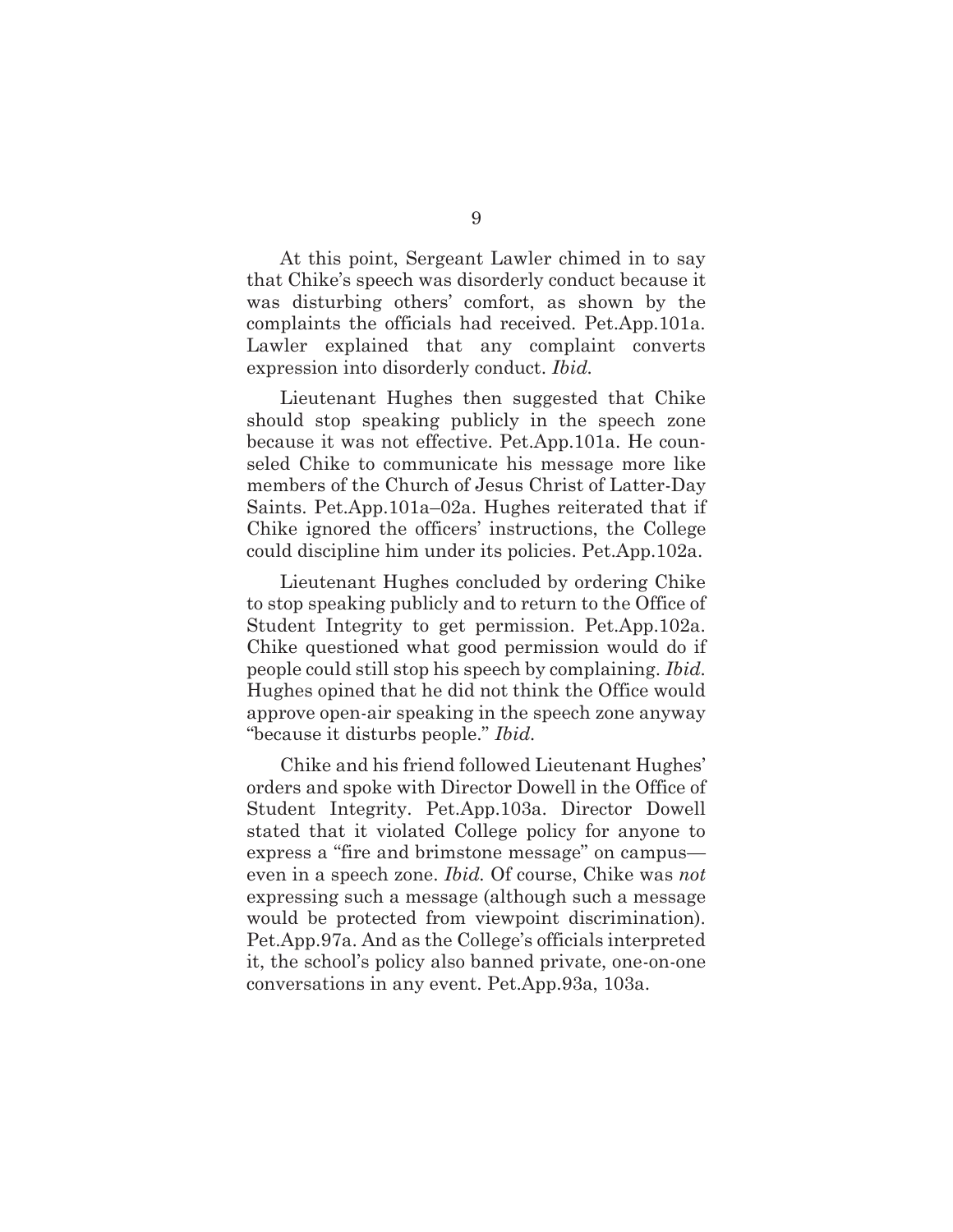In sum, Chike could not speak about his faith anywhere on campus. Without a permit, the College banned Chike from speaking in the over 99.99% of campus outside the speech zones. Even *with* a reservation in the zones, open only about 10% of the week, he faced discipline if he said anything that made anyone uncomfortable, even in one-on-one conversations.

After the run-ins with Georgia Gwinnett officials, Chike and Joseph stopped any efforts to share religious literature publicly or engage in open-air speaking about their faith, though they desired to do so. Pet.App.104a–12a. But for Respondents' unconstitutional policies and enforcement, Chike and Joseph would have immediately resumed their expressive activities on campus. Pet.App.112a–13a. Since then, Chike graduated, and Joseph no longer attends the College.

#### **II. Lower court proceedings**

In December 2016, Chike sued to challenge the Speech Zone and Speech Code policies, seeking various remedies including prospective equitable relief and nominal damages. Pet.App.132a–33a, 157a–58a. Respondents moved to dismiss, defending their speech policies and claiming that Chike's speech—the basic tenets of the Christian faith— "arguably rose to the level of 'fighting words'" and were thus not worthy of First Amendment protection. Pet.App.155a. Petitioners then filed an amended complaint that added Joseph as a plaintiff, since he also desired to share his faith but could not without immediate threat of punishment, including possible expulsion and prosecution for disorderly conduct. Pet.App.158a–59a; Pet.App.100a, 106a–113a.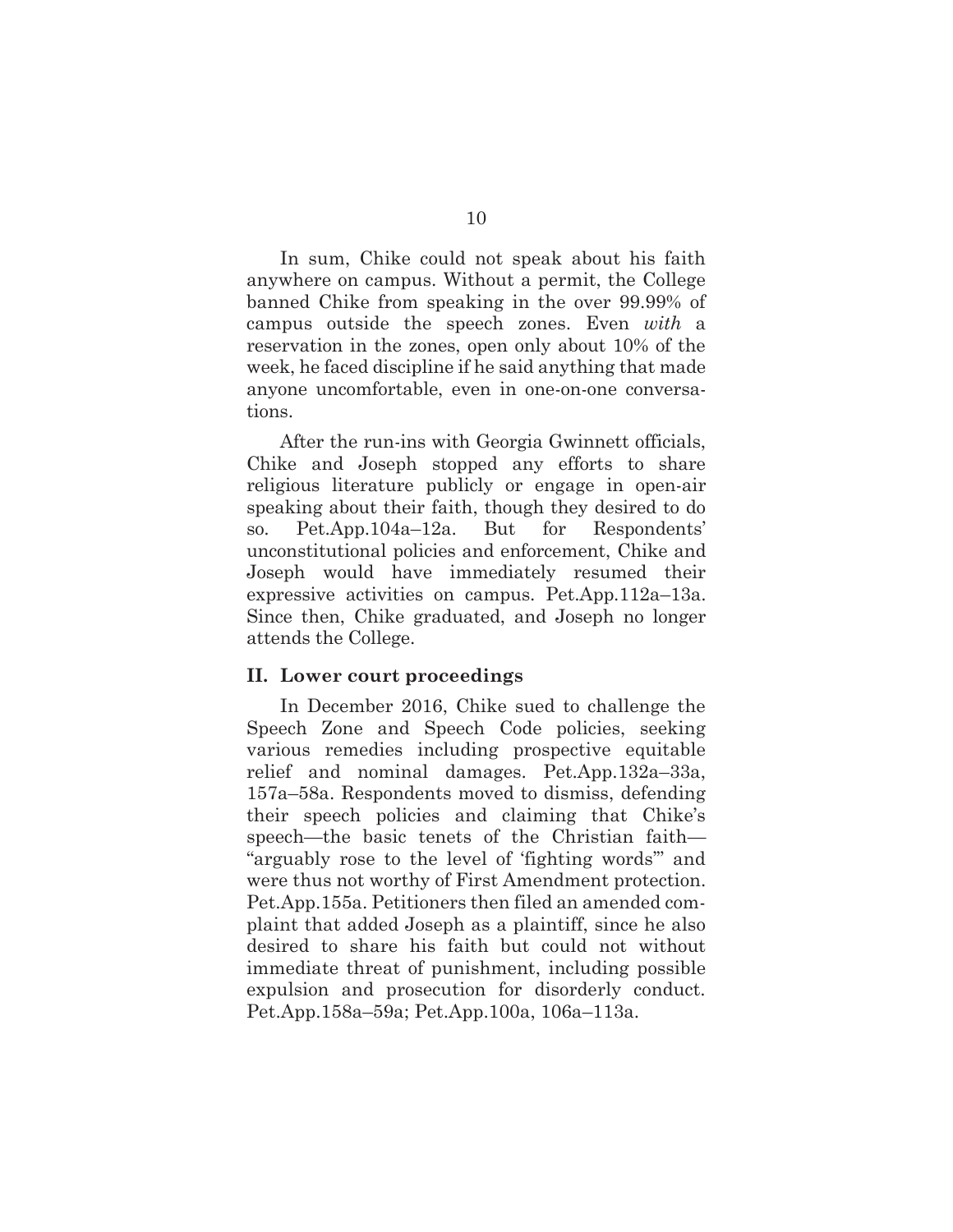Respondents again moved to dismiss, raising nearly identical arguments to defend their policies. Pet.App.159a–60a. Later, they eliminated their Speech Code, revised their Speech Zone Policy, and moved to dismiss *only* Petitioners' requests for injunctive and declaratory relief as moot. Pet.App.160a.

Three months later, the en banc Eleventh Circuit decided *Flanigan's Enterprises, Inc.* v. *City of Sandy Springs*, holding that the government's repeal of an ordinance it never enforced mooted the plaintiffs' nominal-damages claims. 868 F.3d 1248, 1263–70 (11th Cir. 2017) (en banc). Meanwhile, the U.S. Department of Justice filed a statement of interest here, concluding that Chike and Joseph "have stated claims for violations of the First and Fourteenth Amendments." U.S. Statement of Interest at 9, J.A.24.

Eight months after *Flanigan's* issued, Respondents cited it to argue that Chike's and Joseph's nominal-damages claims were also moot. Pet.App. 163a. The district court waited to rule until May 2018, a full year after briefing was complete and after Chike graduated. *Ibid.* The court held that Chike's graduation mooted his claims, and that the policy changes mooted Joseph's, who was still enrolled when the court ruled. Pet.App.25a–40a. The court held that the amended complaint did not request compensatory damages, and the nominal-damages claims were moot under *Flanigan's*—even though College officials had enforced their unconstitutional policies to stop Chike from speaking, and their enforcement prevented Joseph from doing so. Pet.App.40a–45a. The court dismissed the case.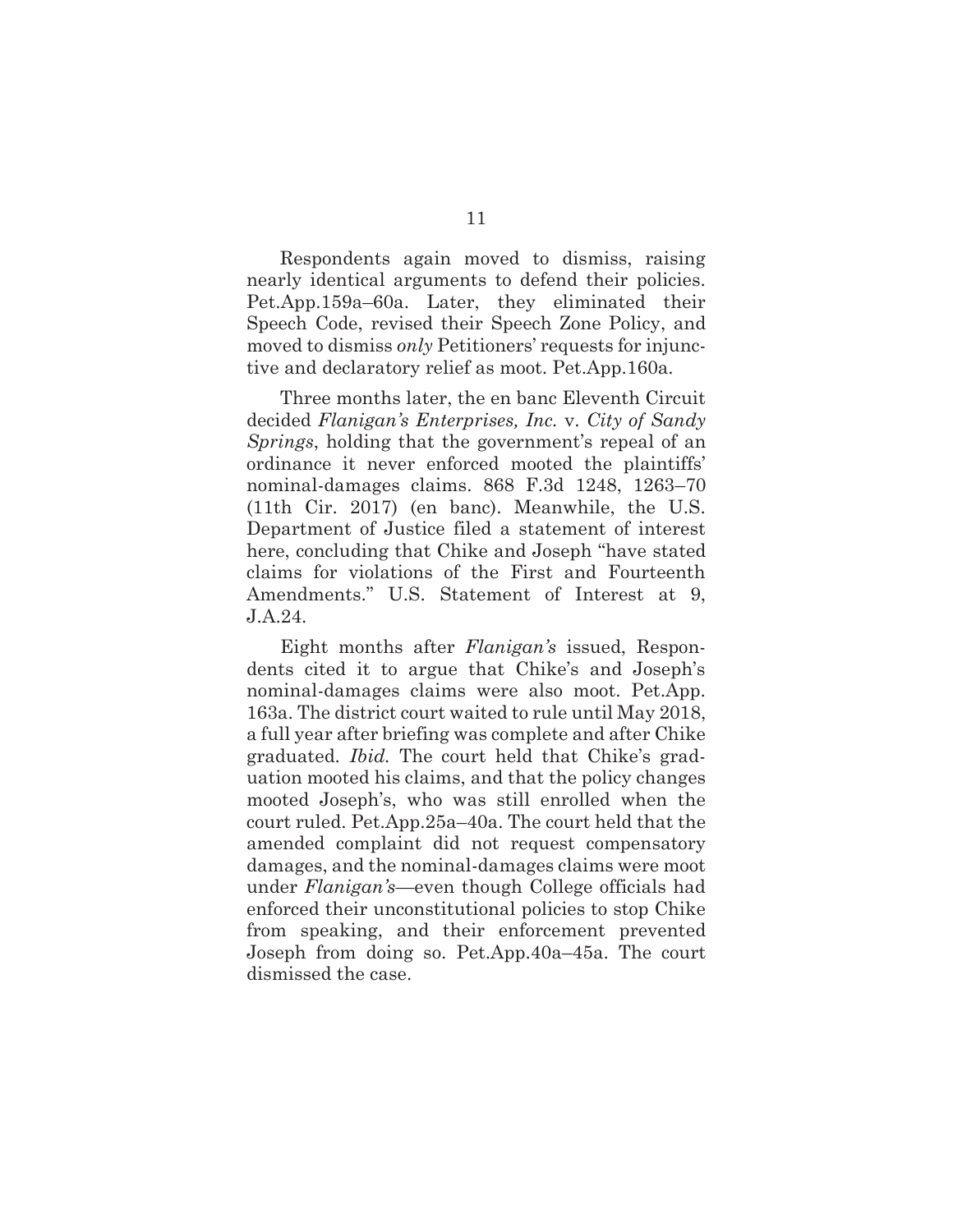The Eleventh Circuit affirmed, relying on *Flanigan's* to declare the case moot.1 Pet.App.12a–16a. Chike's and Joseph's nominal-damages claims, the panel reasoned, were not justiciable because nominal damages would not "have a practical effect on the parties' rights or obligations." Pet.App.13a, 15a–16a. Chike and Joseph argued that nominal-damages awards would vindicate the constitutional injuries they had suffered. Pet.App.14a–15a. But per the panel, *Flanigan's* established that nominal damages have no practical effect unless the plaintiff has paired a nominal-damages claim with "a well-pled request for compensatory damages," Pet.App.15a, as though nominal damages are a mere tag-along that depend on compensatory damages for their vitality.

*Flanigan's* held that courts have "Article III powers to award nominal damages" when they "determine[ ] that a constitutional violation occurred, but that no actual damages were proven." Pet.App.13a. But the panel construed this power as "limited" "to cases in which both compensatory and nominal damages were pled." *Ibid.*

<sup>1</sup> The district court purported to grant both Respondents' Motion to Dismiss for Mootness and their Motion to Dismiss under Rule 12(b)(6). Pet.App.46a. But as the Eleventh Circuit explained, the district court "based its decision entirely on mootness and did not address whether the First Amended Complaint otherwise stated a claim on which relief could be granted." Pet.App.6a. Thus, when the Eleventh Circuit affirmed the district court's ruling, it affirmed *only* the "the district court's dismissal of the First Amended Complaint as moot." Pet.App.19a.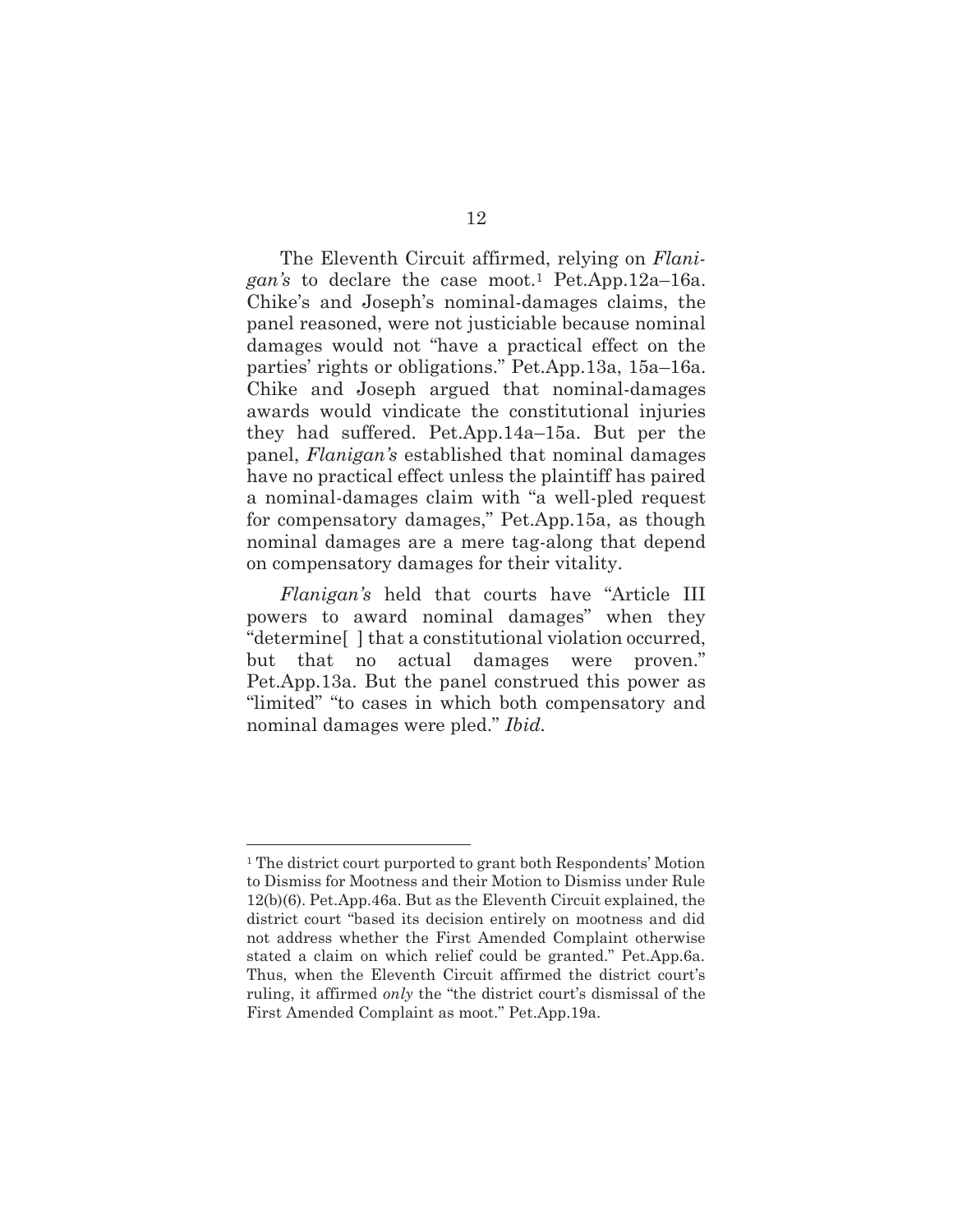The Eleventh Circuit also eliminated any distinction between nominal-damages claims based on unconstitutional policies that have been enforced and those that have not. (As noted above, *Flanigan's*  involved an unenforced policy. 868 F.3d at 1262–65.) Chike's and Joseph's "right to receive nominal damages as the result of any unconstitutional conduct . . . would [still] have to flow from a well-pled request for compensatory damages," said the panel. Pet.App.15a.

In sum, the Eleventh Circuit's decision below makes standalone nominal-damages claims—those unaccompanied by requests for compensatory damages—worthless if prospective injunctive relief is unavailable. According to the Eleventh Circuit, requests for nominal damages are not justiciable even when the government has already enforced a challenged policy and caused the plaintiff's injury. Yet somehow a nominal-damages claim becomes justiciable when paired with a compensatorydamages claim, even one that ultimately fails on the merits.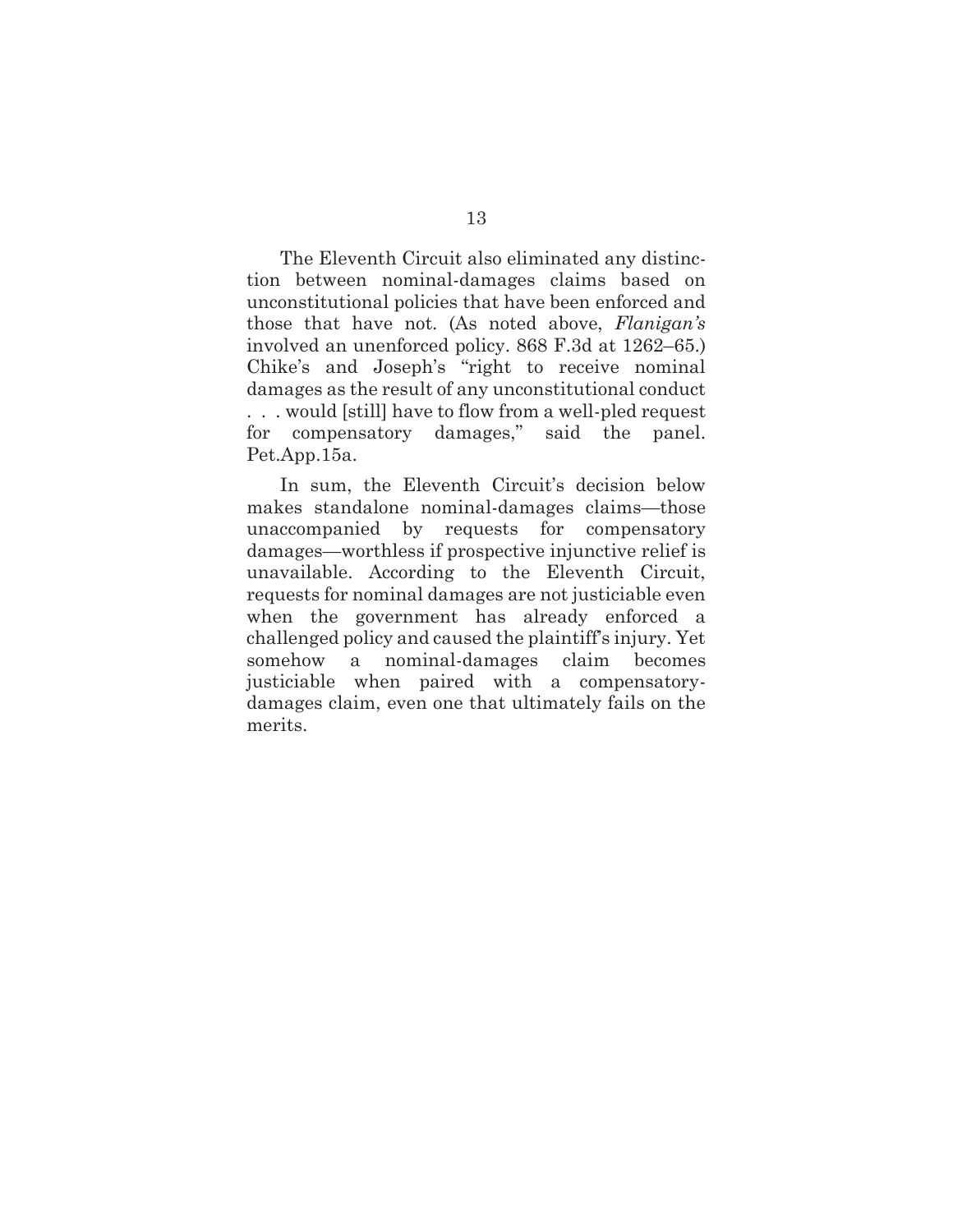#### **SUMMARY OF THE ARGUMENT**

Courts widely recognize that a nominal-damages claim is an appropriate remedy for constitutional violations under Article III. As with other damages claims, courts have an obligation to decide the merits of requests for nominal damages, because such claims provide effectual relief. And all but the Eleventh Circuit recognize that a nominal-damages claim remains justiciable even after government officials change their unconstitutional policy or conduct. *E.g.*, 13C *Wright & Miller* § 3533.3 n.47 (collecting many cases).2

The majority rule makes sense. A case is moot only when it is impossible for a court to grant any effectual relief. Damages claims—including claims for nominal damages—offer effectual relief: they remedy past injuries and permanently alter the parties' relationship. And no prospective change to a defendant's policies or conduct can remedy or undo past, completed injuries.

<sup>2</sup> Accord, *e.g.*, *Amato* v. *Saratoga Springs*, 170 F.3d 311, 317 (2d Cir. 1999); *Cent. Radio Co.* v. *Norfolk*, 811 F.3d 625, 631–32 (4th Cir. 2016); *Morgan* v. *Plano Indep. Sch. Dist.*, 589 F.3d 740, 748 & n.32 (5th Cir. 2009); *Miller* v. *City of Cincinnati*, 622 F.3d 524, 533 (6th Cir. 2010); *Crue* v. *Aiken*, 370 F.3d 668, 677 (7th Cir. 2004); *Advantage Media, L.L.C.* v. *City of Eden Prairie*, 456 F.3d 793, 803 (8th Cir. 2006); *Bernhardt* v. *Cnty. of L.A.*, 279 F.3d 862, 872 (9th Cir. 2002); *Comm. for First Amendment* v. *Campbell*, 962 F.2d 1517, 1526–27 (10th Cir. 1992); *Griffith* v. *Butte Sch. Dist. No. 1*, 244 P.3d 321, 328 (Mont. 2010); *Carter* v. *City of Las Cruces*, 915 P.2d 336, 337 (N.M. Ct. App. 1996); *Coleman ex rel. Coleman* v. *Daines*, 979 N.E.2d 1158, 1160 (N.Y. 2012); *Barcik* v. *Kubiaczyk*, 895 P.2d 765, 779 (Or. 1995); *Kuehn* v. *Renton Sch. Dist. No. 403*, 694 P.2d 1078, 1080 (Wash. 1985).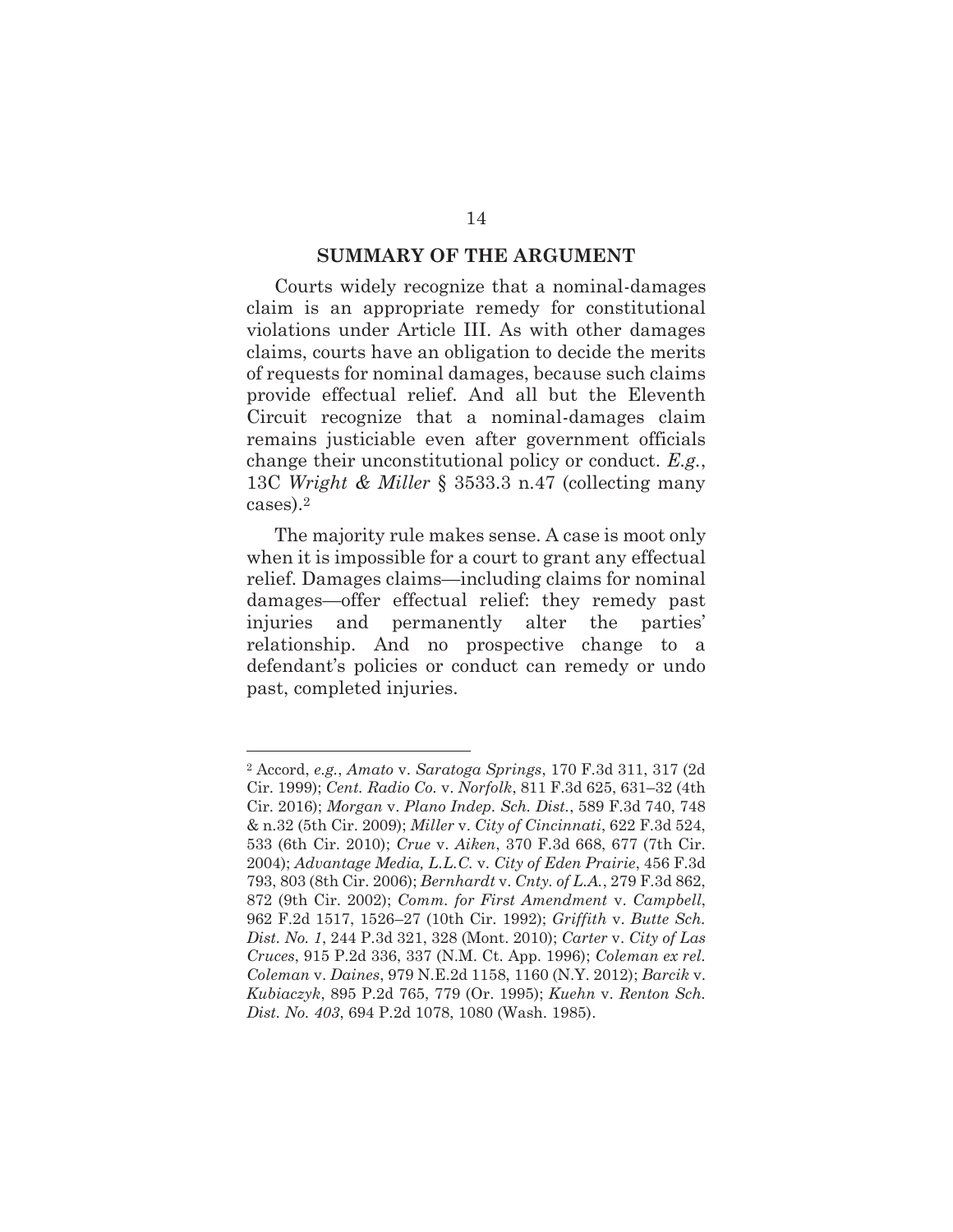Creating an Article III exception that carves out nominal-damages awards would upend decades of precedent and the overwhelming majority rule. It would create doctrinal inconsistencies and deprive many victims of constitutional violations of any remedy. It would also stifle the development of law necessary to overcome qualified immunity and thwart the purpose of § 1983 to provide relief to those harmed by the government's past, unconstitutional conduct.

The Eleventh Circuit's rationale is deeply flawed. Article III does not require that a nominal-damages claim be accompanied by a compensatory-damages claim to be justiciable. And for a past constitutional violation involving a concrete and particularized injury, the constitutional-avoidance doctrine is inapplicable; courts have an unflagging duty to decide such a controversy. Nominal damages are also a wellrecognized remedy that do not impact a mootness analysis. And maintaining decades of precedent on this issue will not open the floodgates to attorney-fee awards.

Chike and Joseph had the courage to stand up to Georgia Gwinnett College officials when the students were silenced on their own campus. But the lower courts responded by holding that the constitutional violations they experienced didn't matter, and that no official would be held accountable. This Court should reverse.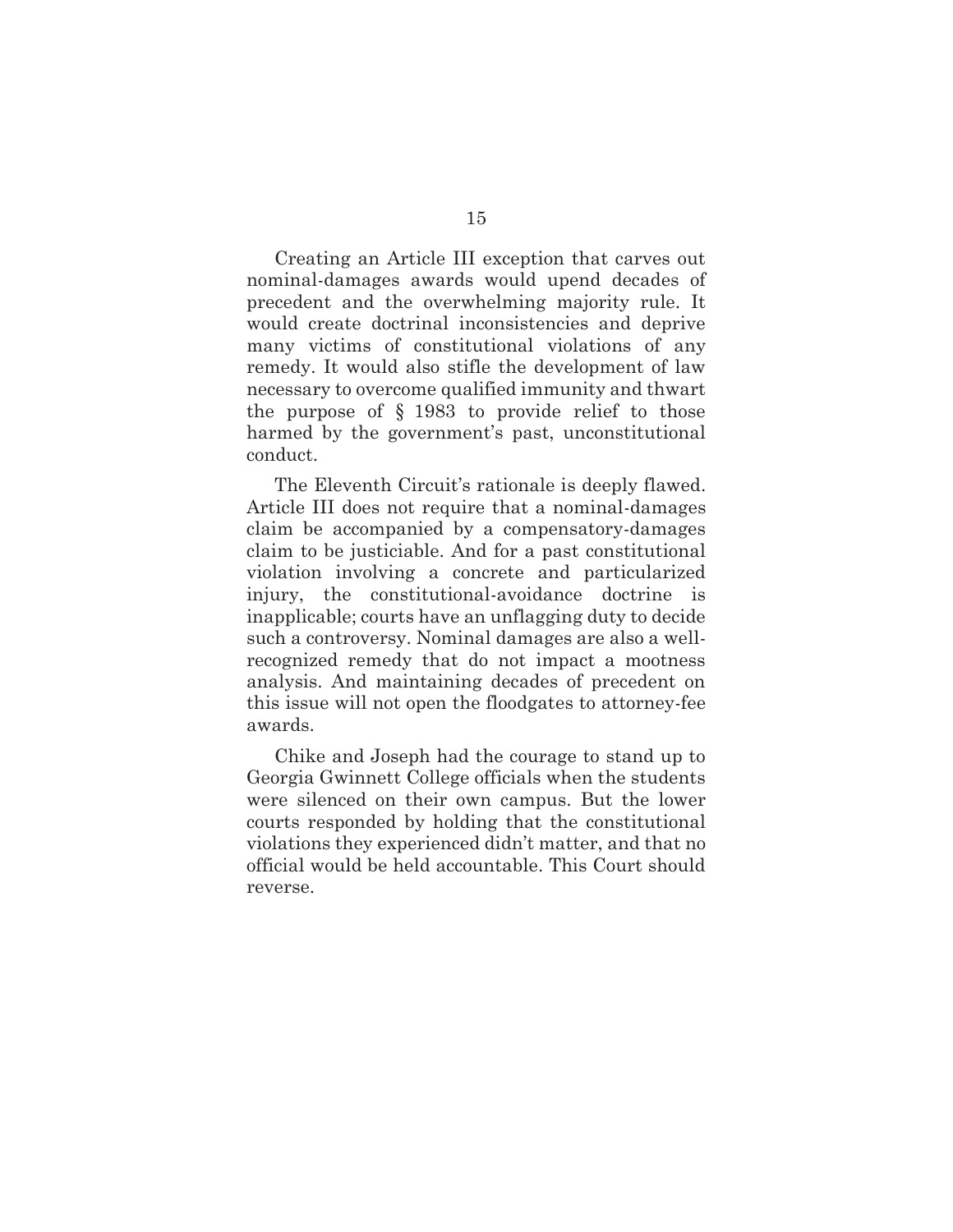#### **ARGUMENT**

#### **I. Chike's and Joseph's nominal-damages claims are justiciable.**

To establish Article III standing, a plaintiff must show he has suffered an "injury in fact" traceable to the defendant's conduct that is likely to be redressed by a favorable court ruling. *Lujan* v. *Defenders of Wildlife*, 504 U.S. 555, 560 (1992). Here, both Chike and Joseph suffered injuries caused by Respondents' actions. A damages award is a proper form of redress for these past injuries. *City of L.A.* v. *Lyons*, 461 U.S. 95, 113 (1983). Chike's and Joseph's injuries are justiciable as demonstrated by history, tradition, and this Court's precedents, all of which teach that nominal damages remedy constitutional injuries that do not result in easily quantifiable or provable damages. *Carey* v. *Piphus*, 435 U.S. 247, 266 (1978).

### **A. Nominal damages provide a remedy for injuries that do not cause quantifiable or compensable harm.**

Respondents' position is that they can violate constitutional rights without consequence if the harm is not quantifiable or compensable. But it is "a general and indisputable rule, that where there is a legal right, there is also a legal remedy." *Franklin* v. *Gwinnett Cnty. Pub. Schs.*, 503 U.S. 60, 66 (1992) (quoting 3 WILLIAM BLACKSTONE, COMMENTARIES \*23). Over 200 years ago, this Court recognized that "[t]he very essence of civil liberty certainly consists in the right of every individual to claim the protection of the laws, whenever he receives an injury." *Marbury* v. *Madison*, 5 U.S. (1 Cranch) 137, 163 (1803).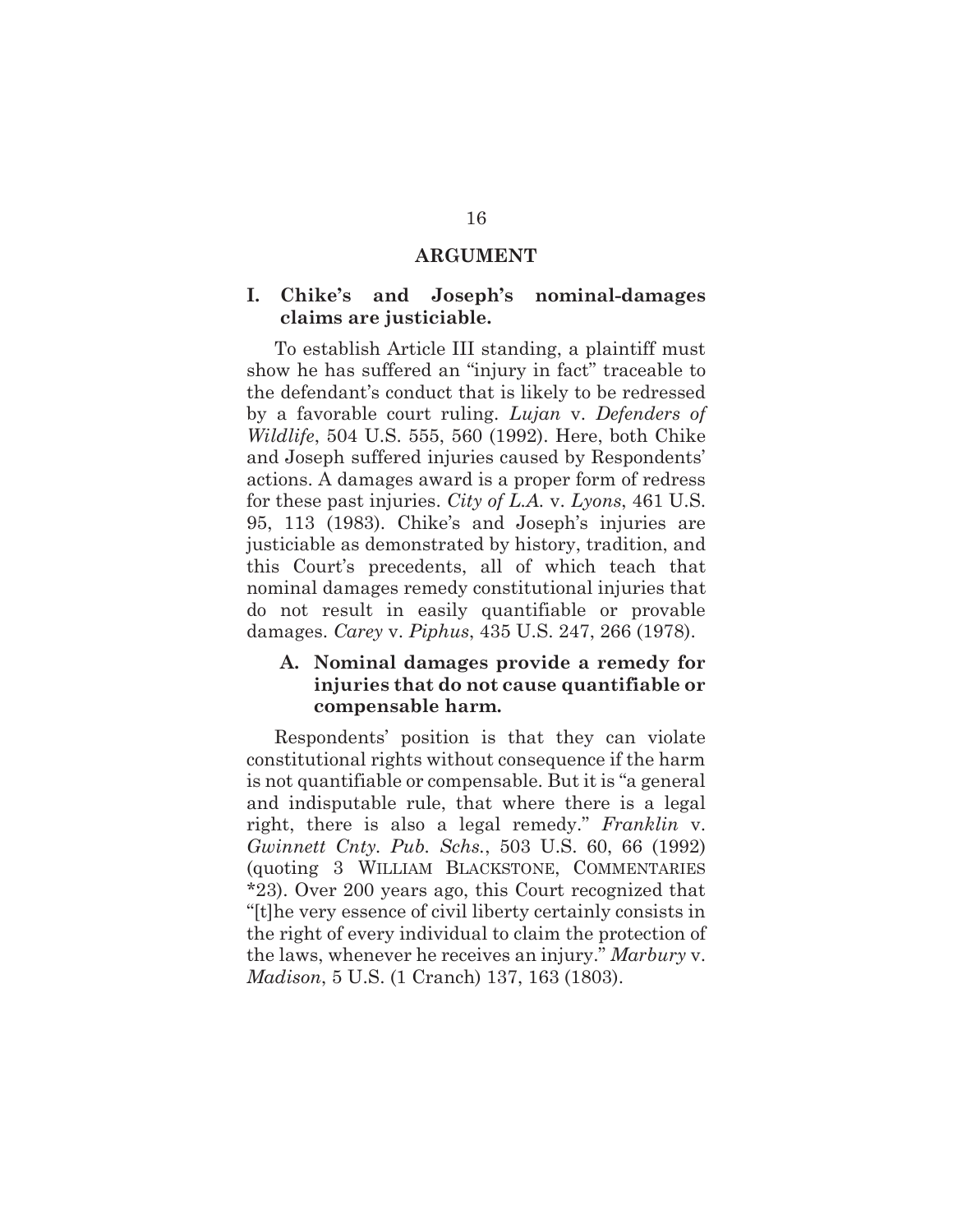It is this protection that allows our government to be "emphatically termed a government of laws." *Marbury*, 5 U.S. at 163*.* Yet it will "cease to deserve this high appellation, if the laws furnish no remedy for the violation of a vested legal right." *Ibid.*

Nominal damages serve this important purpose. Courts have long awarded them when there has been an "infraction of a legal right" but "the extent of loss is not shown" or the right itself is "not dependent upon loss or damage." Charles T. McCormick, *Handbook on the Law of Damages* § 20 at 85 (1935). From the English common law through today, courts have turned to nominal damages to vindicate deprivations of rights that did not cause compensable harm. *Memphis Cmty. Sch. Dist.* v. *Stachura*, 477 U.S. 299, 308 n.11 (1986) (quoting *Carey*, 435 U.S. at 266). Accord, *e.g.*, *Robinson* v. *Lord Byron*, 2 Cox 4, 30 Eng. Rep. 3, 3 (1788) (awarding nominal damages when plaintiff showed a riparian-rights invasion but offered no proof of damages); *Webb* v. *Portland Mfg. Co.*, 29 F. Cas. 506, 508 (Story, Circuit Justice, C.C.D. Me. 1838) (No. 17,322) (when a right is violated, "the party injured is entitled to maintain his action for nominal damages, *in vindication of his right*, if no other damages are fit and proper to remunerate him") (emphasis added); *Whipple* v. *Cumberland Mfg. Co.*, 29 F. Cas. 934, 936 (Story, Circuit Justice, C.C.D. Me. 1843) (No. 17,516) ("[I]n the absence of any other proof of substantial damage, nominal damages will be given in support of the right."); 1 J.G. SUTHERLAND, A TREATISE ON THE LAW OF DAMAGES §§ 9–10 (John R. Berryman ed., 4th ed. 1916) (collecting hundreds of cases awarding nominal damages in response to a violation of rights).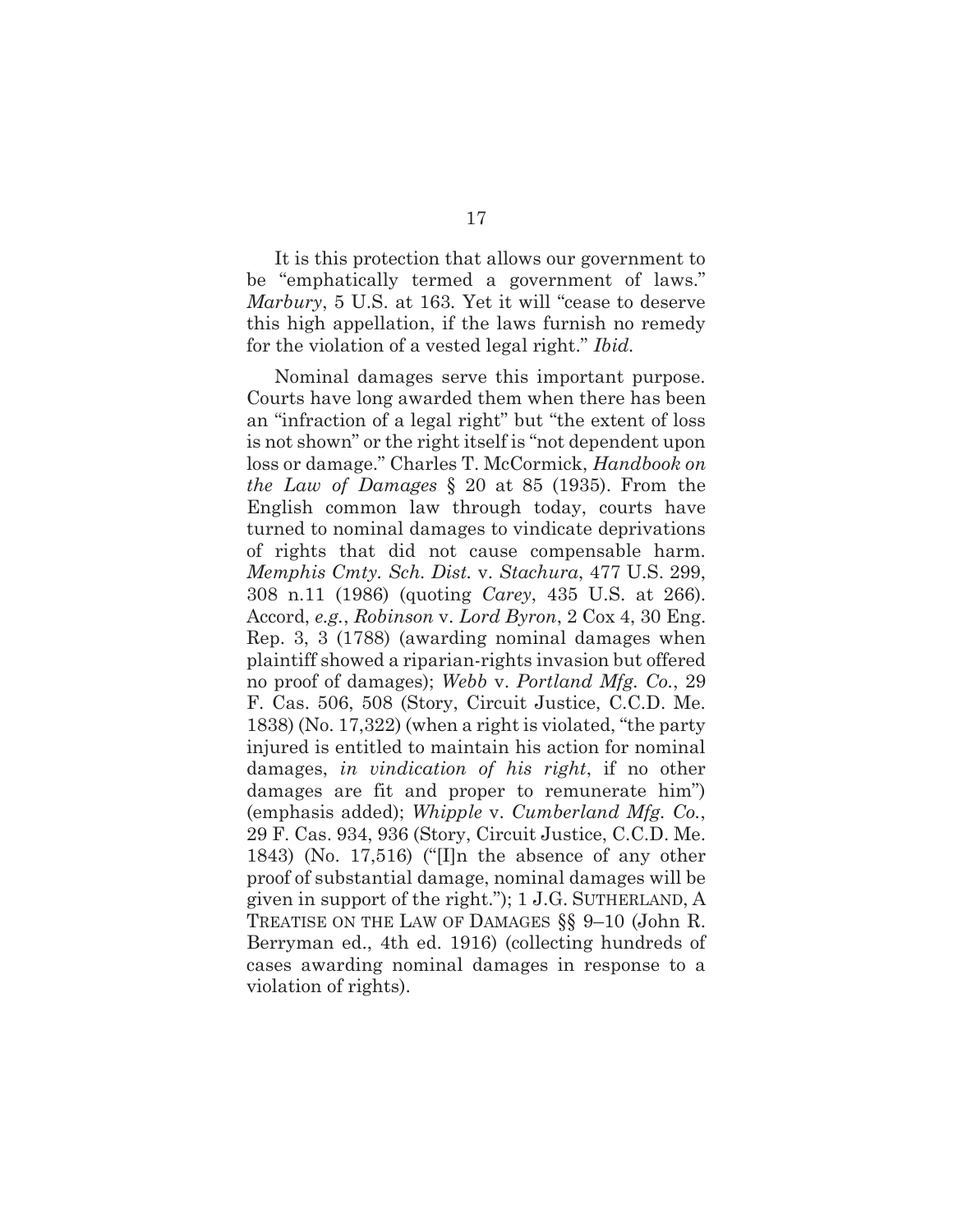Nominal damages play a critical role in keeping federal courts open to litigants, especially in civilrights cases. Otherwise, constitutional victims who lack readily provable compensatory damages could be barred from accessing the justice system altogether. This Court recognized as much in *Carey* v. *Piphus,*  holding that plaintiff students pursuing a § 1983 action after a school suspension could recover nominal damages for the deprivation of their constitutional rights "even if [plaintiffs] did not suffer" additional injury beyond the invasion of constitutional rights. 435 U.S. at 266–67.

"By making the deprivation of [constitutional] rights actionable for nominal damages" without requiring compensable harm, the law "recognizes the importance to organized society that those rights be scrupulously observed." *Id.* at 266. Accord, *e.g.*, *City of Riverside* v. *Rivera*, 477 U.S. 561, 574 (1986) (plurality opinion) ("Unlike most private tort litigants, a civil rights plaintiff seeks to vindicate important civil and constitutional rights that cannot be valued solely in monetary terms."); *Amato* v. *Saratoga Springs*, 170 F.3d 311, 317 (2d Cir. 1999) ("[W]hile the monetary value of a nominal damage award must, by definition, be negligible, its value can be of great significance to the litigant and to society.").

The Court reaffirmed this principle in *Memphis Community School District* v. *Stachura*, a case in which a tenured elementary teacher brought First and Fourteenth Amendment claims against a school district as a result of his suspension. 477 U.S. 299 (1986). In explaining that "the abstract value of a constitutional right may not form the basis for § 1983 [compensatory] damages," the Court made clear that "nominal damages" "are the appropriate means of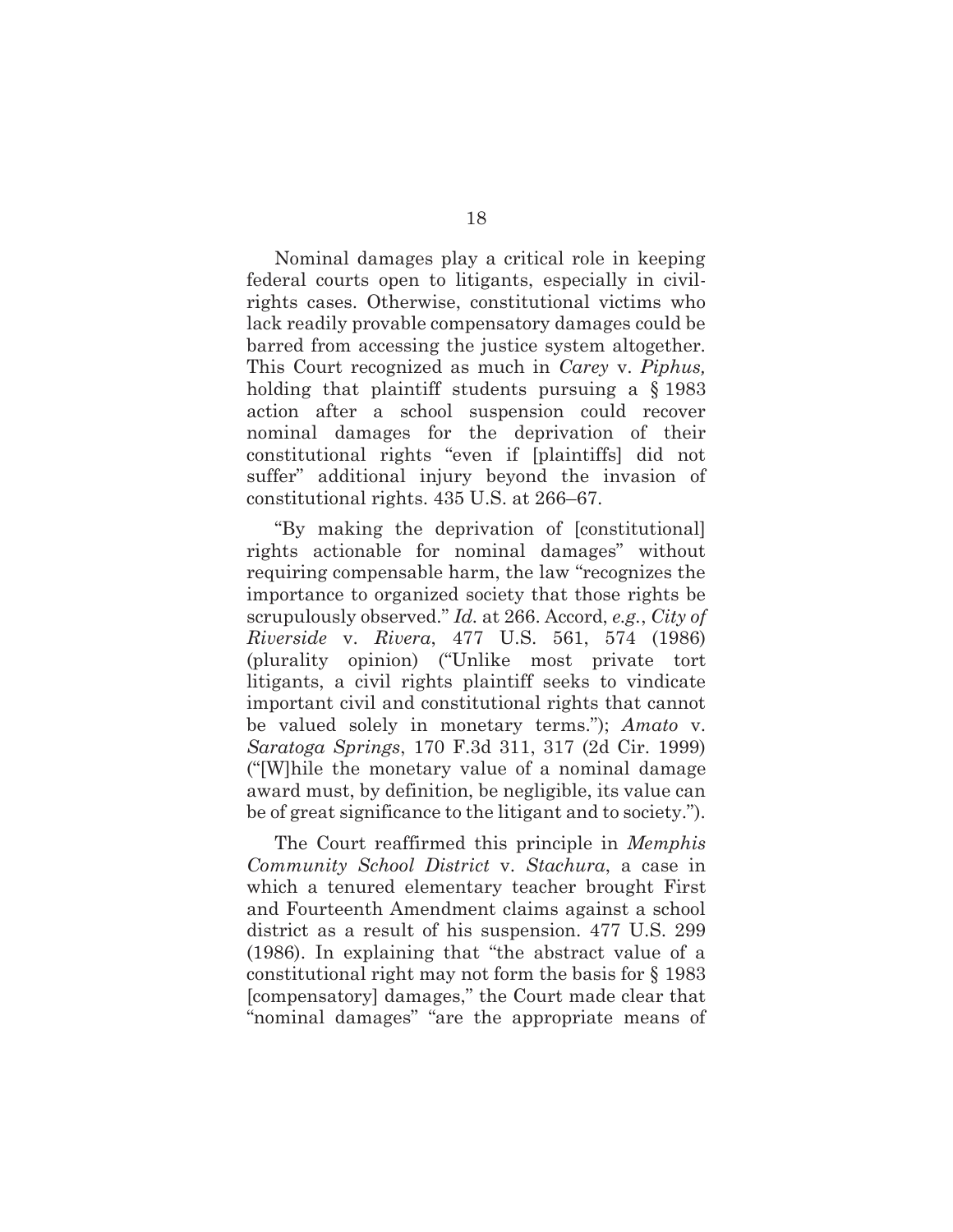'vindicating' rights whose deprivation has not caused actual, provable injury" beyond the actual harm caused by the constitutional violation. *Id.* at 308 & n.11 (quoting *Carey*, 435 U.S. at 266). See also *Farrar*  v. *Hobby*, 506 U.S. 103, 112 (1992) ("*Carey* obligates a court to award nominal damages when a plaintiff establishes the violation of his right[s].").

Even before *Carey* and *Stachura*, circuit courts awarded nominal damages when the government injured a plaintiff by violating her constitutional rights. *E.g.*, *U.S. ex rel. Tyrrell* v. *Speaker*, 535 F.2d 823, 829–30 (3d Cir. 1976) (due process); *Magnett* v. *Pelletier*, 488 F.2d 33, 35 (1st Cir. 1973) (per curiam) (unreasonable search). Since then, every federal circuit has upheld or granted standalone nominaldamages awards in a variety of constitutional cases.3

<sup>3</sup> *E.g.*, *O'Connor* v. *Huard*, 117 F.3d 12, 18 (1st Cir. 1997) (due process); *Fassett* v. *Haeckel*, 936 F.2d 118, 121 (2d Cir. 1991) (Fourth Amendment); *Allah* v. *Al-Hafeez*, 226 F.3d 247, 251 (3d Cir. 2000) (free exercise); *Price* v. *City of Charlotte*, 93 F.3d 1241, 1257 (4th Cir. 1996) (equal protection); *Archie* v. *Christian*, 812 F.2d 250, 252 (5th Cir. 1987) (due process); *Wolfel* v. *Bates*, 707 F.2d 932, 934 (6th Cir. 1983) (First Amendment right to petition for redress of grievances); *Reed* v. *Kemper*, 673 F. App'x 533, 537 (7th Cir. 2016) (right to marry); *Corpus* v. *Bennett*, 430 F.3d 912, 916 (8th Cir. 2005) (excessive force); *Klein* v. *Laguna Beach*, 810 F.3d 693, 697 (9th Cir. 2016) (free speech); *Stoedter* v. *Gates*, 704 F. App'x 748, 762 (10th Cir. 2017) (unreasonable seizure); *Pelphry* v. *Cobb Cnty.,* 547 F.3d 1263, 1282 (11th Cir. 2008) (Establishment Clause); *Carter* v. *Williams*, 897 F.2d 1168 (D.C. 1990) (table) (prisoner's right to access law library materials).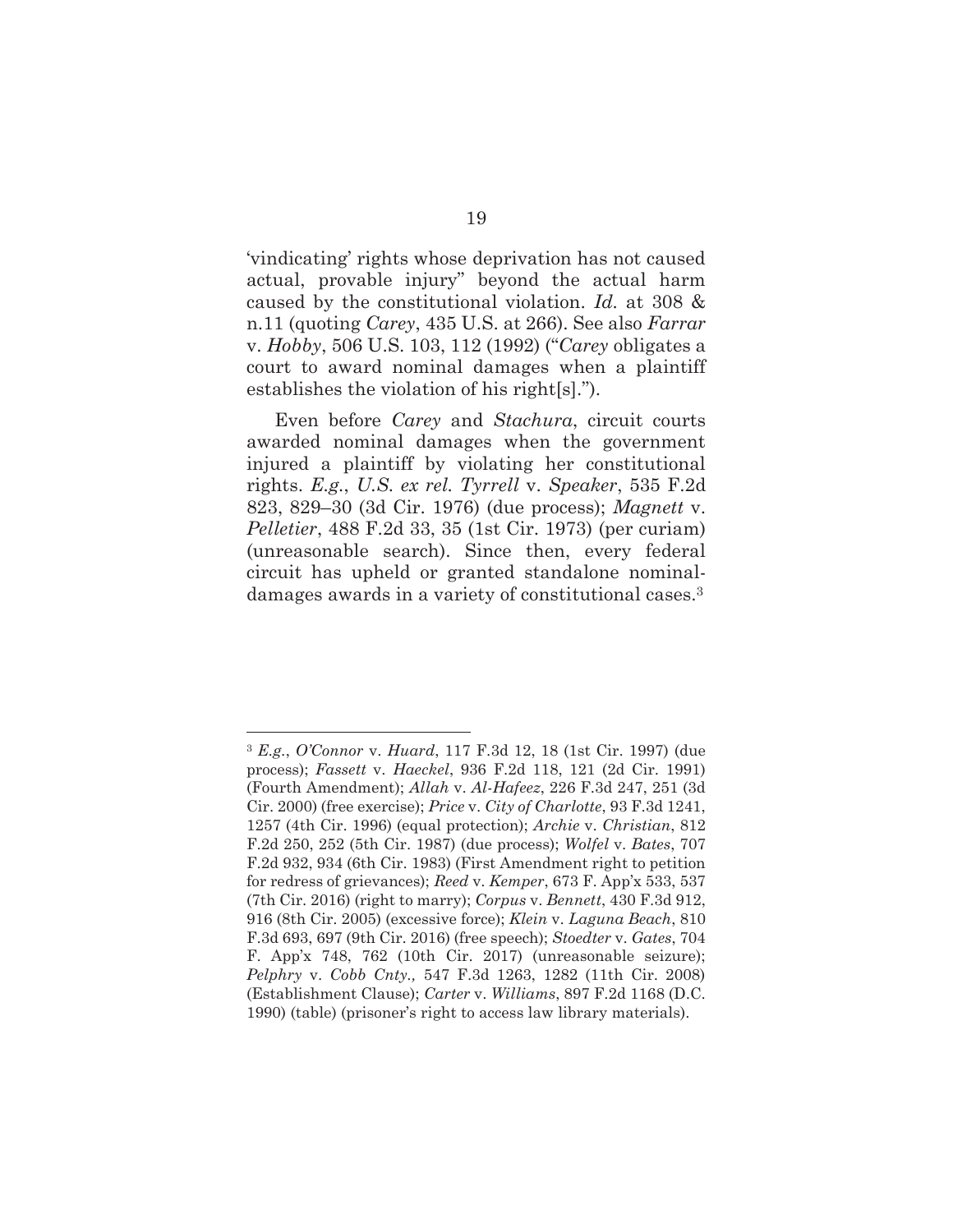They are right to do so. Besides following this Court's precedents, courts redress a past injury in a tangible way when they award nominal damages. "As distinguished from punitive and compensatory damages, nominal damages are awarded to vindicate rights." *Cummings* v. *Connell*, 402 F.3d 936, 942 (9th Cir. 2005). That is why courts provide a nominaldamages award for a constitutional injury even when a plaintiff has "also sought, and received, declaratory relief." *Franklin* v. *Aycock*, 795 F.2d 1253, 1264–65 (6th Cir. 1986) (citing *Bilbrey* v. *Brown*, 738 F.2d 1462 (9th Cir. 1984), and *Familias Unidas* v. *Briscoe*, 619 F.2d 391, 402 (5th Cir. 1980)).

Nominal damages do far more than ensure a plaintiff's happiness. "[W]hile the monetary value of a nominal damage award must, by definition, be negligible, its value can be of great significance to the litigant and to society." *Amato*, 170 F.3d at 317. Such a judgment holds a government "entity responsible for its actions and inactions, but can also encourage the [government] to reform the patterns and practices that led to constitutional violations, as well as alert the [government] and its citizenry to the issue." *Id.* at 318. In sum, a nominal-damages award is "meant to guarantee that unconstitutional acts remain actionable rather than to 'measure' the constitutional injury in any meaningful sense (or to serve as a replacement for speculative damages)." *Id.* at 319.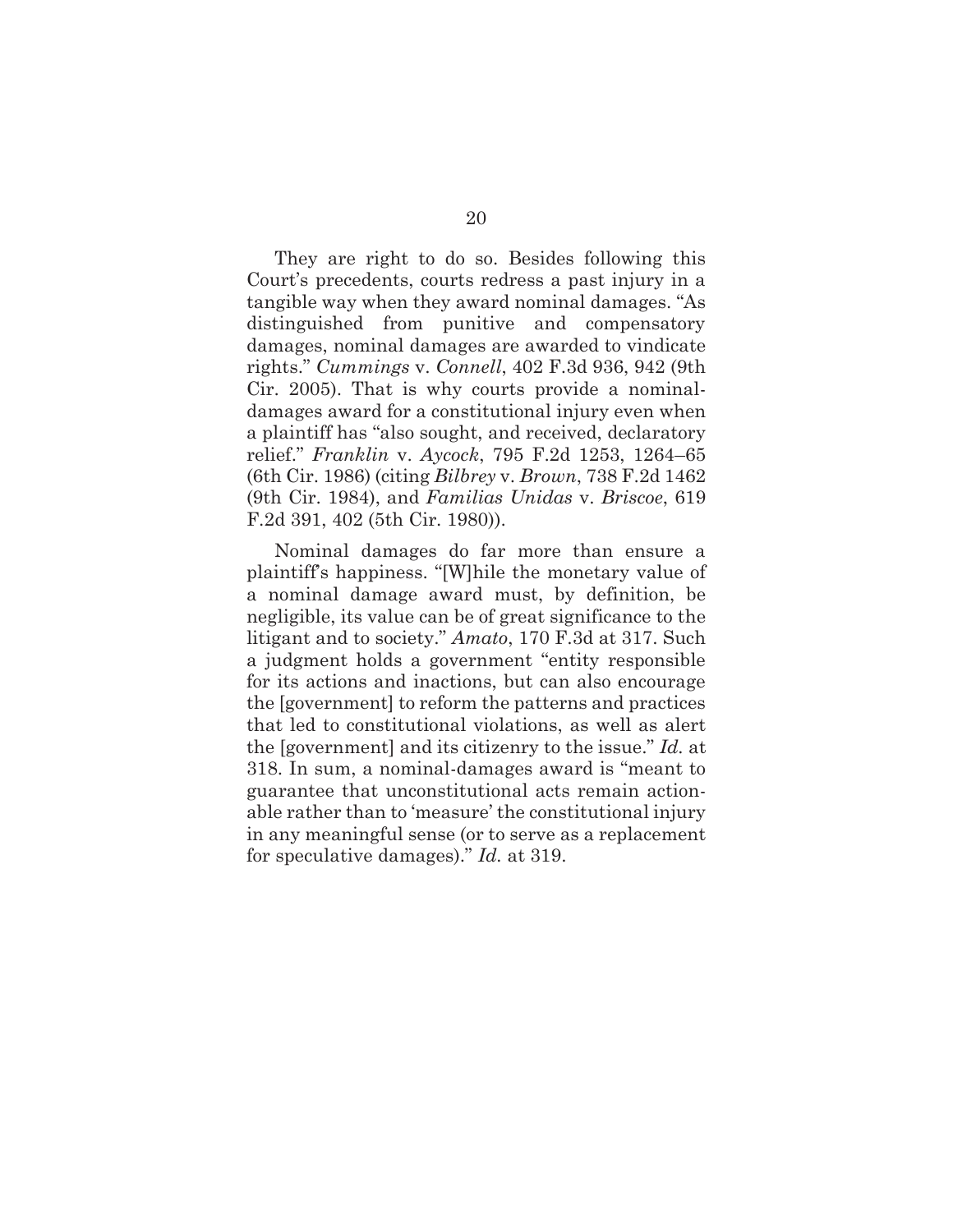# **B. A prospective change in policy or conduct cannot moot a damages claim, including one for nominal damages.**

#### **1. A case is moot only when it is impossible to grant any effectual relief.**

Federal courts have Article III power to decide "Cases" and "Controversies." A litigant may invoke that jurisdiction if she has suffered, or even been threatened with, an injury that is "traceable to the defendant and likely to be redressed by a favorable judicial decision." *Chafin* v. *Chafin*, 568 U.S. 165, 171–72 (2013) (quoting *Lewis* v. *Cont'l Bank Corp.*, 494 U.S. 472, 477 (1990)). This case-or-controversy requirement ensures that federal courts exercise authority to decide adversarial questions affecting the rights of litigants before them. *GTE Sylvania, Inc.* v. *Consumers Union of U.S., Inc.*, 445 U.S. 375, 382 (1980). When that requirement is met, a federal court's "'obligation' to hear and decide" the case "is 'virtually unflagging.'" *Lexmark Int'l, Inc.* v. *Static Control Components, Inc.*, 572 U.S. 118, 126 (2014) (quoting *Sprint Commc'ns, Inc.* v. *Jacobs*, 134 S. Ct. 584, 591 (2013)).

A case becomes moot, then, "only when it is *impossible* for a court to grant any effectual relief whatever." *Chafin*, 568 U.S. at 172 (emphasis added) (quoting *Knox* v. *Serv. Emps. Int'l Union*, 567 U.S. 298, 307 (2012)). Provided "the parties have a concrete interest, however small, in the outcome of the litigation, the case is not moot." *Ibid.* (quoting *Knox*, 567 U.S. at 307–08). "[A]n identifiable trifle," such as a \$1.50 tax or \$5 fine, "is enough for standing." *United States* v. *Students Challenging Regulatory Agency Procedures ("SCRAP")*, 412 U.S. 669, 689 n.14 (1973).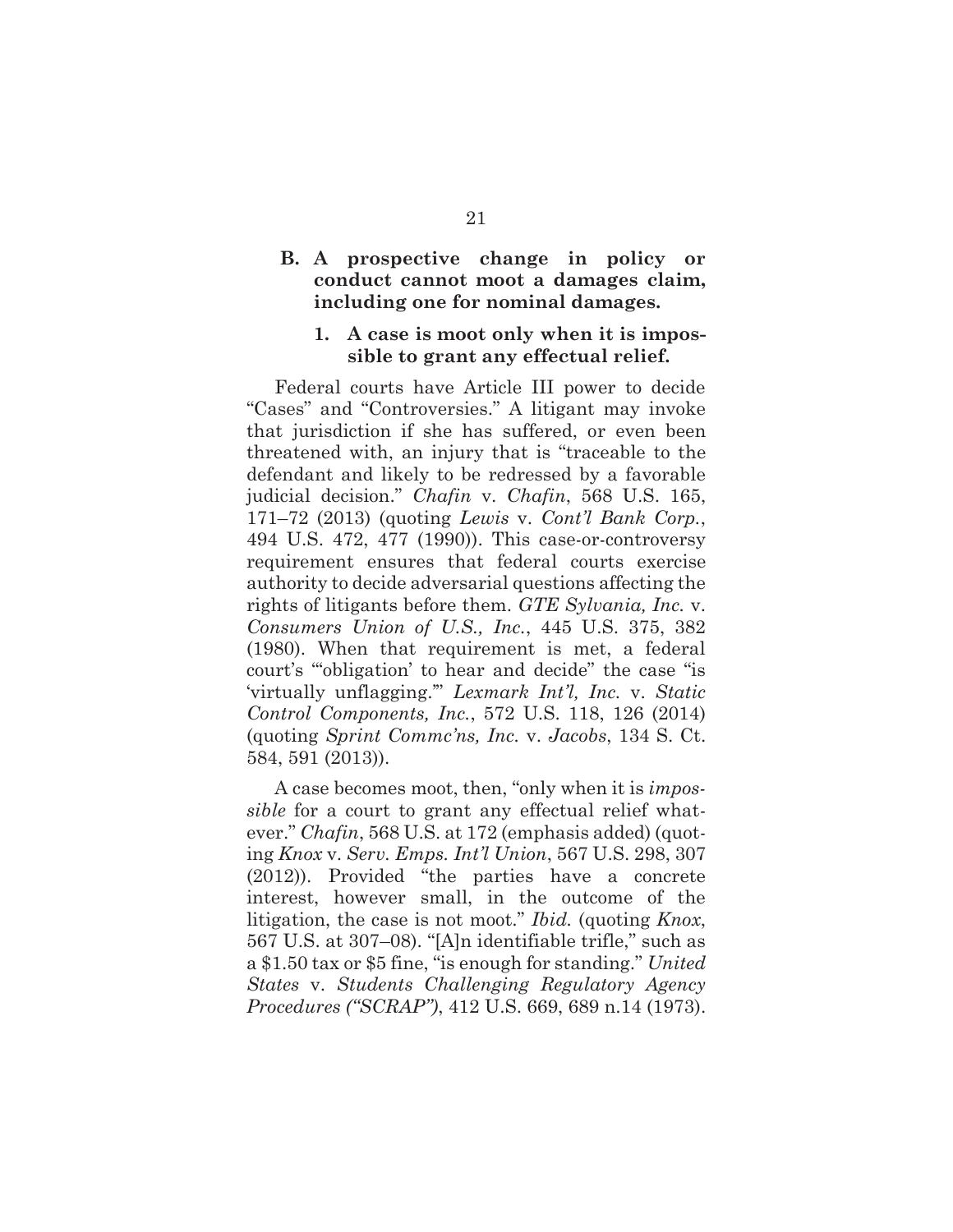#### **2. Nominal damages offer effectual relief for past constitutional injuries.**

A defendant seeking to show mootness must satisfy a "demanding standard." *Mission Prod. Holdings, Inc.* v. *Tempnology, LLC*, 139 S. Ct. 1652, 1660 (2019). That standard is insurmountable when a plaintiff pleads damages. *Buckhannon Bd. & Care Home, Inc.*  v. *W. Va. Dep't of Health & Human Res.*, 532 U.S. 598, 608–09 (2001) (when a "plaintiff has a cause of action for damages, a defendant's change in conduct will not moot the case"). "If there is any chance of money changing hands, [the] suit remains live." *Mission Prod. Holdings*, 139 S. Ct. at 1660. That is because damages always offer effectual relief: "[W]hether compensatory or nominal, [damages] modif[y] the defendant's behavior for the plaintiff's benefit by forcing the defendant to pay an amount of money he otherwise would not pay." *Farrar*, 506 U.S. at 113.

In *Farrar*, the Court recognized that nominaldamages awards are effectual for altering the legal relationship of the parties. A jury in that case found that a government official violated a citizen's rights but awarded him no relief. 506 U.S. at 106–07. The Fifth Circuit remanded for entry of a nominaldamages award. *Id.* at 107. After the district court did so and granted plaintiffs' attorney fees, the Fifth Circuit held that the plaintiffs had not prevailed because "the jury gave them nothing. No money damages. No declaratory relief. No injunctive relief." *Ibid.* In its view, the "nominal award of one dollar . . . did not in any meaningful sense change the legal relationship" between the parties. *Ibid.* It was too "technical" and "insignificant" a victory "to support prevailing party status." *Id.* at 108.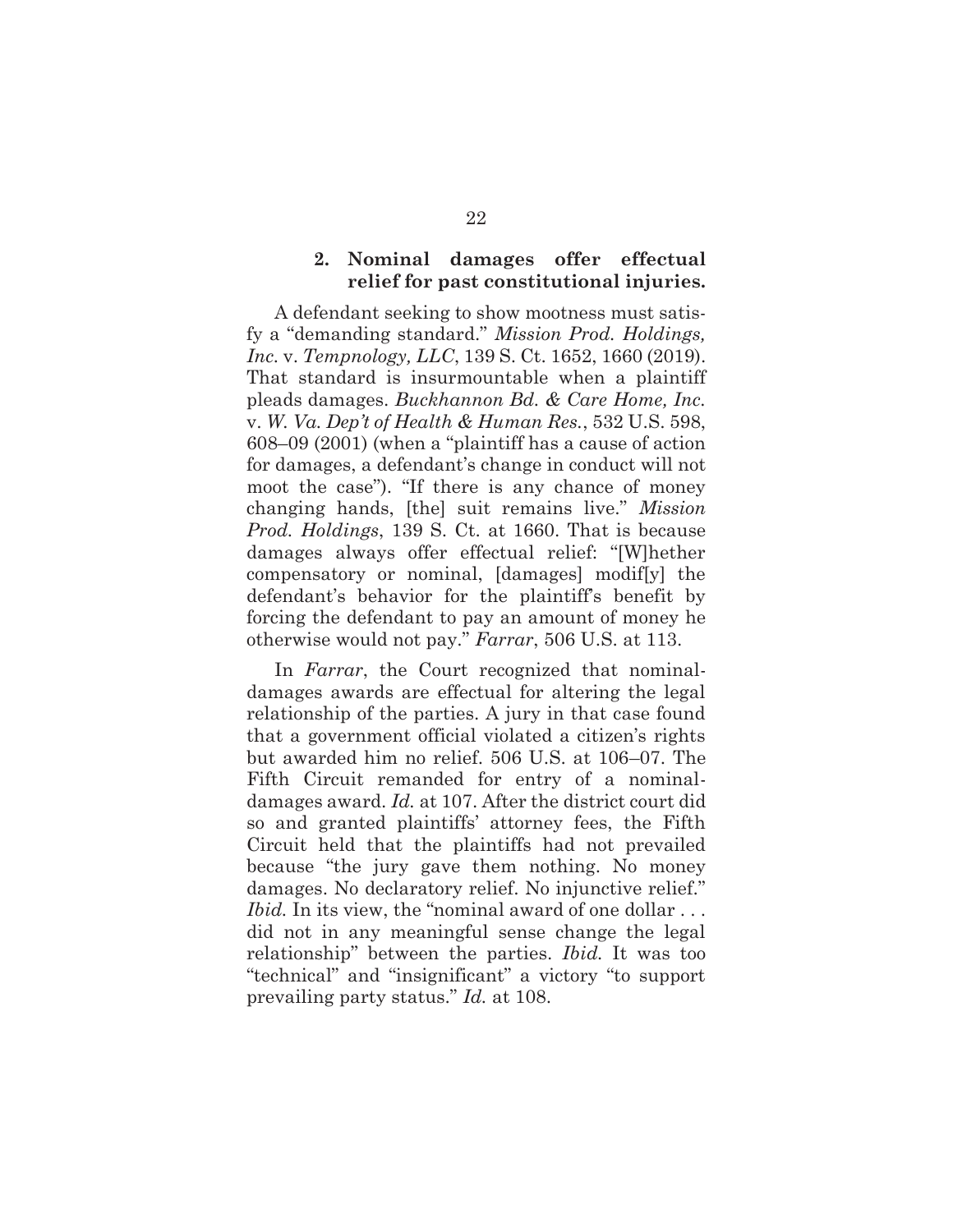This Court reversed, holding that "a plaintiff who wins nominal damages is a prevailing party." *Farrar*, 506 U.S. at 112. Such a plaintiff obtains "actual relief on the merits of his claim materially alter[ing] the legal relationship between the parties by modifying the defendant's behavior in a way that directly benefits the plaintiff." *Id.* at 111–12; accord *id*. at 111 (quoting *Tex. State Teachers Ass'n* v. *Garland Indep. Sch. Dist.*, 489 U.S. 782, 792–93 (1989) ("[T]he touchstone of the prevailing party inquiry must be the material alteration of the legal relationship of the parties.")). A "judgment for damages in any amount, whether compensatory or nominal, modifies the defendant's behavior for the plaintiff's benefit by forcing the defendant to pay an amount of money he otherwise would not pay." *Id.* at 113.

In this respect, nominal damages play a similar role to compensatory damages; both modify the defendant's behavior for the plaintiff's benefit by granting "actual relief" and are awarded for a past violation of the plaintiff's rights. And there is no requirement that a nominal-damages claim be paired with a compensatory-damages claim to be justiciable, because an award of nominal damages alone is effectual relief. Cf. *Church of Scientology of Cal.* v. *United States*, 506 U.S. 9, 13 (1992) (even the availability of a "partial remedy" is "sufficient to prevent [a] case from being moot").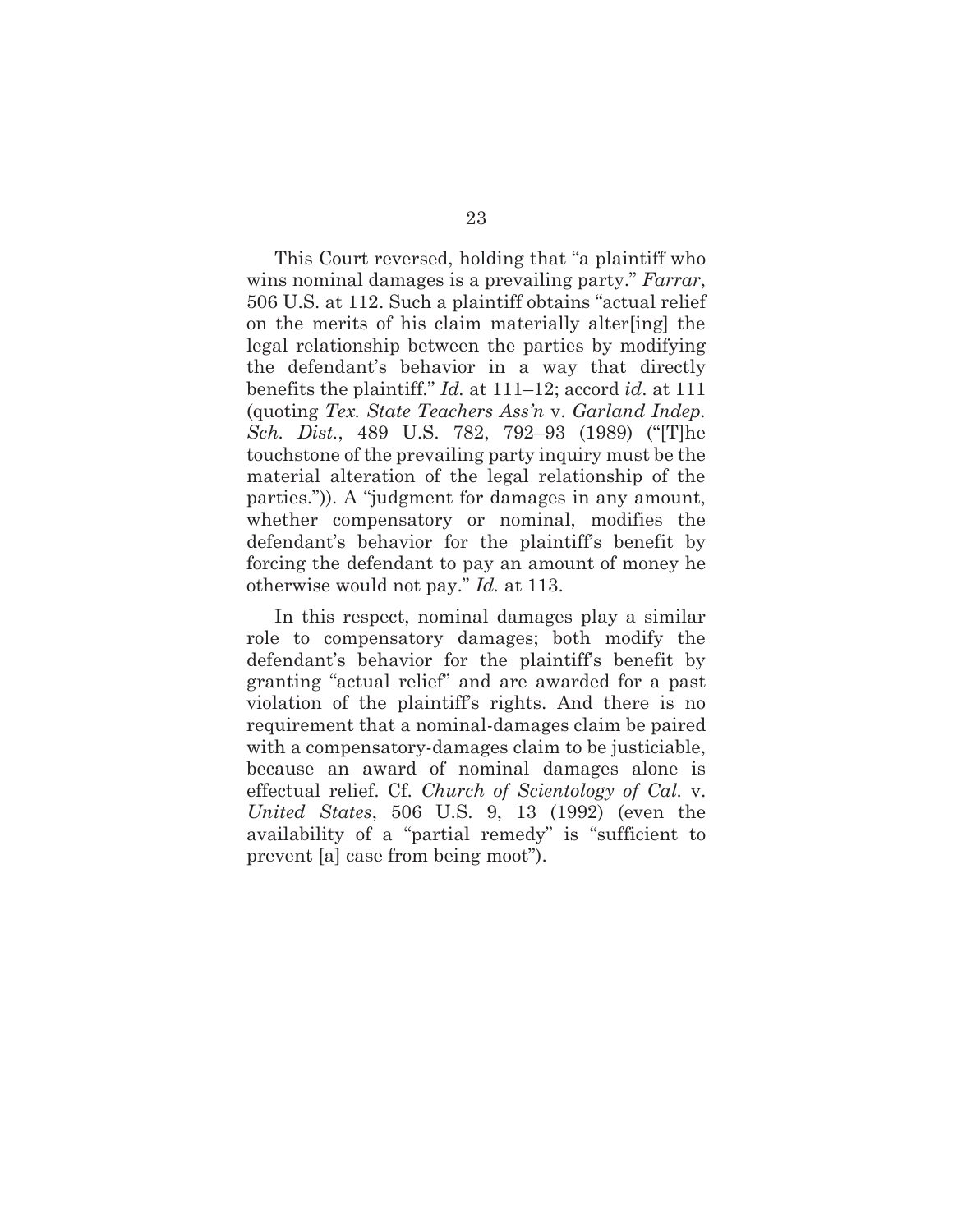# **3. A change in policy or conduct does not erase a completed constitutional injury.**

When a plaintiff suffers a constitutional injury, that plaintiff's right to a remedy does not disappear simply because the defendant later changed its unconstitutional policies or conduct. Repealing a policy or altering a course of conduct does not "erase[ ] the slate concerning the alleged [constitutional] violations." *Comm. for First Amendment* v. *Campbell*, 962 F.2d 1517, 1526 (10th Cir. 1992). "[By] definition claims for past damages cannot be deemed moot." *Taxpayers for the Animas-La Plata Referendum* v. *Animas-La Plata Water Conservancy Dist.*, 739 F.2d 1472, 1479 (10th Cir. 1984). Accord, *e.g.*, *Cent. Radio Co.* v. *Norfolk*, 811 F.3d 625, 632 (4th Cir. 2016) (city's decision to amend challenged sign code did not moot "the plaintiffs' request for retrospective relief in the form of nominal damages"); *Brinsdon* v. *McAllen Indep. Sch. Dist.*, 863 F.3d 338, 345 (5th Cir. 2017) ("The mootness doctrine applies to [prospective] equitable relief but will not bar any claim for damages, including nominal damages."); cf. *Lyons*, 461 U.S. at 109 (even though plaintiff lacked standing to pursue prospective injunctive relief, his assault claim remained for damages).

No one disagrees that a compensatory-damages claim remains justiciable despite a defendant's change in policy. And all circuits addressing the issue except the Eleventh Circuit have held the same for nominal damages. The Eleventh Circuit even concedes the justiciability of a nominal-damages claim provided it is paired with a compensatory-damages claim, even if "no actual [compensatory] damages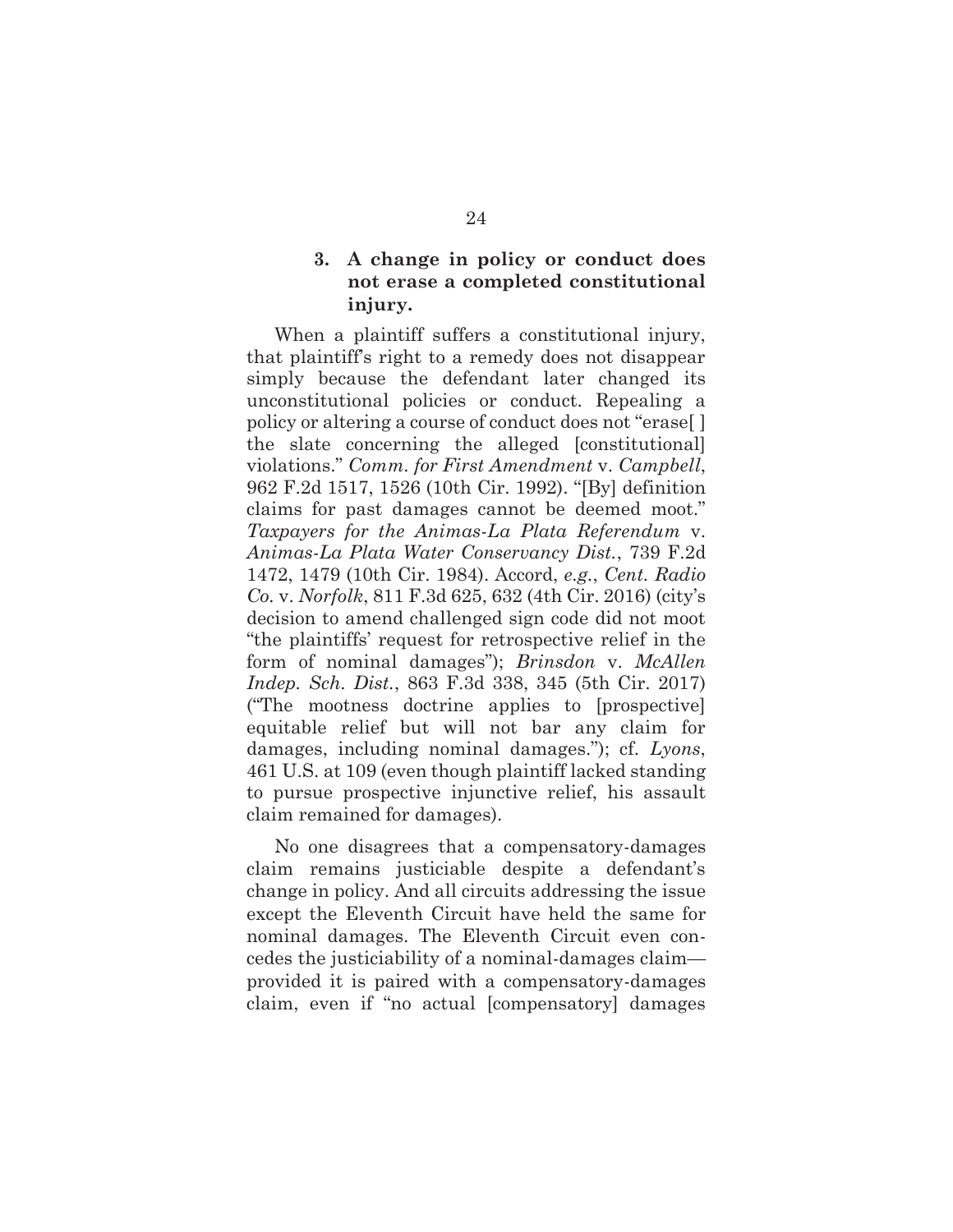[a]re ultimately *proven*." Pet.App.15a. Curiously, its mootness rule applies only when a plaintiff brings a standalone nominal-damages claim.

It doesn't matter whether a claim for money damages is compensatory or nominal. Damages claims are not moot because they are a form of redress for a completed injury. That is why courts routinely grant nominal damages without compensatory damages despite a defendant's post-violation change in policy. *E.g.*, *Six Star Holdings, LLC* v. *City of Milwaukee*, 821 F.3d 795, 805 (7th Cir. 2016) (awarding nominal damages despite defendant's repeal of its ordinances that violated plaintiff's speech rights); *Mellen* v. *Bunting*, 327 F.3d 355, 363–65 (4th Cir. 2003) (standalone nominal-damages claim "continue[d] to present a live controversy" after university changed unconstitutional policies and student plaintiffs had graduated). Accord 13C *Wright & Miller* § 3533.3 ("Untold numbers of cases illustrate the rule that a claim for money damages is not moot, no matter how clear it is that the claim arises from events that have completely concluded without any prospect of recurrence. The Supreme Court has made the point several times." (collecting cases)).

Just as in a case of trespass, battery, or libel, a defendant's prospective change in conduct does not negate the Article III injury that a plaintiff has already suffered. *Amato*, 170 F.3d at 317–18. Nor does the change impact this Court's recognition that "a claim for damages cannot evade review; it remains live until it is settled [or] judicially resolved." *Genesis HealthCare Corp.* v. *Symczyk*, 569 U.S. 66, 77 (2013). Indeed, "nothing so shows a continuing stake in a dispute's outcome as a demand for dollars and cents." *Mission Prod. Holdings*, 139 S. Ct. at 1660.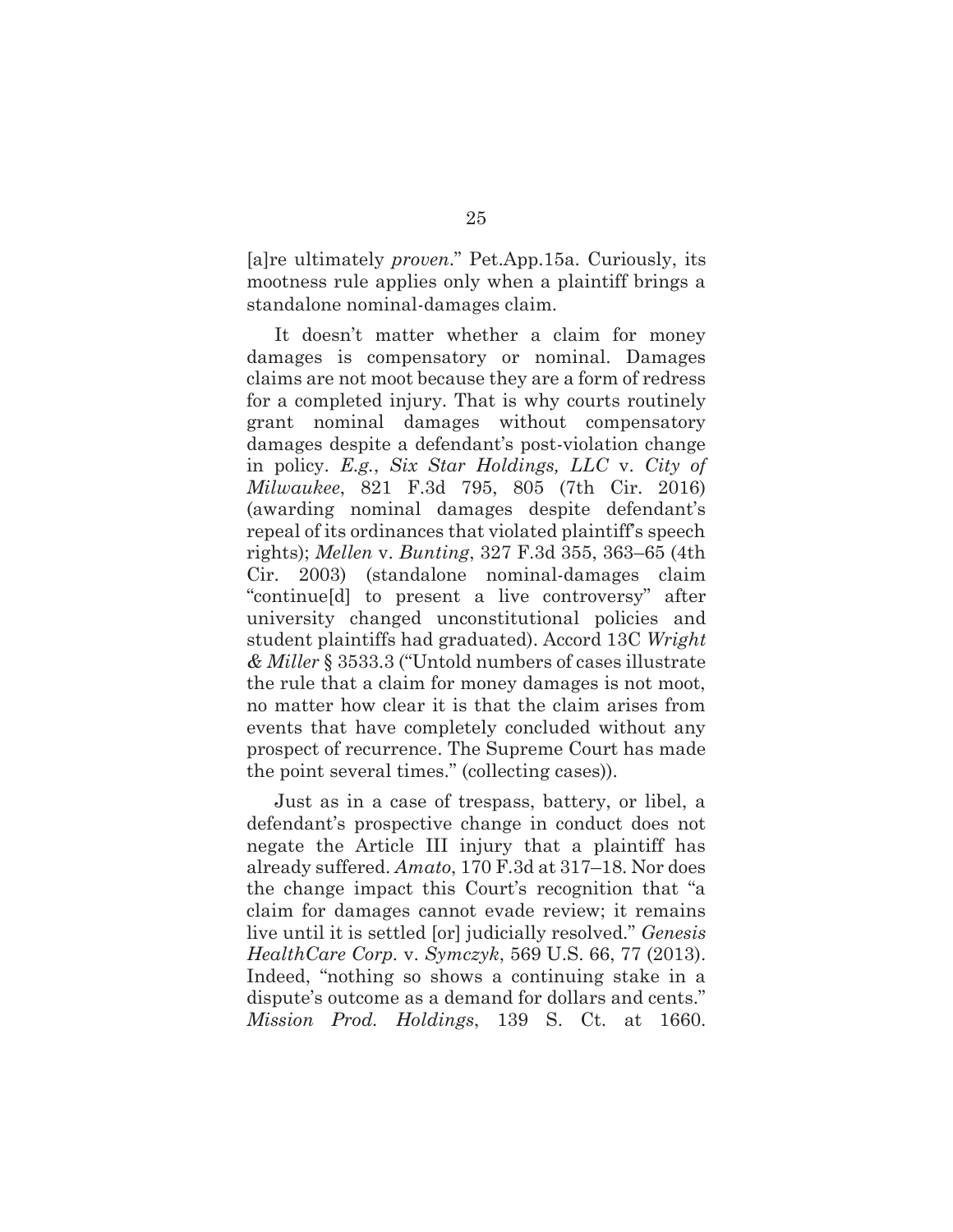"A plaintiff may demand payment for nominal damages no less than he may demand payment for millions of dollars in compensatory damages." *Farrar*, 506 U.S. at 113.

# **4. Because nominal-damages awards remedy past injuries, they are always retrospective and serve a distinct purpose from declaratory judgments.**

In cases where no compensable harm exists, nominal damages offer litigants an important remedy not offered by declaratory judgments alone. Declaratory-judgment actions were created to obtain prospective declarations of rights; nominal-damages claims vindicate past violations. That is why courts have discretion whether to issue a declaratory judgment but have an obligation to award nominal damages once a plaintiff establishes a violated right.

From their beginning, the attraction of declaratory judgments was the creation of a procedure to determine legal rights "*before breach*." Edwin M. Borchard, *The Uniform Act on Declaratory Judgments*, 34 HARV. L. REV. 697, 707 (1921). Thus, modern scholars characterize declaratory judgments as a way to decide "an actual controversy that has not reached the stage at which either party may seek a coercive remedy," i.e., one that allows "actual controversies to be settled before they ripen into violations of law." 10B *Wright & Miller* § 2751. Accord *MedImmune, Inc.* v. *Gentech, Inc.*, 549 U.S. 118, 129 (2007) (the "very purpose" of the Declaratory Judgment Act is to "ameliorate" the "dilemma" posed by "putting" one "to the choice between abandoning his rights or risking" suit). Accordingly, a declaratory judgment was intended to be, and usually is, a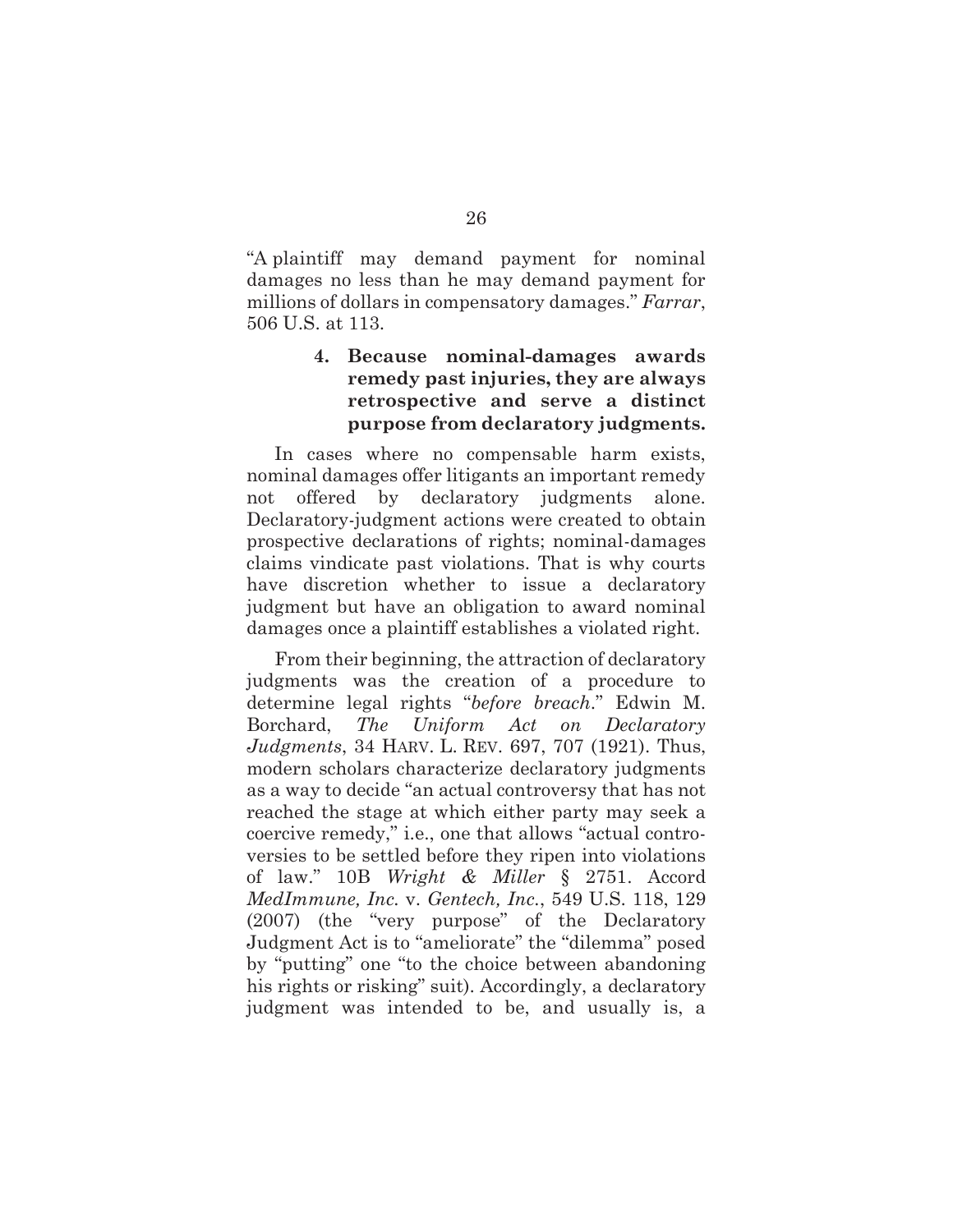prospective remedy. *E.g.*, *L.A. Cnty.* v. *Humphries*, 562 U.S. 29, 31 (2010) (contrasting "monetary damages" with "prospective relief, such as an injunction or a declaratory judgment"); *Christian Legal Soc'y* v. *Martinez*, 561 U.S. 661, 676 n.6 (2010) (lawsuit "seeks only declaratory and injunctive—that is, prospective—relief").

Nominal damages serve a different purpose; they vindicate legal violations. McCormick, *supra*, at 85 ("Nominal damages are awarded for the infraction of a legal right."). And this distinction makes a difference.

For example, in *O'Connor* v. *City & County of Denver*, 894 F.2d 1210 (10th Cir. 1990), a movie theater and cashier brought a civil-rights action alleging the City violated their constitutional rights by enforcing a former amusement licensing scheme. After the City amended its Code, the plaintiffs admitted their claims for injunctive and declaratory relief were moot. And because they failed to prove compensable harm at trial, the City argued the whole case should be dismissed as moot. The Tenth Circuit disagreed: "by definition claims for past damages cannot be deemed moot." *Id.* at 1216 (quotation omitted). Because "the nominal damages sought in this case were *past* damages *not affected* by any changes in the Code," "repeal and amendment of the Code did not moot plaintiffs' claim for nominal damages." *Ibid.* (emphasis added). Accord, *e.g.*, *Jacobs* v. *Clark Cnty. Sch. Dist.*, 526 F.3d 419, 426 (9th Cir. 2008) (plaintiff "has standing to bring a non-moot claim for nominal damages because she alleges an 'injury in fact' namely, deprivation of her First Amendment right" caused by her school "and would be redressed if [the] court were to find the policy unconstitutional").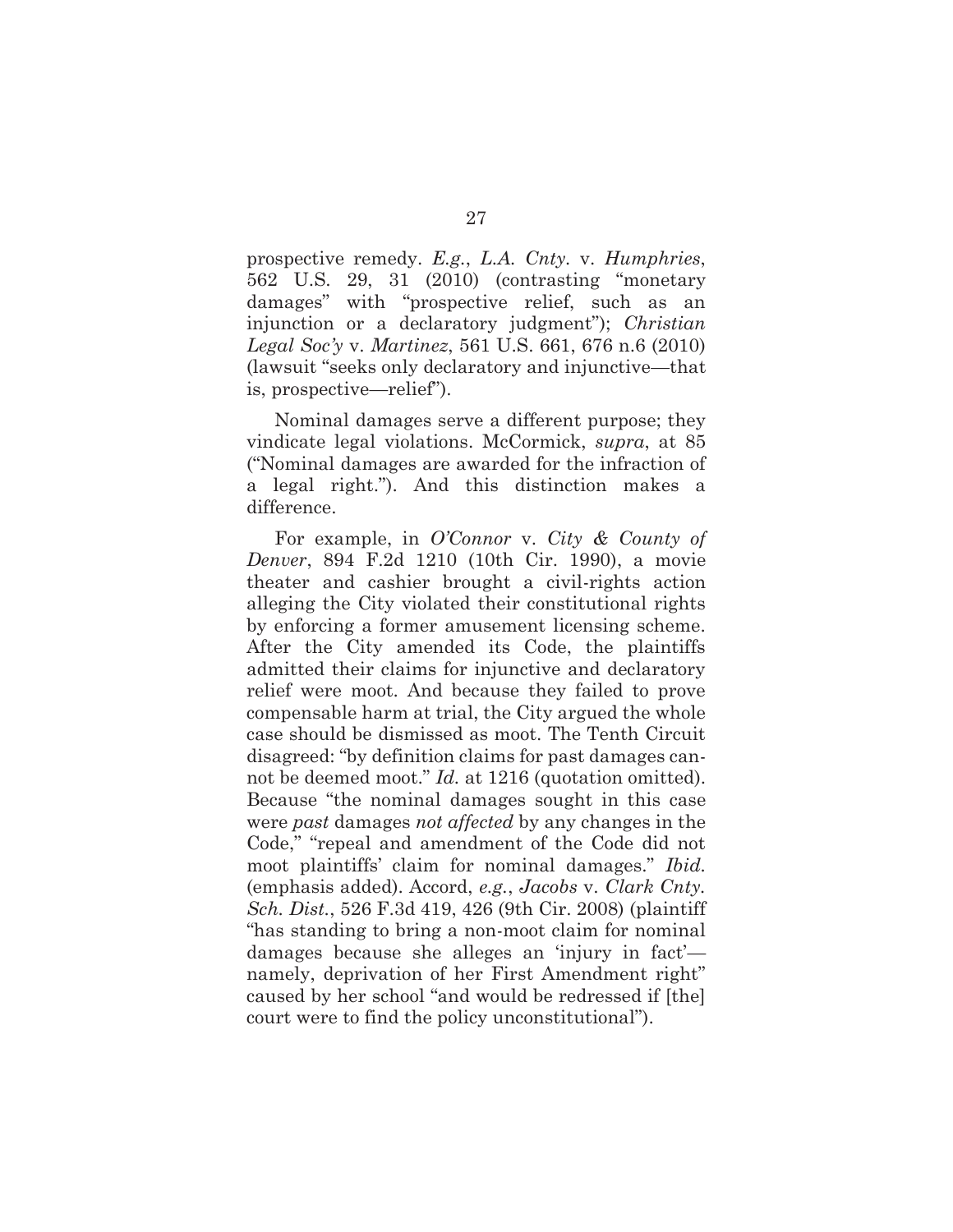To be sure, not every request for declaratory relief is prospective. Courts will entertain retrospective declaratory judgments when they are paired with damages claims. *E.g.*, *PeTA* v. *Rasmussen*, 298 F.3d 1198, 1202–03 n.2 (10th Cir. 2002) (Tenth Circuit will "consider declaratory relief retrospective to the extent that it is intertwined with a claim for monetary damages that requires [it] to declare whether a past constitutional violation occurred"); *Crue* v. *Aiken*, 370 F.3d 668, 677 (7th Cir. 2004) ("When a claim for injunctive relief is barred but a claim for damages remains, a declaratory judgment as a predicate to a damages award can survive."). And retrospective declaratory judgments may be available if the declaration will affect the parties' future rights and obligations, making the remedy effectively prospective. *E.g.*, *Soc'y of Separationists, Inc.* v. *Herman*, 959 F.2d 1283, 1285 (5th Cir. 1992) ("To obtain equitable relief for past wrongs, a plaintiff must demonstrate either continuing harm or a real and immediate threat of repeated injury in the future.").

But it remains generally true that a declaratory judgment's primary purpose is to guide future conduct while a nominal-damages award remedies a past injury and changes the parties' status based on the constitutional violation. *E.g.*, *Burns* v. *Pa. Dep't of Corr.*, 544 F.3d 279, 283–84 (3d Cir. 2008) (defendant's change in policy did not moot nominaldamages claim for a "completed violation"); *Am. Humanist Ass'n* v. *Greenville Cnty. Sch. Dist.*, 652 F. App'x 224, 231–32 (4th Cir. 2016) (plaintiffs' Establishment Clause claim was not moot despite their move to another state because their "injury was complete at the time the violation occurred."); *Miller*  v. *City of Cincinnati*, 622 F.3d 524, 533 (6th Cir. 2010)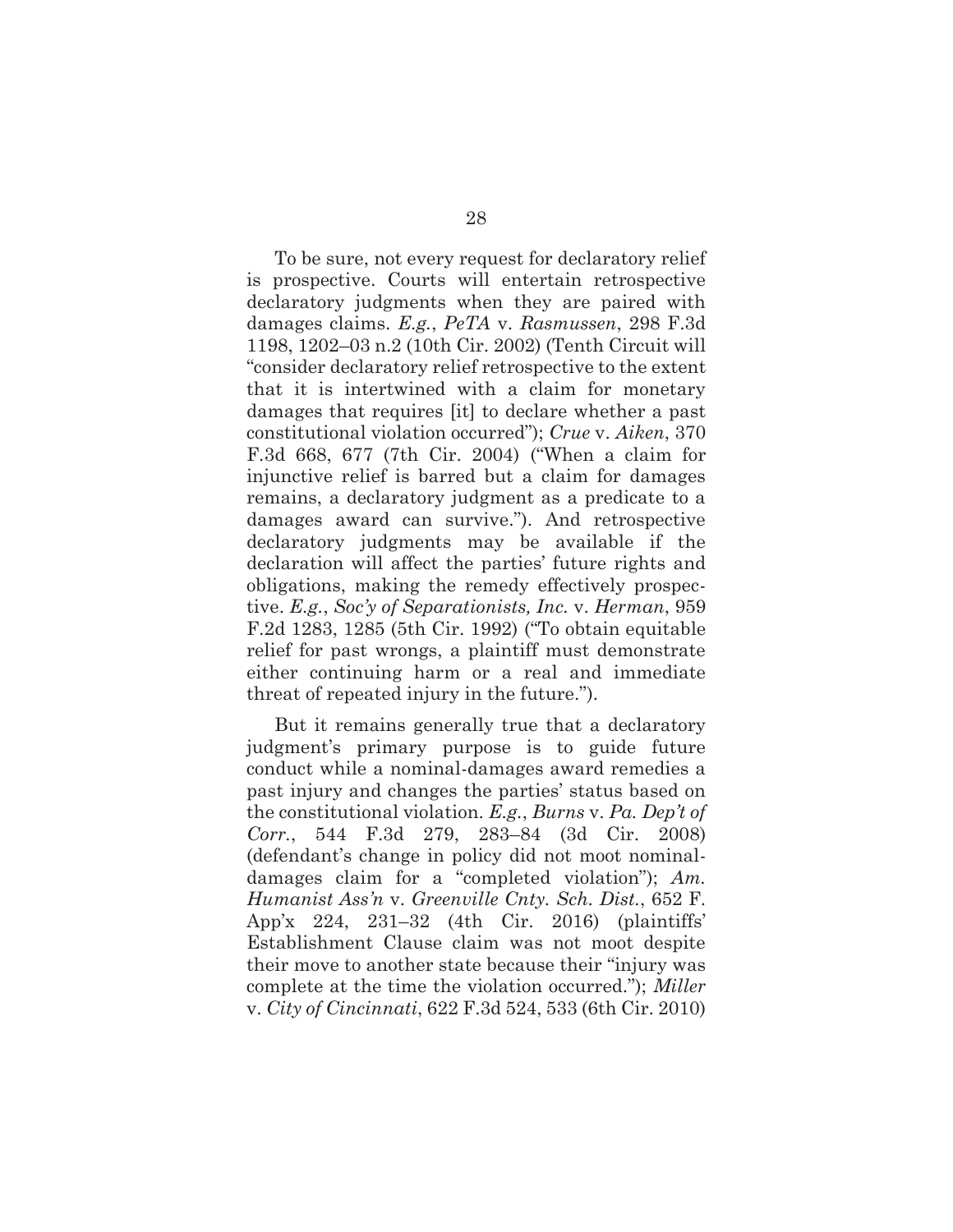("[P]laintiffs' claims remain viable to the extent that they seek nominal damages as a remedy for past wrongs."). Such an award is independent of a court order's declaratory effect. *E.g.*, *Spokeo, Inc.* v. *Robins*, 136 S. Ct. 1540, 1551 (2016) (Thomas, J., concurring) (courts have the broad power to adjudicate suits over private rights "even when plaintiffs alleged only the violation of those rights and nothing more"). It vindicates rights in the absence of compensable harm. *Carey*, 435 U.S. at 266; *Stachura*, 477 U.S. at 308.

That a nominal-damages award may also have some declaratory effect makes no difference. After all, compensatory-damages awards require a court to "declare" that a defendant acted unlawfully. *E.g.*, *Mglej* v. *Gardner*, \_\_ F.3d \_\_, 2020 WL 5384938, at \*8 (10th Cir. 2020) (to be entitled to damages, a plaintiff must prove defendants acted unlawfully or wrongfully); *Grossman* v. *City of Portland*, 33 F.3d 1200, 1208 (9th Cir. 1994) (same); Edwin M. Borchard, *The Declaratory Judgment—A Needed Procedural Reform*, 28 YALE L.J. 1, 4 (1918) ("In a sense all judgments of courts declare jural relations."). If this is the feature of nominal-damages awards that renders them too close to declaratoryjudgment actions to be justiciable, then a defendant's change in conduct would moot *all* damages claims. And this Court has, properly, rejected that proposition. *Genesis HealthCare*, 569 U.S. at 77 (a "claim for damages" "remains live until it is settled [or] judicially resolved").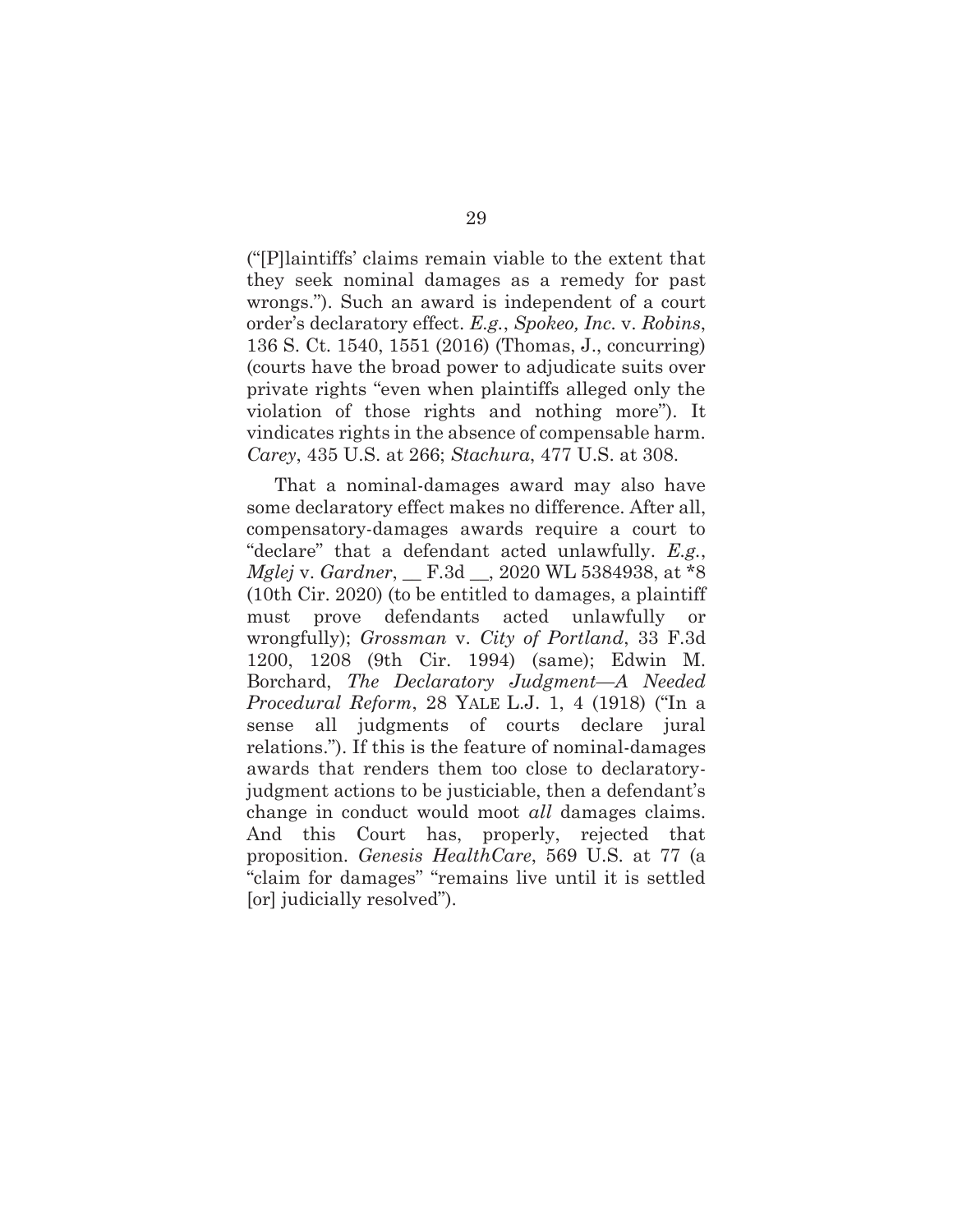The fundamental difference between declaratoryjudgment actions and nominal-damages claims also explains why courts have discretion to issue declaratory judgments but are obligated to award nominal damages upon proof of violation.

This Court has described the Declaratory Judgment Act as "an enabling Act, which confers a *discretion* on the courts rather than an absolute right upon the litigant." *Wilton* v. *Seven Falls Co.*, 515 U.S. 277, 287 (1995) (emphasis added) (quoting *Pub. Serv. Comm'n of Utah* v. *Wycoff Co.*, 344 U.S. 237, 241 (1952), and citing *Green* v. *Mansour*, 474 U.S. 64, 72 (1985), and *Cardinal Chem. Co.* v. *Morton Int'l, Inc.*, 508 U.S. 83, 95 n.17 (1993)). Accord, *e.g.*, *Brillhart* v. *Excess Ins. Co. of Am.*, 316 U.S. 491, 494 (1942) ("Although the District Court had jurisdiction of the suit under the Federal Declaratory Judgments Act, 28 U.S.C.A. § 400, it was under no compulsion to exercise that jurisdiction.").

The opposite is true of nominal damages. As this Court emphasized in *Farrar*, "*Carey* obligates a court to award nominal damages when a plaintiff establishes the violation of his right" but cannot establish compensable damage. 506 U.S. at 112. Accordingly, "the rationale of *Farrar* requires an award of nominal damages upon proof of an infringement" of a constitutional right. *Risdal* v. *Halford*, 209 F.3d 1071, 1072 (8th Cir. 2000) (quotation omitted).4

<sup>4</sup> Accord, *e.g.*, *Robinson* v. *Cattaraugus Cnty.*, 147 F.3d 153, 162 (2d Cir. 1998) (citing *Carey*, 435 U.S. at 266–67) ("If a jury finds that a constitutional violation has been proven but that the plaintiff has not shown injury sufficient to warrant an award of compensatory damages, the plaintiff is entitled to an award of at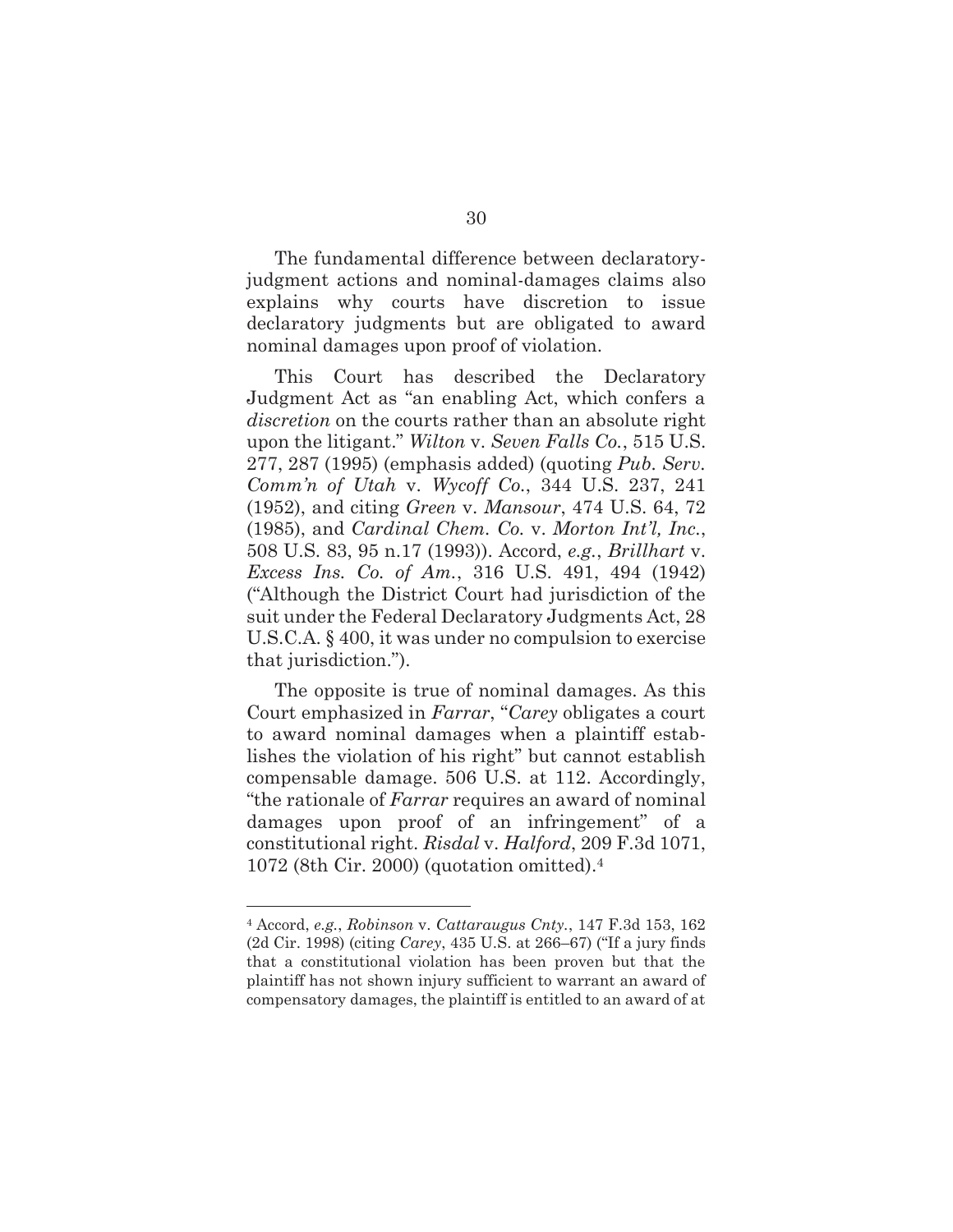One final, practical observation: If nominaldamages awards were essentially equivalent to declaratory judgments, it would be strange that courts, including this one, have continued making and affirming nominal-damages awards in the 80-plus years since Congress enacted the Declaratory Judgment Act. Pub. L. No. 73-343, 48 Stat. 955 (1934) (codified as amended at 28 U.S.C. 2201–02 (2012)). The explanation is that although the Declaratory Judgment Act did not extend federal jurisdiction, it did "enlarge[ ] the range of remedies available in the federal courts." *Skelly Oil Co.* v. *Phillips Petroleum Co.*, 339 U.S. 667, 671 (1950). Declaratory judgments and nominal-damages awards are not the same remedy.

least nominal damages *as a matter of law*.") (emphasis added). *Price* v. *City of Charlotte*, 93 F.3d 1241, 1246 (4th Cir. 1996) ("A plaintiff's failure to prove compensatory damages [for a constitutional violation] results in nominal damages."); *Schneider* v. *Cnty. of San Diego*, 285 F.3d 784, 794 (9th Cir. 2002) ("[N]ominal damages must be awarded if a plaintiff proves a violation of his [or her] constitutional rights." (citation omitted) (collecting cases)); *Searles* v. *Van Bebber*, 251 F.3d 869, 879 (10th Cir. 2001) ("[A]n award of nominal damages is mandatory upon a finding of a constitutional violation"); *Caban-Wheeler* v. *Elsea*, 71 F.3d 837, 841–42 (11th Cir. 1996) (plaintiff's proof of a constitutional violation warrants a nominal-damages award, even if the plaintiff has not requested a nominal-damages jury instruction); *People for Ethical Treatment of Animals, Inc.* v. *Gittens*, 396 F.3d 416, 421 (D.C. Cir. 2005) ("[W]hen a court finds a constitutional violation in an action seeking monetary relief under 42 U.S.C. § 1983, the court (or jury) must at least award nominal damages.") (collecting cases).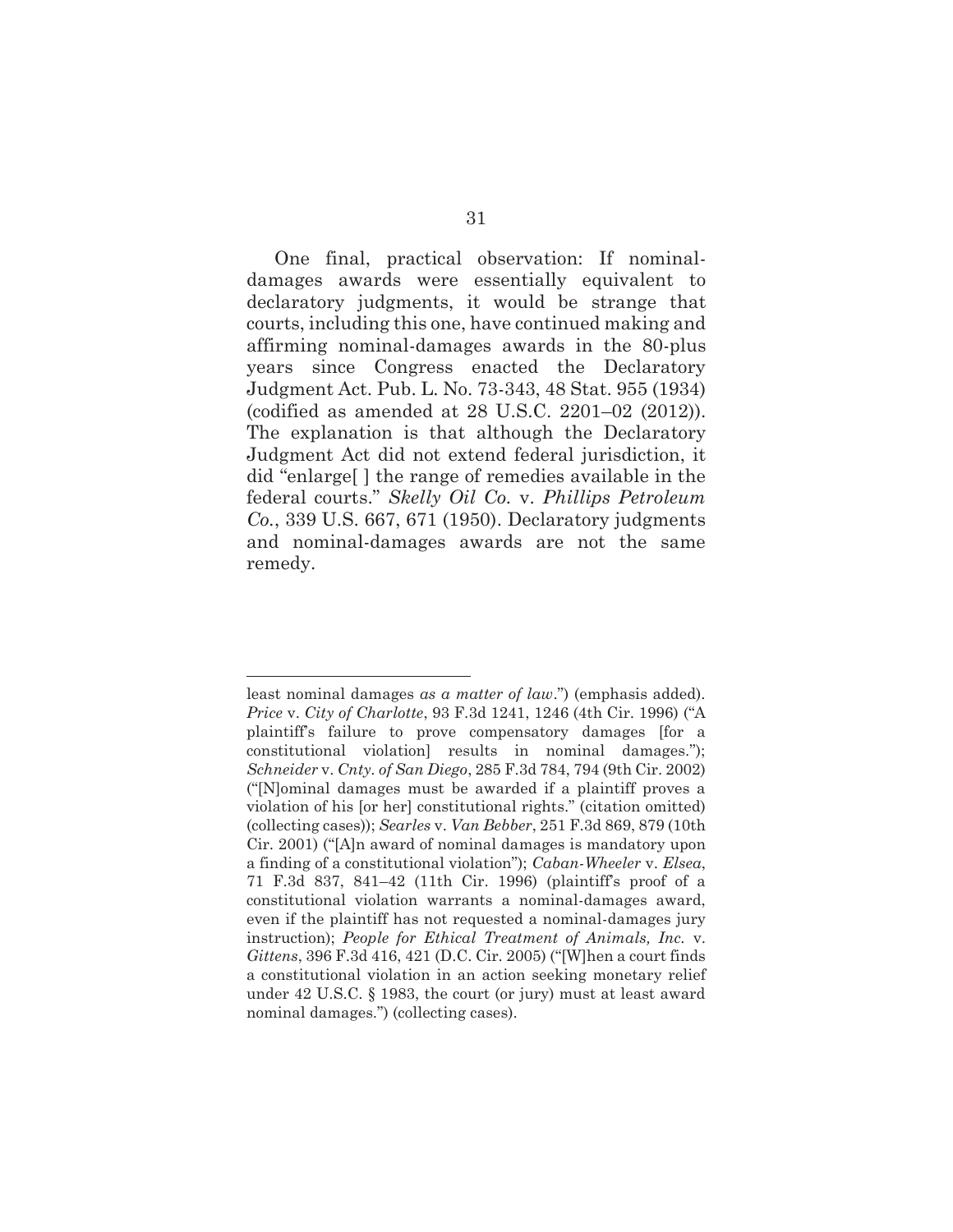# **C. Chike's and Joseph's nominal-damages claims remain a "live" controversy because they seek vindication for past constitutional injuries.**

These principles apply in a straightforward way here. Chike alleges that Respondents violated his constitutional rights when they stopped him from speaking and forced him to limit his expression on campus to a minuscule space, at limited times. They violated his rights a second time when they shut down his speech—in the designated space and at an approved time—because someone objected (a classic heckler's veto) and because College officials thought Chike should express his message in a different way. Joseph alleges that Respondents' policies and treatment of Chike stopped him from speaking at all, another classic First Amendment violation.

Both students sufficiently alleged constitutional injuries, traceable to Respondents' conduct. *Lujan*, 504 U.S. at 561–562 (when a plaintiff is the "object of the government action" "there is ordinarily little question that the action or inaction has caused him injury, and that a judgment preventing or requiring the action will redress it"). And this Court has held that a nominal-damages award is a proper remedy for redressing those injuries. Their claim for nominal damages, if successful, will permanently modify the legal relationship between Chike and Joseph on one hand, and Respondents on the other. Respondents' change in policy does not eliminate or diminish the past violation of Chike's and Joseph's constitutional rights. And without nominal damages, Chike and Joseph have no remedy at all. Contra *Marbury*, 5 U.S. at 163. Their claims are not moot.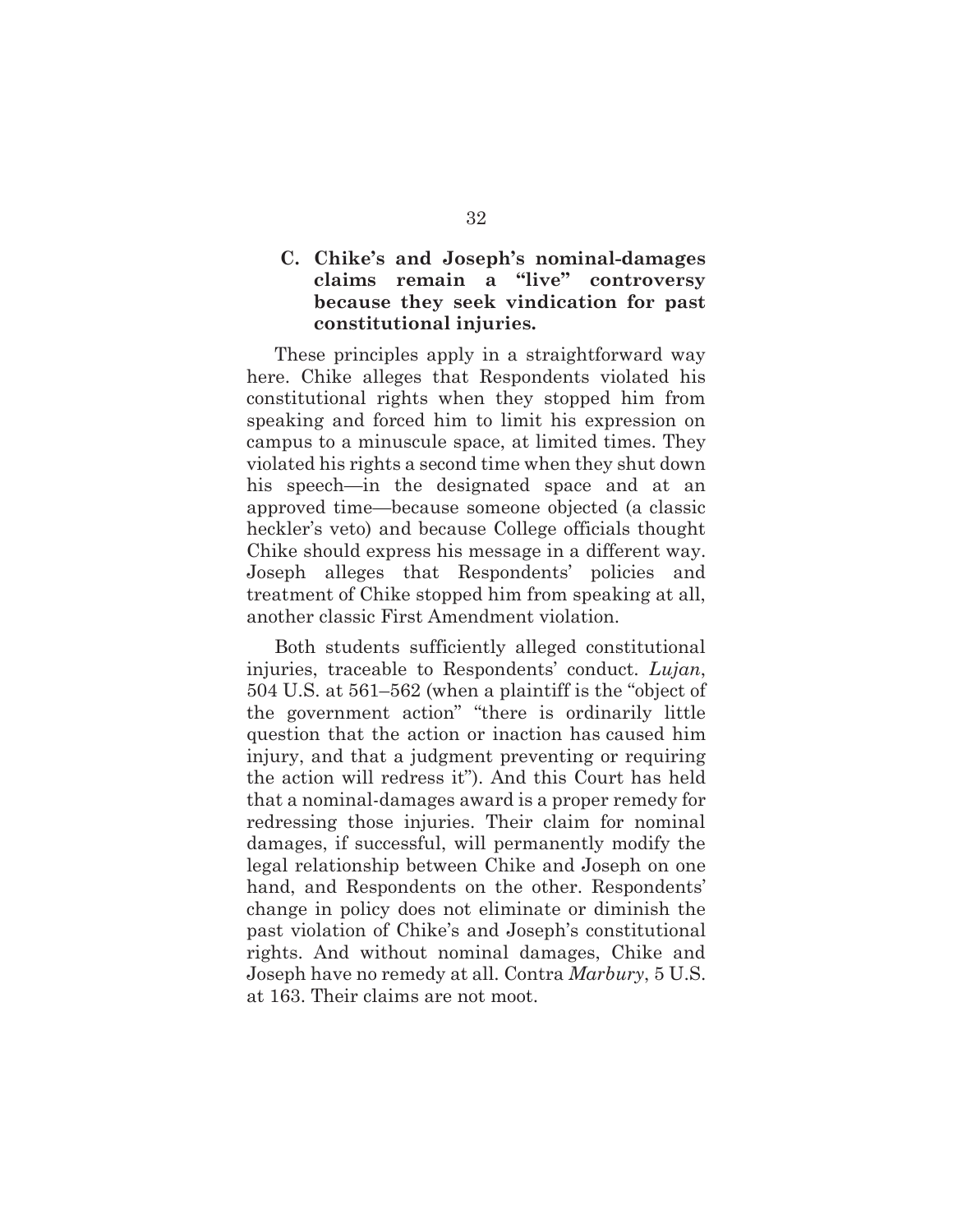Vindicating Chike's and Joseph's free-speech rights is particularly crucial here because Respondents' misconduct occurred on a public-college campus. The "vigilant protection of constitutional freedoms is nowhere more vital" than at public colleges. *Shelton* v. *Tucker*, 364 U.S. 479, 487 (1960). Yet nearly 90% of public colleges and universities have adopted policies that are either clearly unlawful or constitutionally suspect under the First Amendment. Found. for Individual Rights in Educ., *Spotlight on Speech Codes 2019*, available at https://perma.cc /DLH4-AG7R. And claims for prospective relief are highly susceptible to mootness because students graduate, and colleges change offending policies—at least temporarily—when sued.

Students also frequently suffer no compensable harm from a college's speech-suppressing policies. Unless a nominal-damages claim remains justiciable, many students will be deprived of their only remedy. That leads to even more constitutional violations rather than "scrupulous[ ]" observance, *Carey*, 435 U.S. at 266, of students' free-speech rights on campus.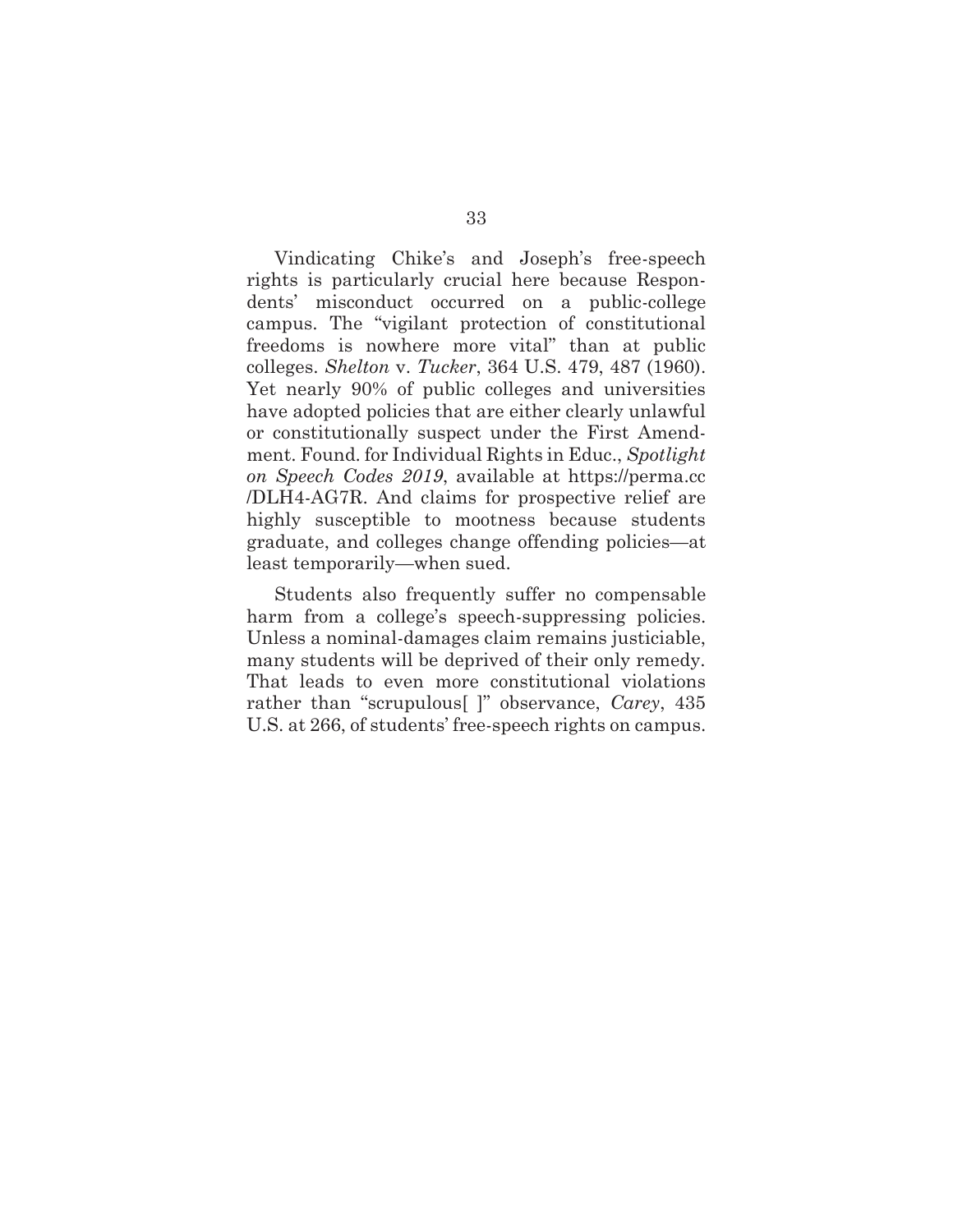## **II. The overwhelming majority of circuit courts uphold the justiciability of nominaldamages claims for good reason.**

The overwhelming majority of federal circuits recognize "that a claim for nominal damages precludes mootness" based on a change in policy or conduct. *N.Y. State Rifle & Pistol Ass'n* v. *City of N.Y.*, 140 S. Ct. 1525, 1536 (2020) (per curiam) (Alito, J., dissenting from order vacating and remanding for further proceedings) (citing *Amato*, 170 F.3d at 317); *Cent. Radio*, 811 F.3d at 631–32; *Morgan* v. *Plano Indep. Sch. Dist.*, 589 F.3d 740, 748 n.32 (5th Cir. 2009); *Klein* v. *Laguna Beach*, 810 F.3d 693, 697 (9th Cir. 2016); *Stoedter* v. *Gates*, 704 F. App'x. 748, 762 (10th Cir. 2017); and *Bernhardt* v. *Cnty. of L.A.*, 279 F.3d 862, 872 (9th Cir. 2002)); accord, *e.g.*, *Miller*, 622 F.3d at 533; *Crue*, 370 F.3d at 677; *Advantage Media, L.L.C.* v. *City of Eden Prairie*, 456 F.3d 793, 803 (8th Cir. 2006); *Comm. for First Amendment*, 962 F.2d at 1526–27 ("majority rule"). Any exception to Article III jurisdiction based on nominal damages would undermine § 1983's purposes and insulate governmental abuses from judicial review.

### **A. The majority rule is doctrinally consistent with Article III justiciability.**

The majority rule follows this Court's justiciability jurisprudence: nominal damages offer actual, effectual relief for constitutional violations because they modify a defendant's behavior toward a plaintiff. Thus, a nominal-damages claim cannot be mooted by a defendant's prospective policy change.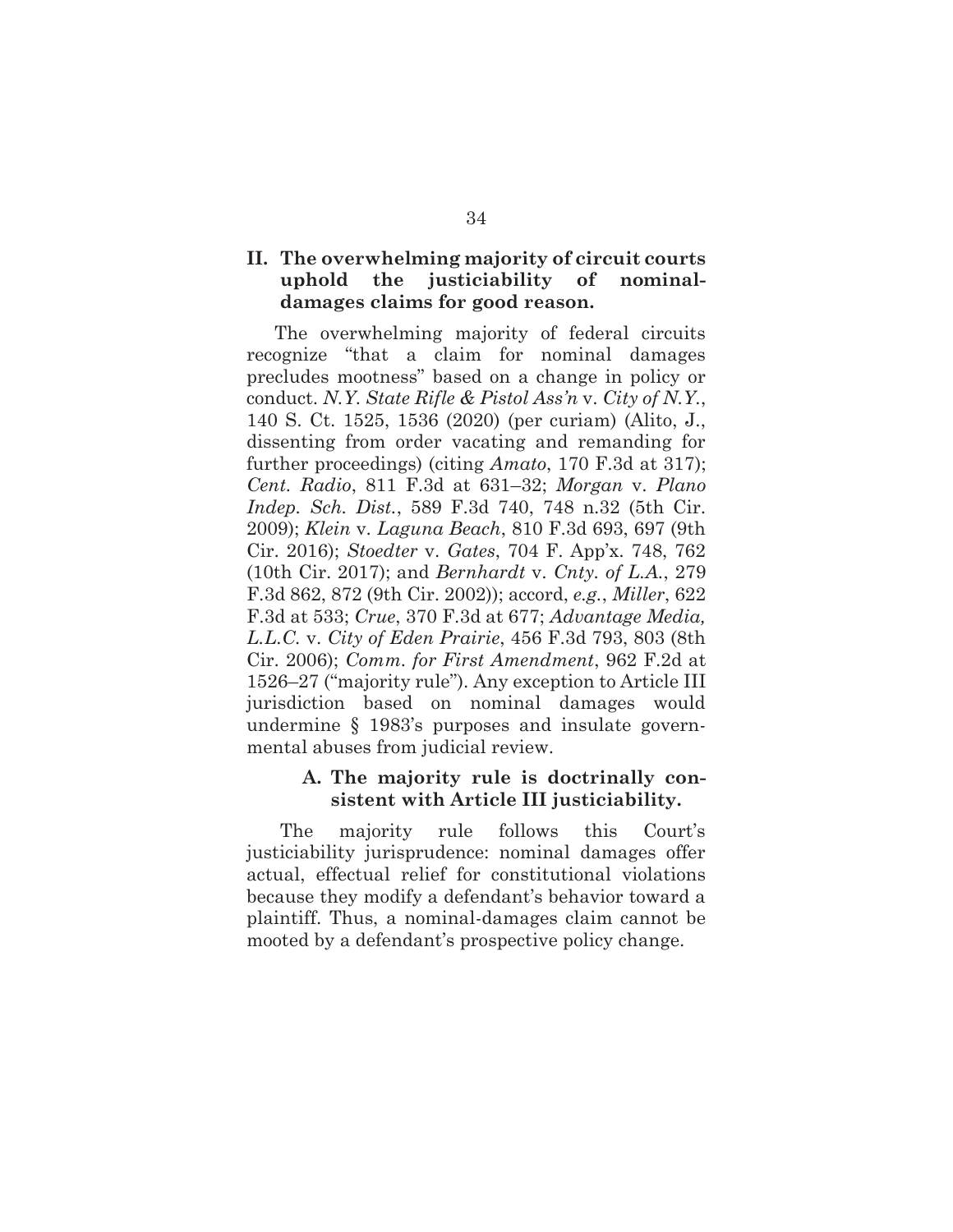Any other rule would be idiosyncratic and internally inconsistent. For example, no one contests that a plaintiff can bring a nominal-damages claim paired with a claim for prospective relief. But because "a plaintiff must demonstrate standing separately for each form of relief sought," *Friends of the Earth, Inc.*  v. *Laidlaw Envtl. Servs. (TOC), Inc.*, 528 U.S. 167, 185 (2000), that means plaintiffs must have standing to seek nominal damages at the outset.

It makes no sense then that nominal damages, sufficient to support standing at the outset, become insufficient to support a case-or-controversy at the moment a defendant is able to moot prospective relief. Either nominal damages based on past injuries are insufficiently concrete to support standing and should never be awarded, contra *Carey*, 435 U.S. at 266, or they are sufficient for standing and to prevent mootness. *Friends of the Earth*, 528 U.S. at 190–94 (though this Court has sometimes described mootness as "standing set in a time frame," mootness is a more flexible and forgiving inquiry than standing); *Flanigan's*, 868 F.3d at 1267 n.20 (making the same point about "the flexible character of the Article III mootness doctrine") (cleaned up) (quoting *U.S. Parole Comm'n* v. *Geraghty*, 445 U.S. 388, 400 (1980)).

To avoid such an inconsistent result, the Court should reaffirm that a claim for nominal damages based on a past violation of constitutional rights is justiciable.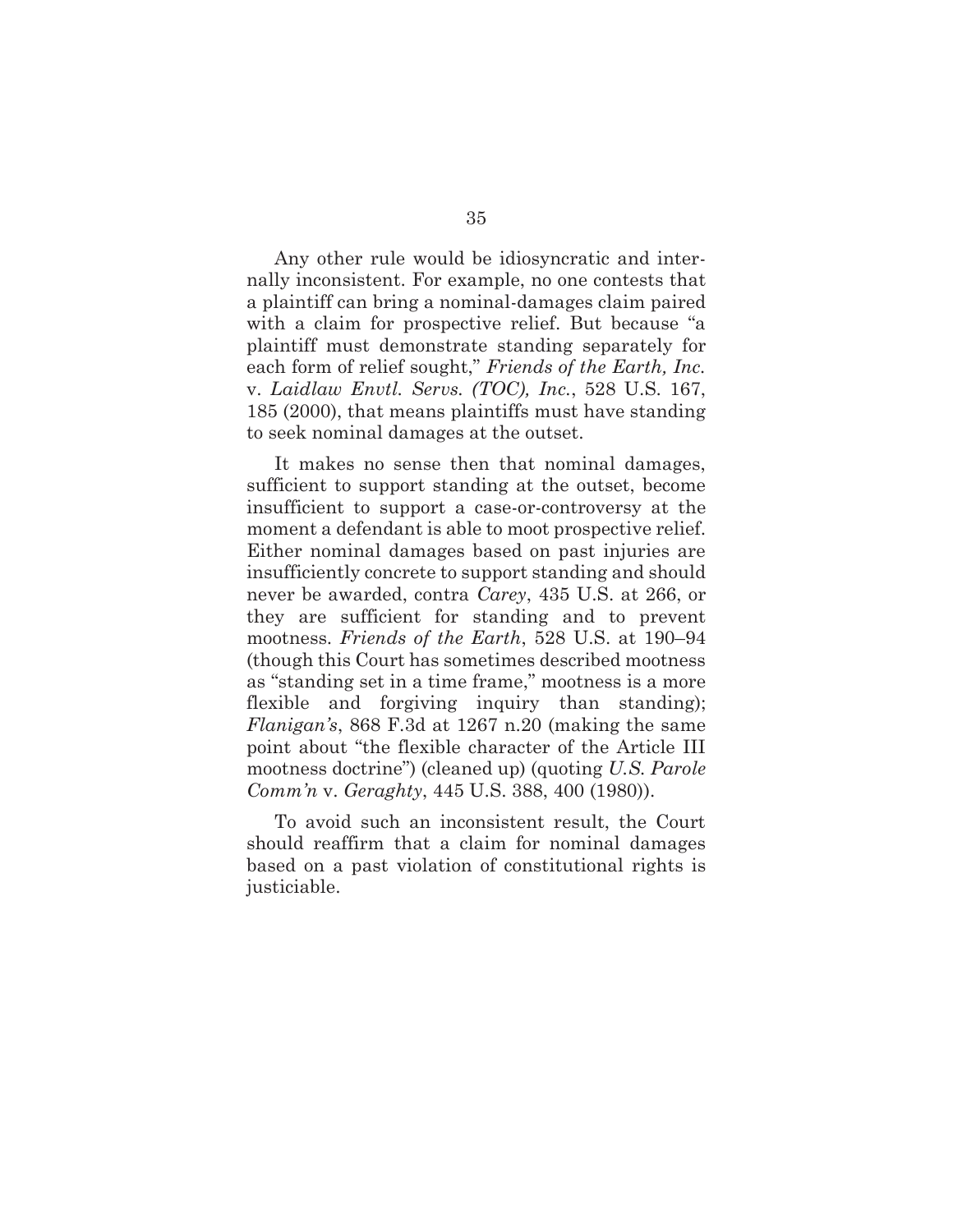### **B. The majority rule upholds § 1983's purpose and better protects constitutional rights.**

Congress enacted § 1983 because vindicating constitutional violations is of "the highest importance." H.R. Rep. No. 94-1558, at 2 (1976). "Regardless of the form of relief he actually obtains, a successful civil rights plaintiff often secures important social benefits that are not reflected in nominal or relatively small damages awards." *Rivera*, 477 U.S. at 574. To put an exclamation point on it, in 1980, Congress eliminated the amount-in-controversy requirement for federal-question jurisdiction. Pub. L. No. 96-486, § 2, 94 Stat. 2369, 2369 (1980). In so doing, Congress explained that "it is virtually impossible to put a monetary value on many important constitutional and Federal statutory rights." S. Rep. No. 96-827, at 3–4 (1980). Accord *Stachura*, 477 U.S. at 310 ("History and tradition do not afford any sound guidance concerning the precise value that juries should place on constitutional protections.").

Holding that standalone nominal-damages claims are not justiciable vitiates § 1983 in three ways. First, it requires § 1983 plaintiffs to claim compensatory damages despite Congress having removed the amount-in-controversy requirement. That removal was intentional, correcting the misimpression for "certain citizens . . . that although their federal rights have been violated, their injury is too insignificant" to confer jurisdiction. H.R. Rep. No. 96-1461, at 2 (1980).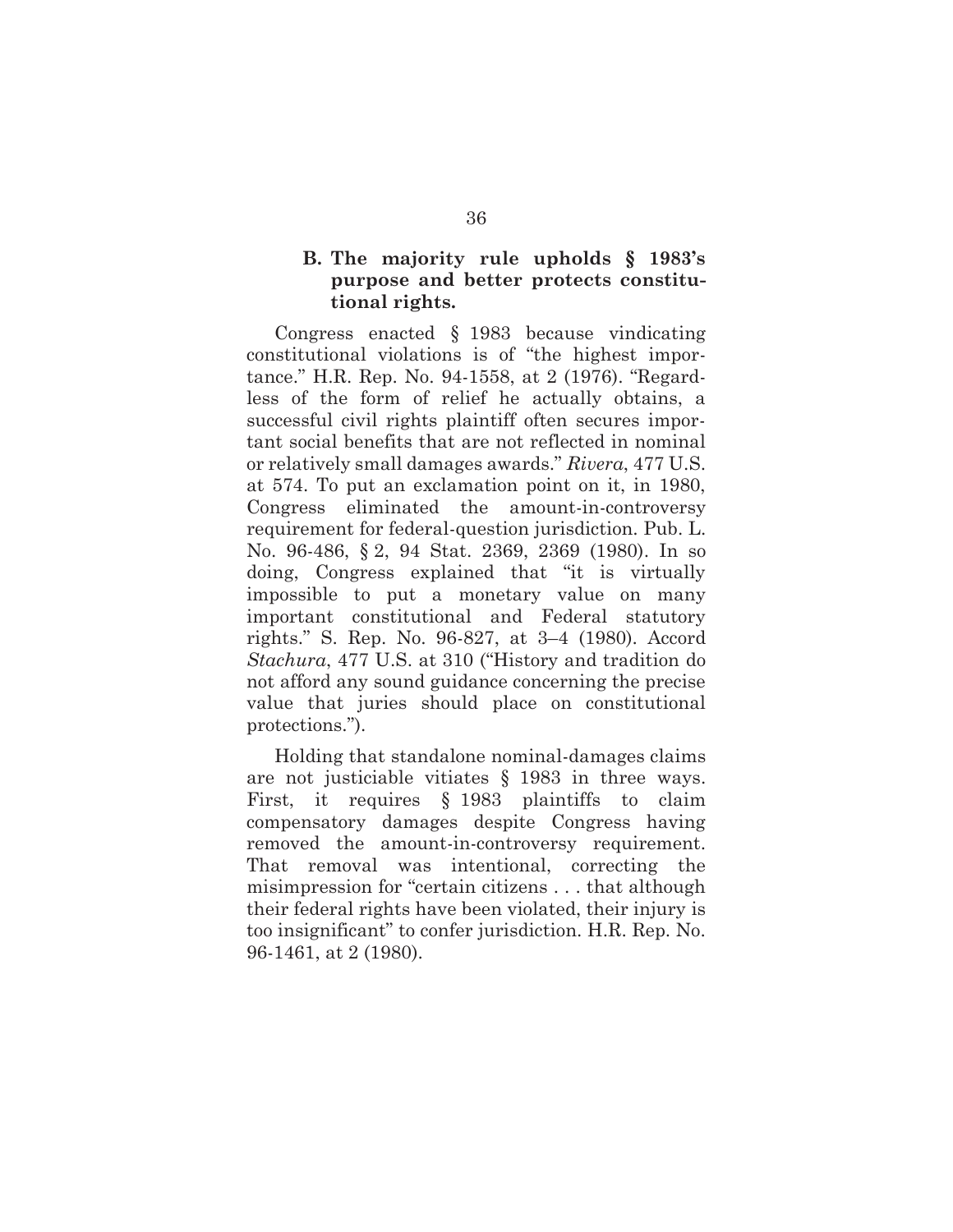Second, holding that a nominal-damages claim is insufficient to continue a case or controversy eliminates any possibility for an attorney-fee award, contradicting this Court's holding in *Farrar*. This would deter litigants and attorneys from pursuing constitutional claims that lack a compensatorydamages component, expanding opportunities for government officials to violate constitutional rights.

Constitutional violations often do not cause easily quantifiable or compensable harm, meaning that nominal damages are the only means of vindication. A new carve-out for such claims will leave victims of unconstitutional government conduct without a remedy in far too many cases. *E.g.*, *Hudson* v. *Michigan*, 547 U.S. 586, 610 (2006) (Breyer, J., dissenting) (review of reported decisions failed to show "a single reported case in which a plaintiff has collected more than nominal damages solely as a result of the knock-and-announce violation"); *Stoedter*, 704 F. App'x at 762 (nominal damages were suspect's only remedy for an unreasonable seizure); *Amato*, 170 F.3d at 317–20 (nominal damages were arrestee's only remedy after police officers violated the Fourth Amendment by using excessive force); *Ass'n of Cmty. Orgs. for Reform Now* v. *Dickerson*, No. AMD 07-92, 2008 WL 4056183, at \*1–3 (D. Md. Aug. 28, 2008) (nominal damages were organization's only remedy after officials violated the First Amendment by repeatedly stopping the organization from registering voters on public sidewalks).

Third, the nominal-damages rule alleviates another barrier to § 1983 plaintiffs obtaining appropriate relief: the failure of courts to develop precedent that is critical for plaintiffs to overcome qualified immunity. That doctrine insulates government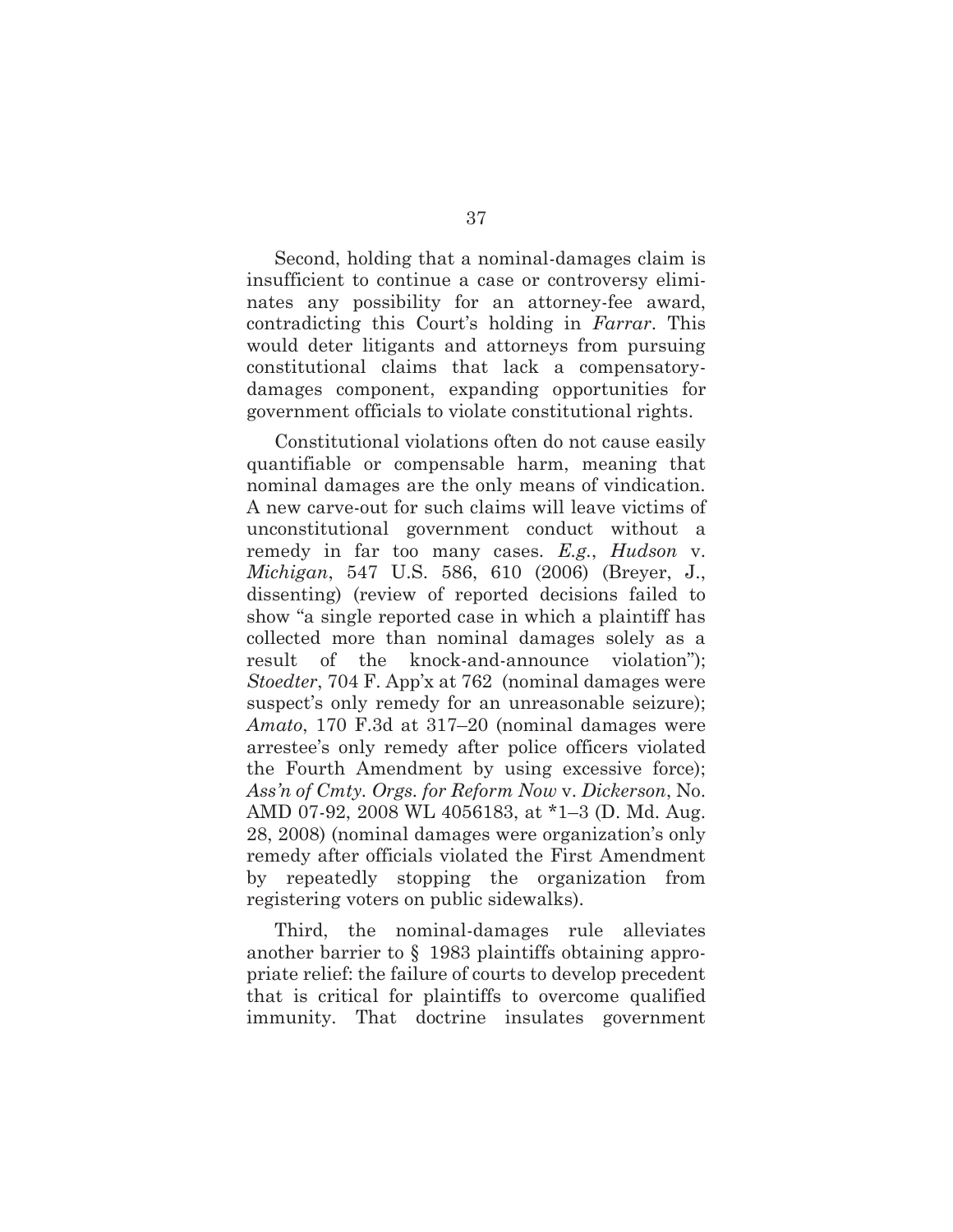officials from civil-damage liability in their individual capacities unless a plaintiff can prove the officials violated "clearly established statutory or constitutional rights of which a reasonable person would have known." *Harlow* v. *Fitzgerald*, 457 U.S. 800, 818 (1982). If a right was not "clearly established at the time" the officials acted, the officials are immune from suit. *Pearson* v. *Callahan*, 555 U.S. 223, 243–44 (2009) (quoting *Wilson* v. *Layne*, 526 U.S. 603, 614 (1999)). For a right to be "clearly established," a plaintiff needs "settled law," and "a robust consensus of cases of persuasive authority." *Dist. of Columbia* v. *Wesby*, 138 S. Ct. 577, 589–90 (2018) (cleaned up). That typically requires caselaw with an analogous factual context. *Mullenix* v. *Luna*, 136 S. Ct. 305, 308 (2015) (per curiam).

Creating a special justiciability rule for nominal damages means that those deprived of their constitutional rights cannot move forward and obtain a judgment unless they have compensatory damages. This, in turn, will decrease the number of judgments that create the robust consensus of cases necessary to put government officials on notice that their conduct is wrongful. That decrease will mean fewer litigants with damages claims will be able to overcome qualified immunity defenses. In other words, mooting claims for nominal damages will diminish the number of plaintiffs who obtain vindication for the violation of their rights—including plaintiffs with compensable losses.

The present context is illustrative. As noted above, unconstitutional speech codes and speech zones are rampant at public colleges and universities. But rather than provide guidance to colleges, universities, and students that the policies applied here are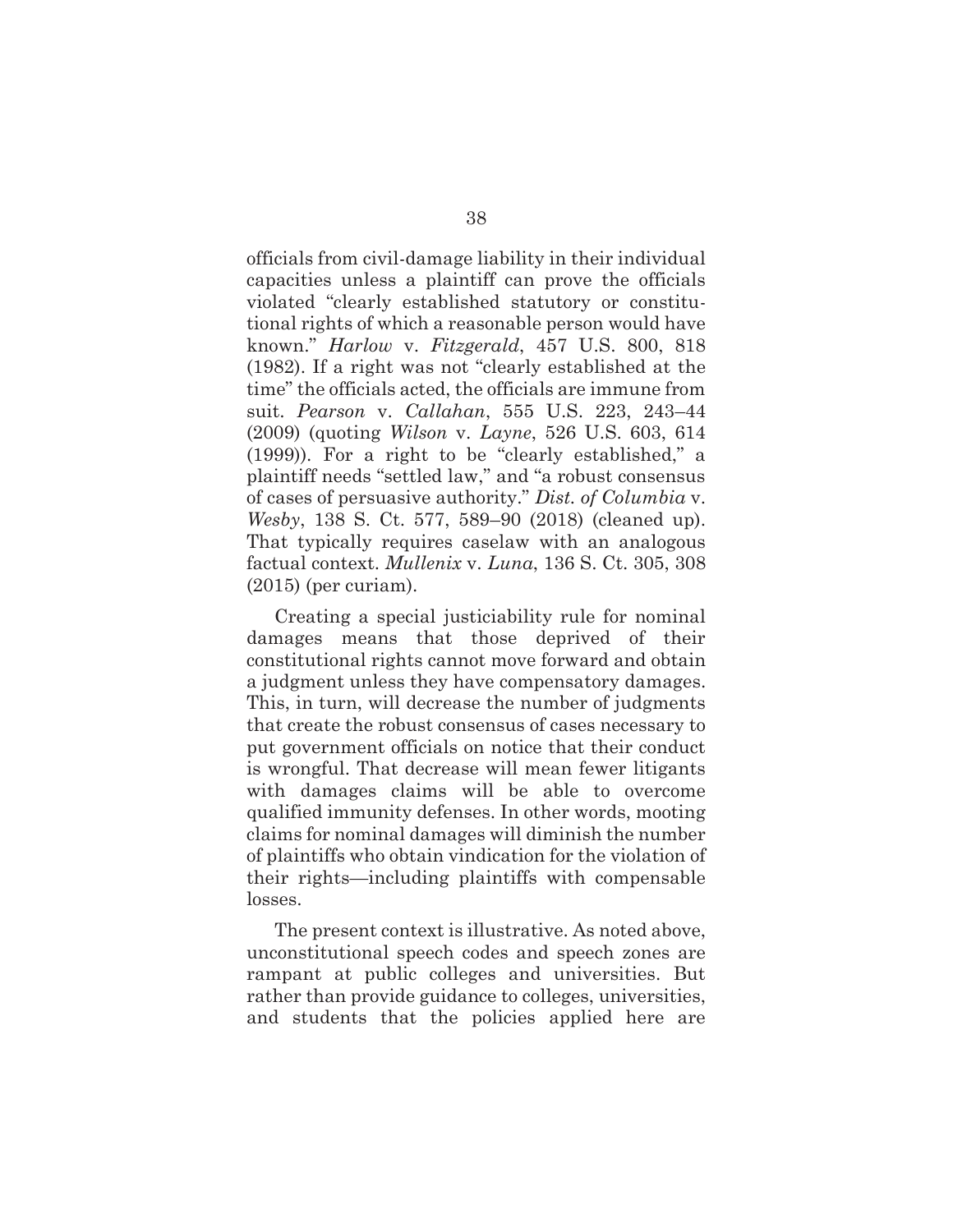blatantly unconstitutional, there is no judgment informing anyone about the validity of those policies and Respondents' applications of them. The result is more unredressed constitutional violations in the future, both because students will be stymied by qualified immunity and officials will not have the benefit of judicial rulings to guide their conduct.

# **C. The majority rule recognizes that nominal damages are crucial redress one-time violations in many contexts.**

There are a number of instances in which nominal damages are the only effective remedy, not only for constitutional violations, but for other one-time violations, such as trespass and libel. And there is nothing unique about one-time trespass or libel violations that makes them analytically distinct from one-time violations of constitutional rights for purposes of a mootness analysis.

For example, a court in 1466 held a man liable for a one-time trespass, despite no damage claim and an undisputed boundary line. *Hulle* v. *Orynge*, Y.B. 6 Edw. 4, fol. 7, Mich, pl. 18 (1466). The decision resulted from the common-law understanding that the law would "not authorize the least violation of" a property right. 1 WILLIAM BLACKSTONE, COMMENTARIES \*138–39.

Likewise, many libel claims involve parties with no ongoing relationship. *E.g.*, *Calder* v. *Jones*, 465 U.S. 783, 786 (1984) (a single, allegedly defamatory article). In a case that lacks compensatory damages, a libel judgment may clear a plaintiff's name with third parties but does nothing to affect the parties' rights and obligations.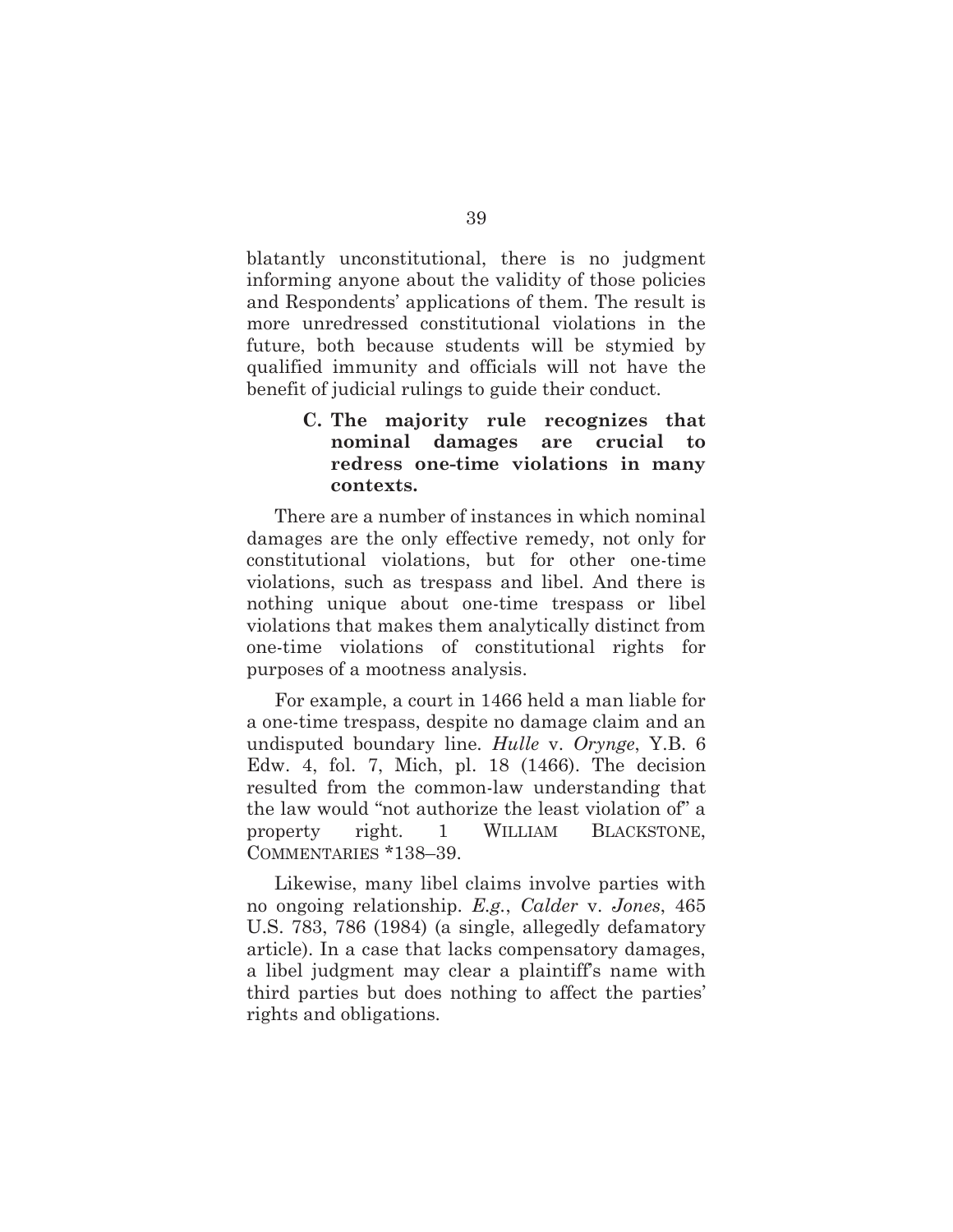The reasoning that undergirds such cases applies equally to nominal-damages awards for constitutional violations. James E. Pfander, *Resolving the Qualified Immunity Dilemma: Constitutional Tort Claims for Nominal Damages*, 111 COLUM. L. REV. 1601, 1606 (2011) (nominal damages are well suited where there has been "a one-off event that affected [the plaintiff] in the past and will not (under modern standing and ripeness decisions) support a claim for injunctive or declaratory relief").

In sum, courts have long treated nominal-damages claims as justiciable, and not just for constitutional rights. Nominal damages are not some special exception to justiciability; they share the same justiciability pedigree as any other remedy for a concrete, particularized injury. There is no good reason to jettison decades of precedent and to deprive constitutional victims of their remedy.

# **III. The Eleventh Circuit's rule misunderstands the nature and purpose of nominal-damages awards.**

The Eleventh Circuit carved out standalone nominal-damages claims from ordinary rules of Article III justiciability. It held that such claims are moot after officials change their unconstitutional policies, even when officials have enforced those policies and caused plaintiffs a concrete injury. Pet.App.15a. This outlier view is flawed and results in government officials avoiding judicial review and accountability through well-timed policy shifts.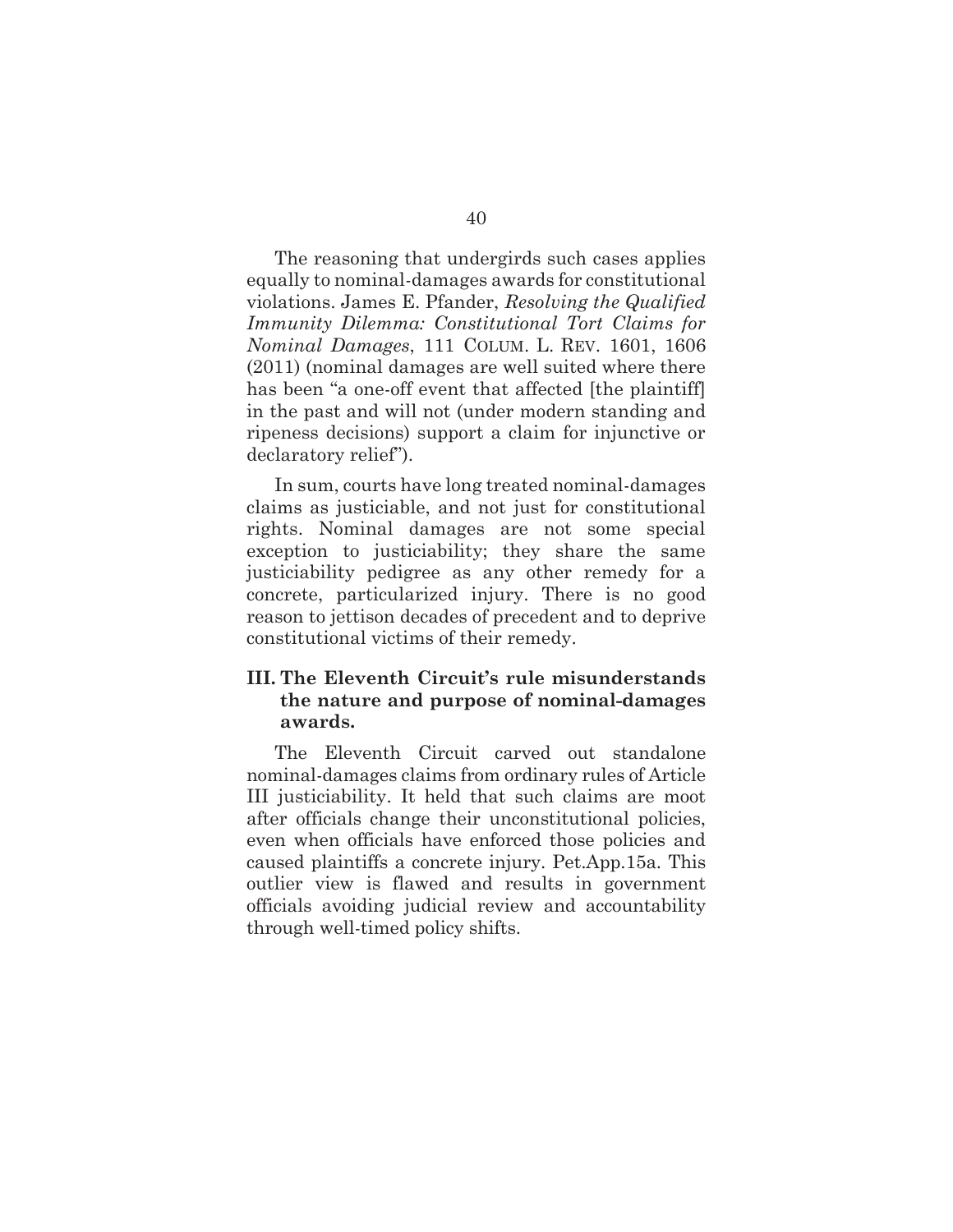### **A. Nominal-damages claims do not need to be paired with compensatory-damages claims to be justiciable.**

In the Eleventh Circuit's unique view, a plaintiff seeking nominal damages can avoid mootness if those damages "flow from a well-pled request for compensatory damages." Pet.App.15a. But the Eleventh Circuit's novel theory does not even require a successful compensatory-damages claim, only a "wellpled complaint for compensatory damages, [even if] no actual damages were ultimately *proven*." *Ibid.* (citing *Flannigan's*, 868 F.3d at 1270 n.23). The Eleventh Circuit points to no other court's precedent for this approach, and there is little to recommend it.

To start, adopting the Eleventh Circuit's rule would encourage plaintiffs to do exactly what the Eleventh Circuit worried would happen if it allowed nominal-damages claims to avoid mootness: allege a category of damages even when such damages are not obvious or desired. This deprives plaintiffs of the freedom to make litigation choices, forces plaintiffs to prove compensatory-damages claims in situations where such proof may involve sensitive, private matters, and needlessly prolongs and complicates litigation.

For example, to avoid the possibility of the government mooting their lawsuit without acknowledging its past constitutional violations, the Eleventh Circuit's rule would have required the students in *Brown* v. *Board of Education* to claim and prove compensatory damages for the "feeling of inferiority" resulting from facing segregated public schools. 347 U.S. 483, 484 (1954). It would have obligated the students in *Safford Unified School District No. 1* v.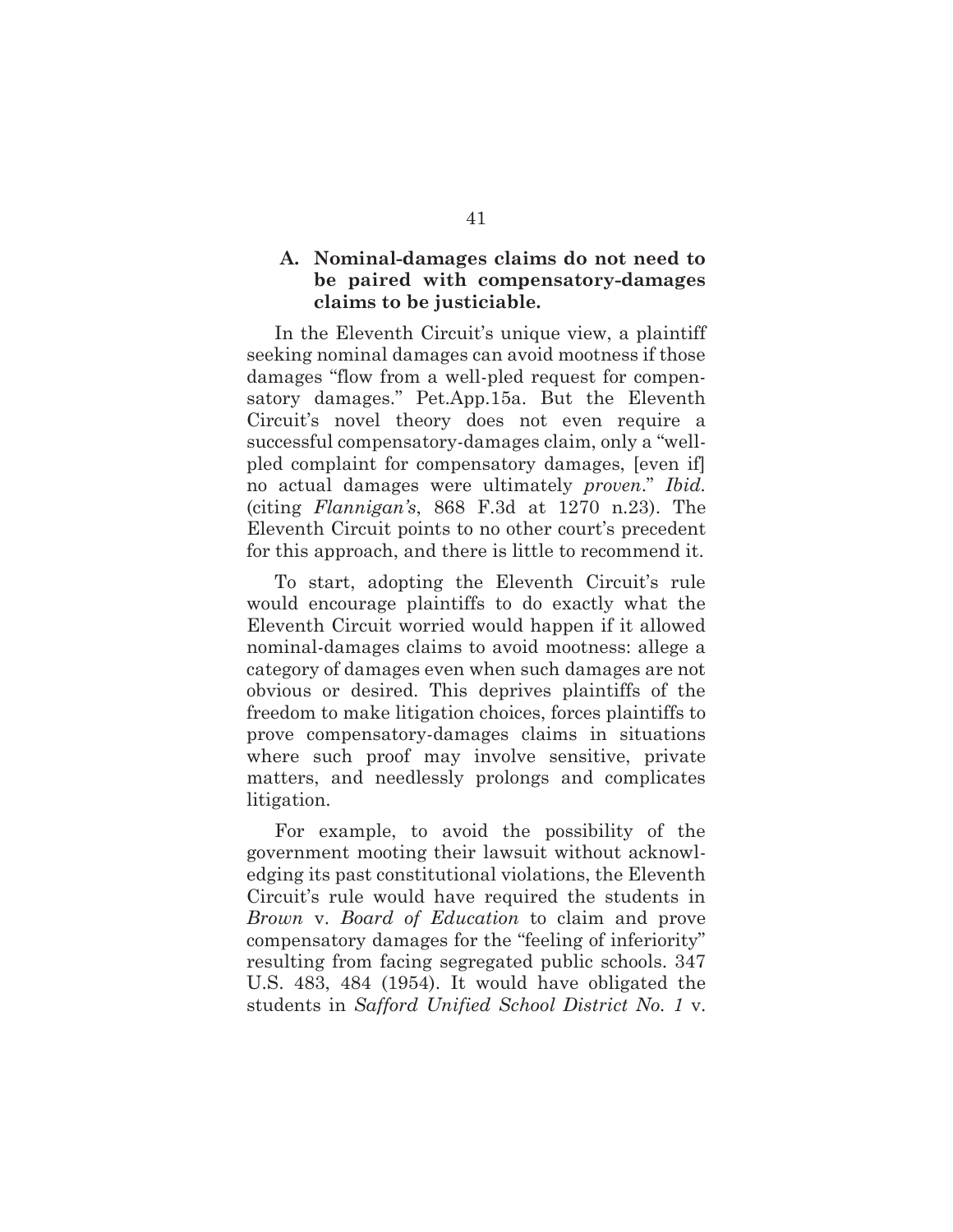*Redding*, 557 U.S. 364, 374–75 (2009), to plead and show the monetary cost for the "embarrassing, frightening, and humiliating" effects of a middleschool-student strip search. Even in *Flanigan's* itself, the plaintiff would have had to testify and undergo cross-examination on activities involving intimate conduct. As these cases illustrate, plaintiffs of all kinds have incentive to "waive[ ] all right to more than nominal damages," a choice that was "self-evident" at common law. *Daniels* v. *Bates*, 2 Greene 151, 152 (Iowa 1849).

What's more, an obligatory result of the Eleventh Circuit's rule would be unnecessary, collateral litigation, advanced solely to game the mootness analysis. For example, § 1983 allows compensatory damages for "mental and emotional distress" besides physical harm and financial loss. *Carey*, 435 U.S. at 262. While the Eleventh Circuit's rule would bar claims by candid plaintiffs, less honorable plaintiffs could plead their way around mootness by alleging frivolous or minimal allegations of emotional harm. Article III does not require such an approach, nor should this Court incentivize it.

The Eleventh Circuit's approach would also mean that mere labels make the jurisdictional difference. A \$1 nominal-damages claim alone would be moot. But a \$1 compensatory-damages claim (*e.g.*, a fraction of a tank of gas needed to drive to campus to share one's faith, a confiscated piece of sidewalk chalk) would remain justiciable. So the result would be litigants creatively repackaging their nominal-damages claim as a compensatory one—until the Eleventh Circuit tries to extend its rule to "trivial" compensatorydamages claims, which also would conflict with this Court's rulings. See *Sprint Commc'ns Co., L.P.* v.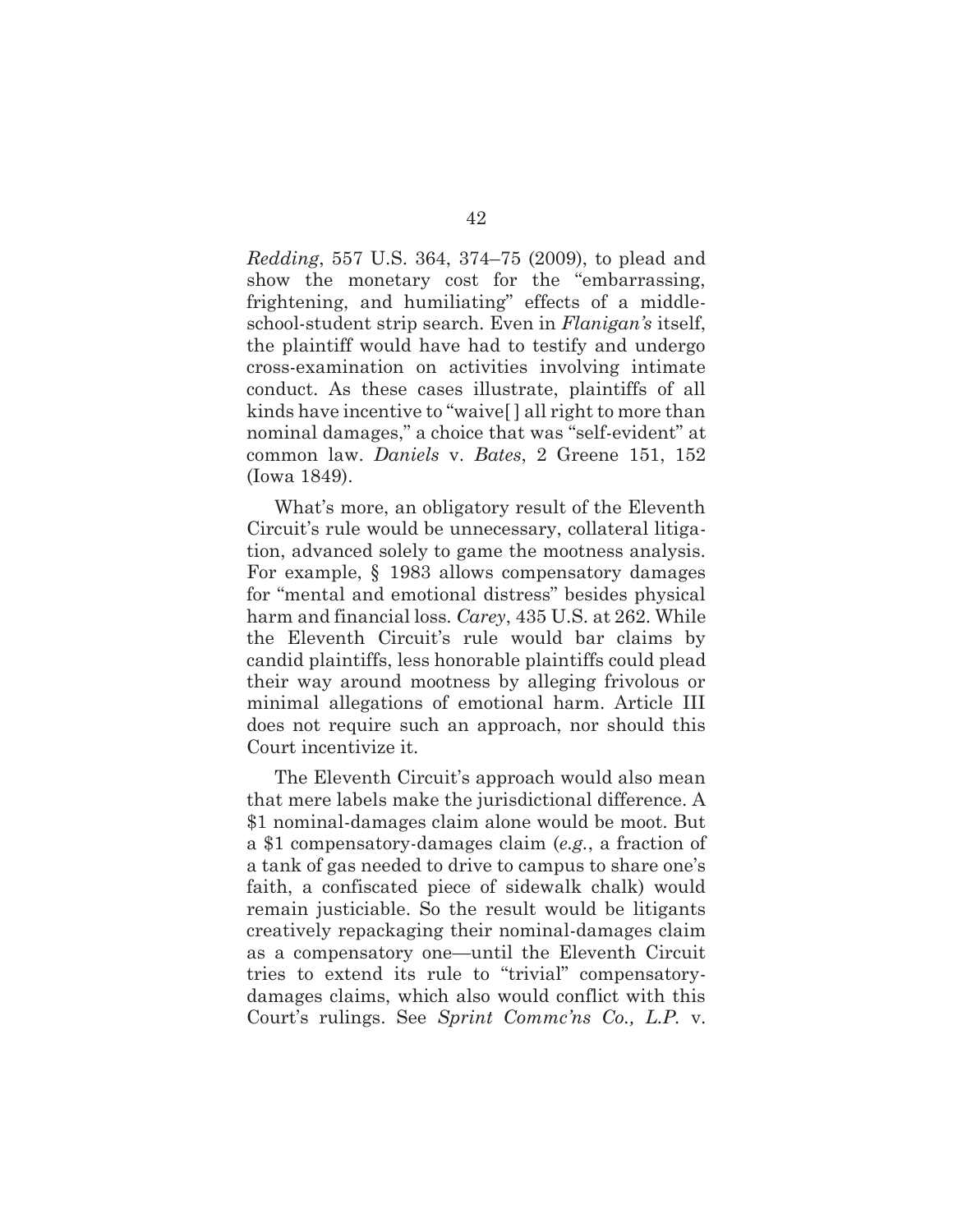*APCC Servs., Inc.*, 554 U.S. 269, 289 (2008) (even "a dollar or two" can confer Article III standing); *SCRAP*, 412 U.S. at 689 n.14 ("an identifiable trifle," like a \$1.50 tax, "is enough for standing").

If courts can decide the constitutionality of a changed policy based solely on a compensatorydamages claim, it does not serve judicial restraint, or modesty, or any other policy to prohibit the same decision in the context of a nominal-damages claim. Quite the opposite, requiring citizens to vindicate their constitutional rights by presenting courts with undesired or illusory compensatory-damages claims will require courts to resolve additional questions in which no party has a real and vital interest. Because nominal damages redress the injury from past violations of constitutional rights, there is no (and should be no) requirement that a plaintiff plead compensatory damages.

### **B. The constitutional-avoidance doctrine does not justify a refusal to remedy completed constitutional violations.**

The Eleventh Circuit in *Flanigan's* also invoked the constitutional-avoidance doctrine, concluding that federal courts "must generally decline to pass on the constitutionality of legislation unless 'as a necessity in the determination of real, earnest, and vital controversy between individuals.'" 868 F.3d at 1269 (quoting *Ashwander* v. *Tenn. Valley Auth.*, 297 U.S. 288, 345 (1936) (Brandeis, J., concurring)). Because the city repealed the ordinance at issue in *Flanigan's*, the court viewed the situation as "no more real than any other hypothetical statute on which the federal courts should routinely decline to pass judgment." *Ibid.* But in the context presented here,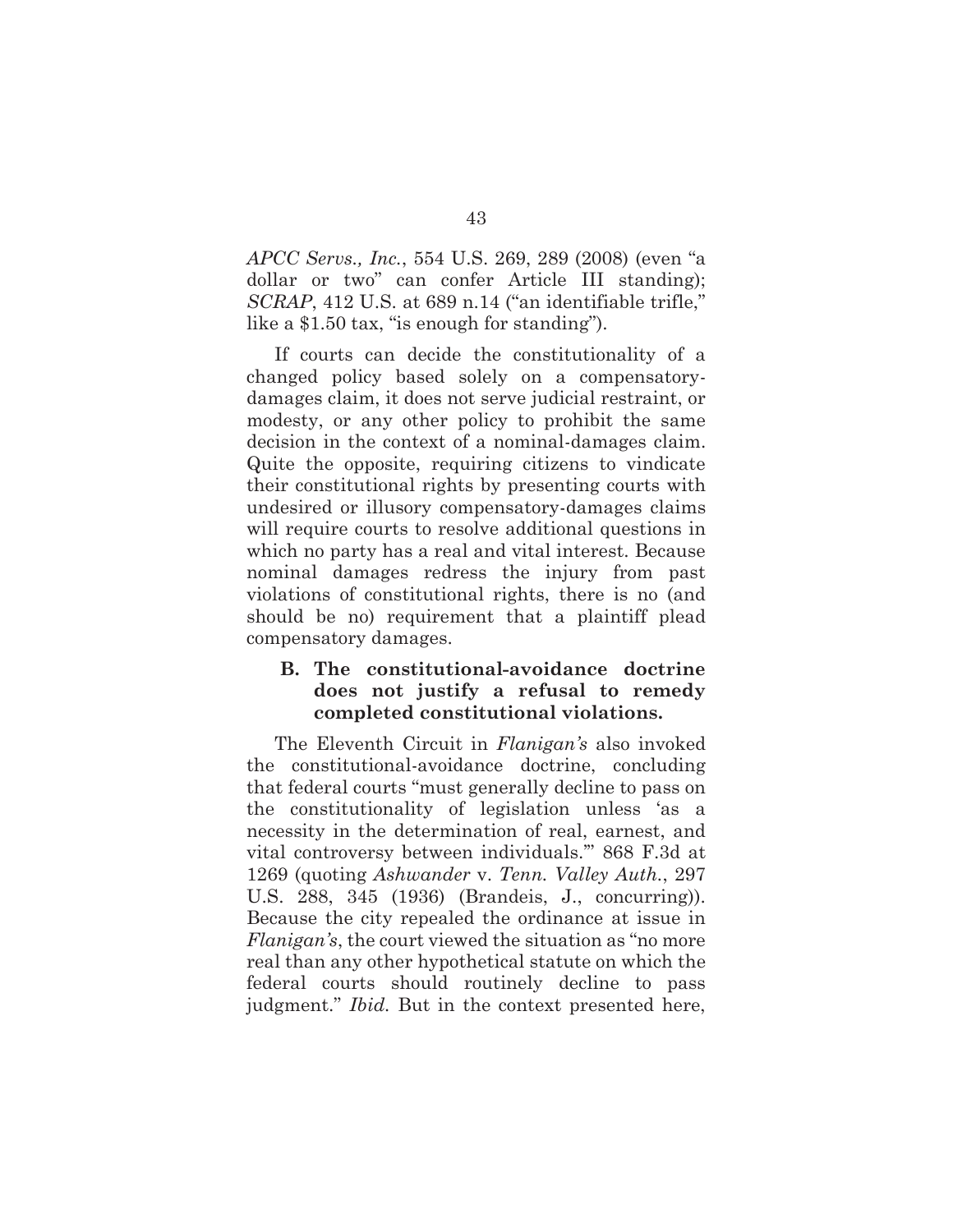the Eleventh Circuit panel's action is not constitutional avoidance; it's constitutional abdication—the refusal to adjudicate past violations of constitutional rights.

Again, this case presents an actual Article III "case or controversy": whether Respondents violated Chike's and Joseph's constitutional rights by adopting, maintaining, and enforcing their policies to silence Chike and Joseph. If a nominal-damages claim is insufficient for courts to hear this controversy, then courts cannot ensure that the government will "scrupulously" enforce constitutional rights. *Carey*, 435 U.S. at 266. Instead, it will routinely ignore them. Once a lawsuit satisfies Article III, as here, there is no good reason for a court to avoid the merits. Courts have a duty to proceed. *Lexmark*, 572 U.S. at 126 (court has "unflagging" obligation to decide cases within its jurisdiction).

And it is no objection to say that such a decision will have little effect on the parties. As noted above, nominal damages provide "actual relief" for plaintiffs and alter their legal relationship with defendants. Further, federal courts regularly make Fourth Amendment pronouncements even in disputes where the criminal defendant lacks a remedy because of the good-faith exception or other defenses. *E.g.*, *Davis* v. *United States*, 564 U.S. 229, 246 n.7 (2011) (rejecting the argument that such a ruling results in "advisory opinion[s]"). The same is true when a court issues a merits ruling in a § 1983 dispute with state officials who successfully invoke qualified immunity. *E.g.*, *Camreta* v. *Greene*, 563 U.S. 692, 708 (2011) ("[A] constitutional ruling preparatory to a grant of immunity creates law that governs the official's behavior."). Federal courts decide equal-protection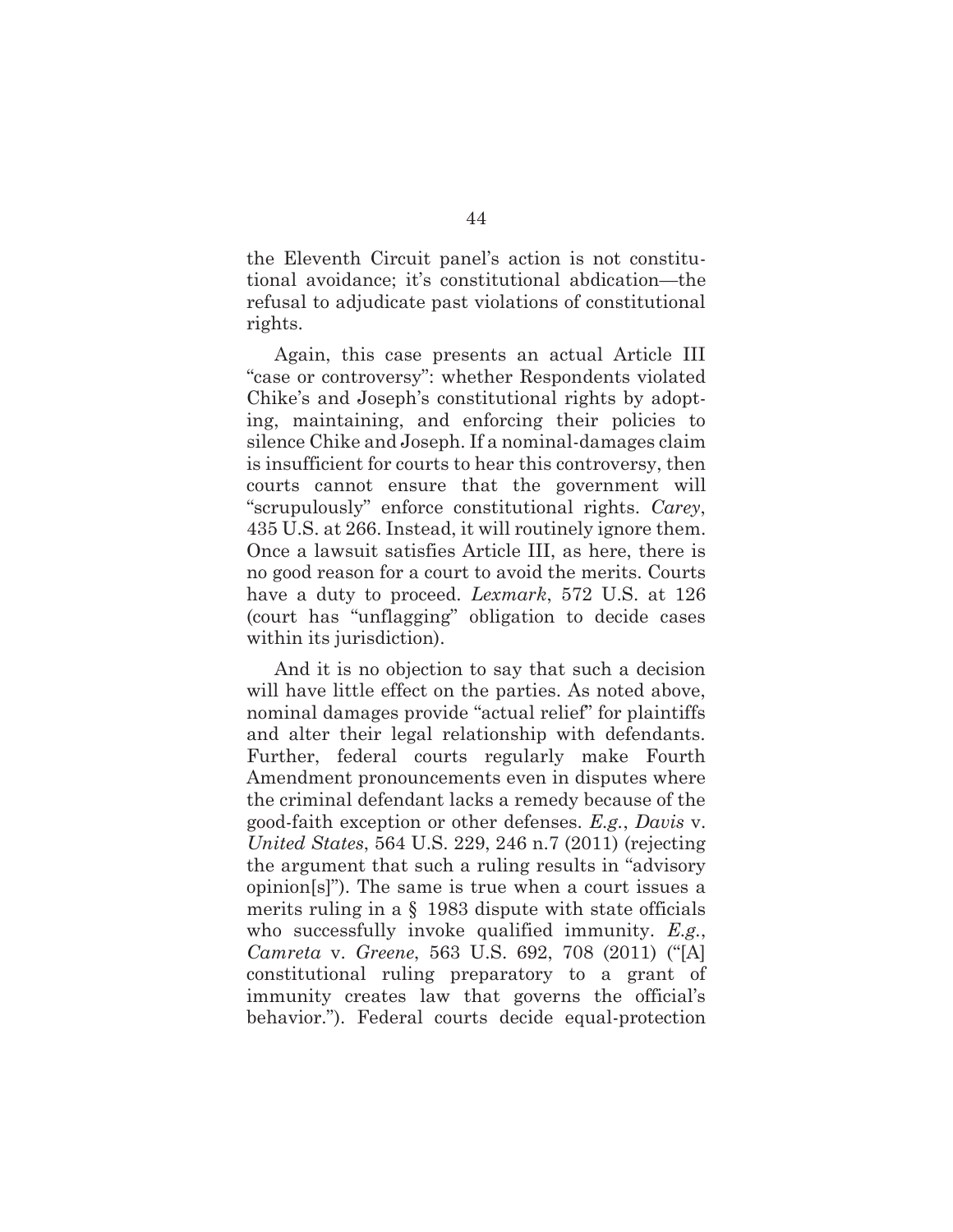challenges to benefit regimes alleged to be discriminatory even if curing the unequal treatment does not lead to awarding the benefit the plaintiff sought. *E.g.*, *Sessions* v. *Morales-Santana*, 137 S. Ct. 1678, 1698 (2017). Provided "the parties have a concrete interest, however small, in the outcome of the litigation, the case is not moot." *Chafin*, 568 U.S. at 172.

#### **C. Nominal-damages awards do not destroy the mootness doctrine.**

The Eleventh Circuit also frets that allowing nominal-damages claims to go forward will "drastically reduce, if not outright eliminate, the viability of the mootness doctrine." *Flanigan's*, 868 F.3d at 1270. Accord, *e.g.*, *Utah Animal Rights Coal.* v. *Salt Lake City Corp.*, 371 F.3d 1248, 1266 (10th Cir. 2004) (McConnell, J., concurring) ("[N]o constitutional case would ever become moot."). Not so. Only a "valid" nominal-damages claim "should avoid mootness." 13C *Wright & Miller* § 3533.3 n.47. And there are many scenarios when merely alleging nominal damages will not preserve an otherwise-moot case.

For example, Plaintiffs cannot pursue nominaldamages claims against state defendants in their official capacity under § 1983. In *Arizonans for Official English* v. *Arizona*, 520 U.S. 43 (1997), this Court held that the plaintiff's free-speech claim was moot despite a claim for nominal damages because the only remaining defendant was the State of Arizona, which was not a proper § 1983 defendant. *Id.* at 69 (citing *Will* v. *Mich. Dep't of State Police*, 491 U.S. 58, 71 (1989)).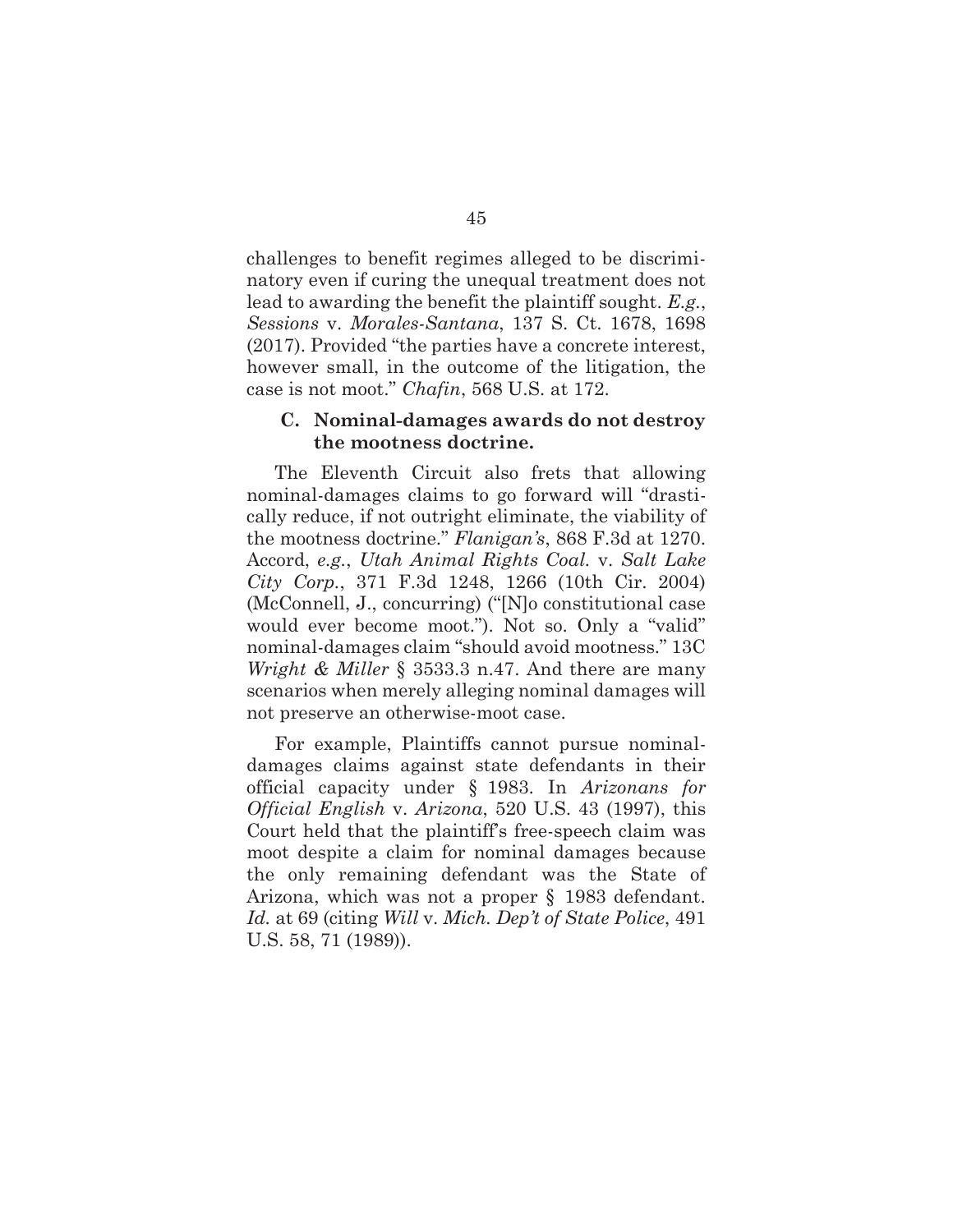In addition, a statute or cause of action sometimes restricts nominal damages. As this Court made clear in *Arizonans for Official English*, "[a] request for damages that is barred as a matter of law cannot save a case from mootness." *Tanner Advert. Grp., LLC* v. *Fayette Cnty.*, 451 F.3d 777, 786 (11th Cir. 2006) (citing *Arizonans*, 520 U.S. at 69).

This proposition is equally true outside the § 1983 context, both under statutes, *e.g.*, *Walker* v. *United Parcel Serv., Inc.*, 240 F.3d 1268, 1278 (10th Cir. 2001) (nominal damages unavailable under the Family and Medical Leave Act, which limits recovery to actual monetary losses), and the common law, *e.g.*, RESTATEMENT (SECOND) OF TORTS § 907(a) (1979). State courts often recognize this reality. *E.g.*, *Kerns* v. *Wells Fargo Bank, N.A.*, 818 S.E.2d 779, 786 n.12 (Va. 2018) ("Though available in contract actions, nominal damages, to vindicate a technical right, cannot be recovered in a negligence action, where no actual loss has occurred.") (cleaned up); *Connaughton* v. *Chipotle Mexican Grill, Inc.*, 75 N.E.3d 1159, 1164 (N.Y. 2017) ("Nominal damages are not available when actual harm is an element of the tort.").

Finally, nominal-damages claims are unavailable when a plaintiff has suffered no injury and, as a practical matter, seeks only prospective relief. For example, the Sixth Circuit held that a plaintiff challenging a repealed curfew on door-to-door solicitations could not "state a valid claim for damages" when it "received a curfew waiver," was "the only entity known to have requested and benefitted from such a waiver," and "never asked for another extension thereafter." *Ohio Citizen Action* v. *City of Englewood*, 671 F.3d 564, 581 (6th Cir. 2012). And the Third Circuit held that a plaintiff could not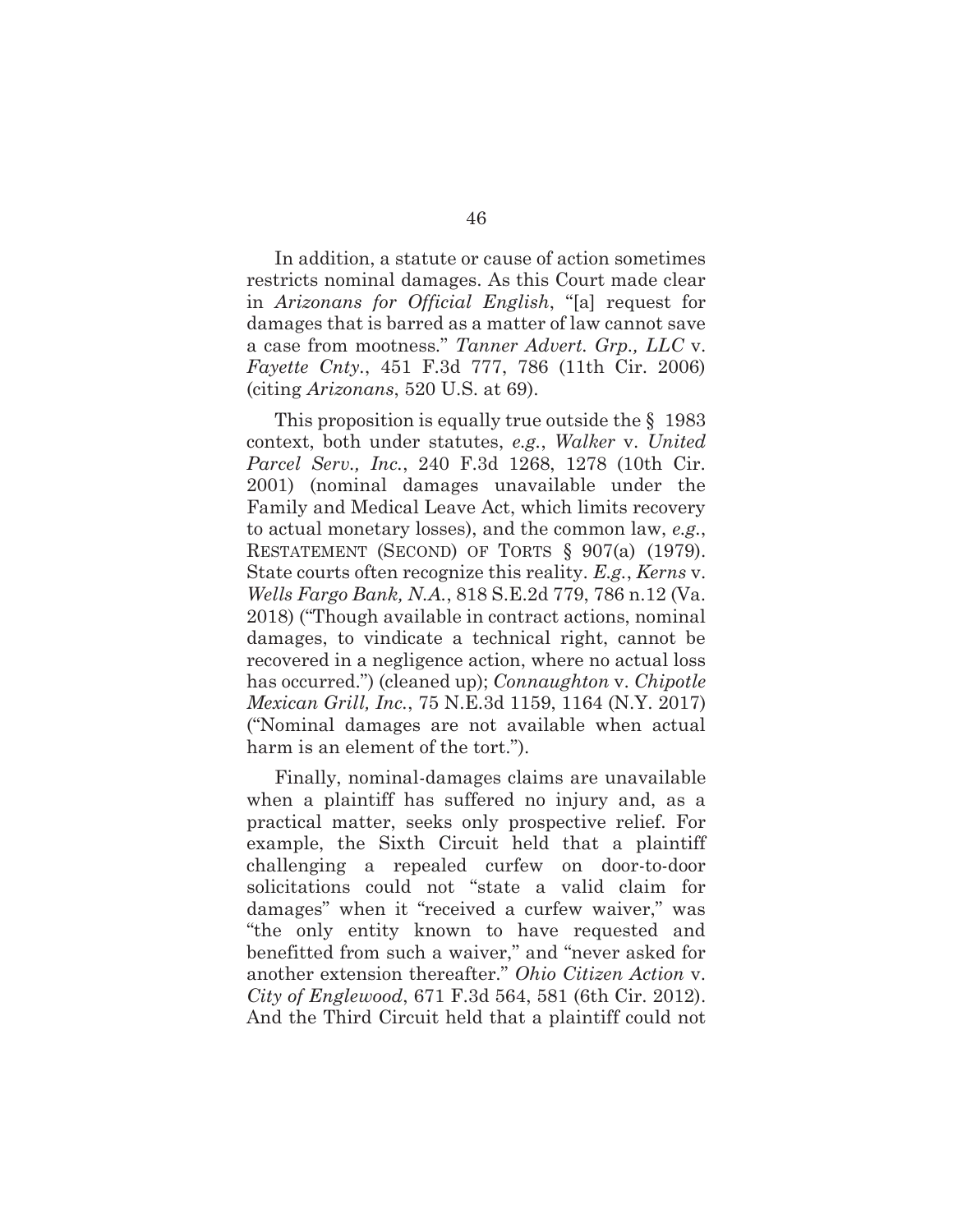recover nominal damages "simply based on the *existence* of a zoning law" when it had "never sought and was not denied a building permit." *CMR D.N. Corp.* v. *City of Phila.*, 703 F.3d 612, 628 (3d Cir. 2013) (emphasis added).

Such invalid claims should be dismissed for lack of standing at the outset. But whether analyzed as a standing or mootness problem, the inquiry either way will come down to whether a plaintiff can show that her injury is "concrete and particularized" and "actual or imminent, not 'conjectural' or 'hypothetical.'" *Susan B. Anthony List* v. *Driehaus*, 573 U.S. 149, 158  $(2014)$  (quoting *Lujan*, 504 U.S. at 560).<sup>5</sup> A plaintiff cannot create standing by merely adding nominal damages as another remedy once a defendant changes policy or conduct. Rather, plaintiffs would have to allege a past violation of their constitutional rights sufficient to overcome a  $12(b)(6)$  motion to dismiss. *Bell Atl. Corp.* v. *Twombly*, 550 U.S. 544 (2007). If the plaintiff makes such a plausible allegation, a court has no discretion to dismiss it. See *Mission Prod. Holdings*, 139 S. Ct. at 1660 ("[Damages] claims, if at all plausible, ensure a live controversy.").

<sup>&</sup>lt;sup>5</sup> In pre-enforcement actions, that inquiry will turn on whether the plaintiff alleges "an intention to engage in a course of conduct arguably affected with a constitutional interest, but proscribed by a statute, and there exists a credible threat of prosecution thereunder." *Susan B. Anthony List*, 573 U.S. at 159 (quoting *Babbitt* v. *Farm Workers*, 442 U.S. 289, 298 (1979)). Chike's claim is not a pre-enforcement action but a claim for a past constitutional violation. And Joseph, too, asserted an injury because he intended to engage in similar conduct as Chike but could not because of Respondents' policies and the way Respondents applied those policies to Chike. Both Petitioners had standing from the get-go, and their claims are not moot.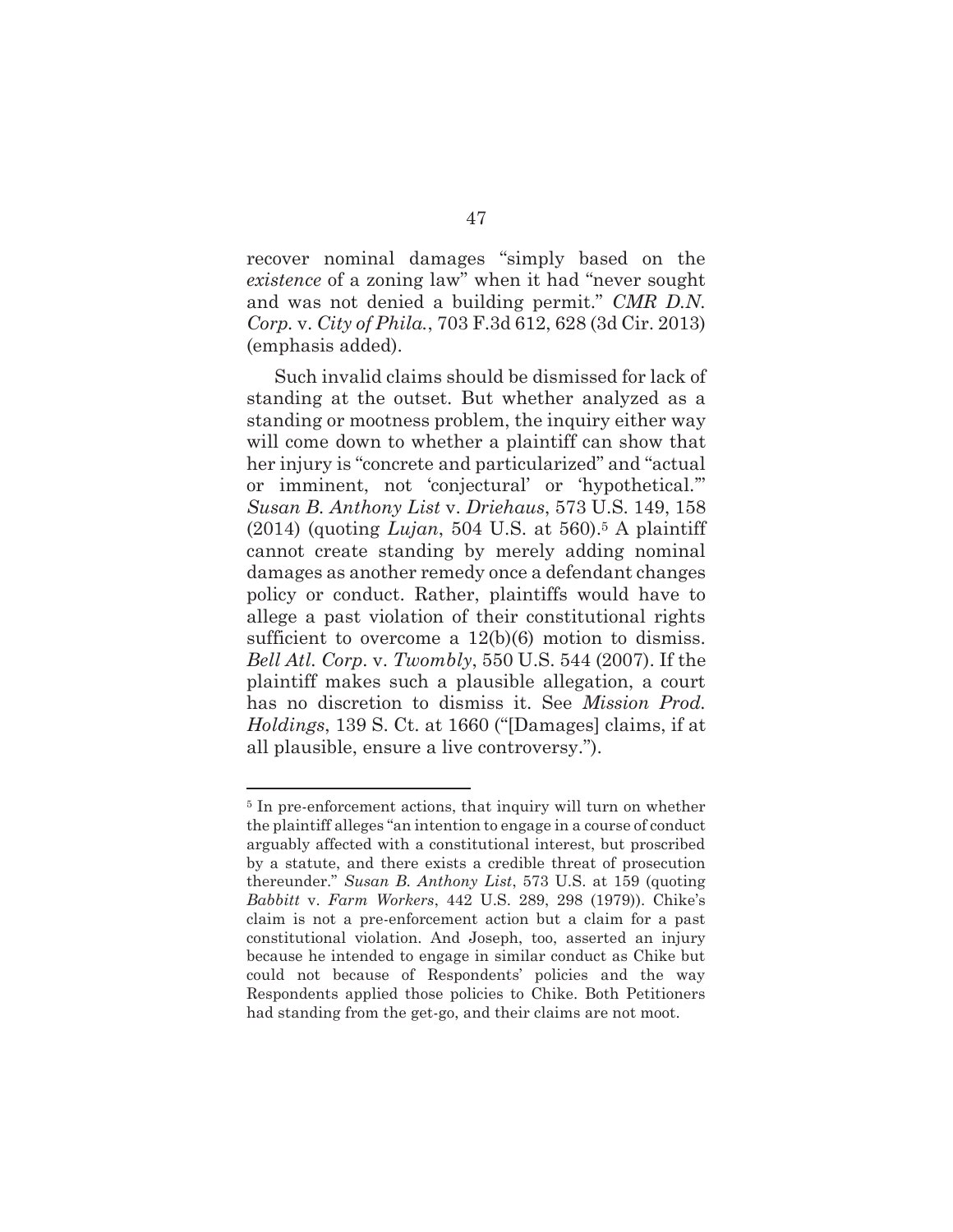### **D. The rule that nominal-damages claims are justiciable has not opened the floodgates to attorney-fee awards.**

Some critics of the rule that nominal-damages claims avoid mootness argue that it will "perverse[ly]" "create an incentive for plaintiffs in cases covered by fee-shifting statutes to continue to run up legal bills even after the underlying dispute no longer presents any justiciable legal controversy." *Utah Animal Rights*, 371 F.3d at 1270 (McConnell, J., concurring). But that criticism is misplaced.

To start, attorney-fee critics ignore that one purpose of awarding § 1983 attorney fees "is to encourage litigants to assume the role of a private Attorney General." *McCann* v. *Coughlin*, 698 F.2d 112, 128 (2d Cir. 1983). "This policy may be served by granting a fee request even where a plaintiff is unable to prove actual damages resulting from his constitutional deprivation." *Ibid.* It may be that a local government quickly capitulates after a lawsuit challenges a constitutional violation based on an unlawful policy. But attorney fees incentivize a party and counsel to pursue a meritorious suit and ensure the unlawful policy does not return. Absent that incentive, unconstitutional policies that do not result in compensatory damages can arise, phoenix-like, from the ashes of quick-fix amendments, leading to more violations in the future.

As for the fees themselves, this Court has already rejected the "catalyst theory" for conferring prevailing-party status under 42 U.S.C. 1988(b)'s feeshifting regime because the catalyst theory involves "no judicially sanctioned change in the legal relationship of the parties." *Buckhannon*, 532 U.S. at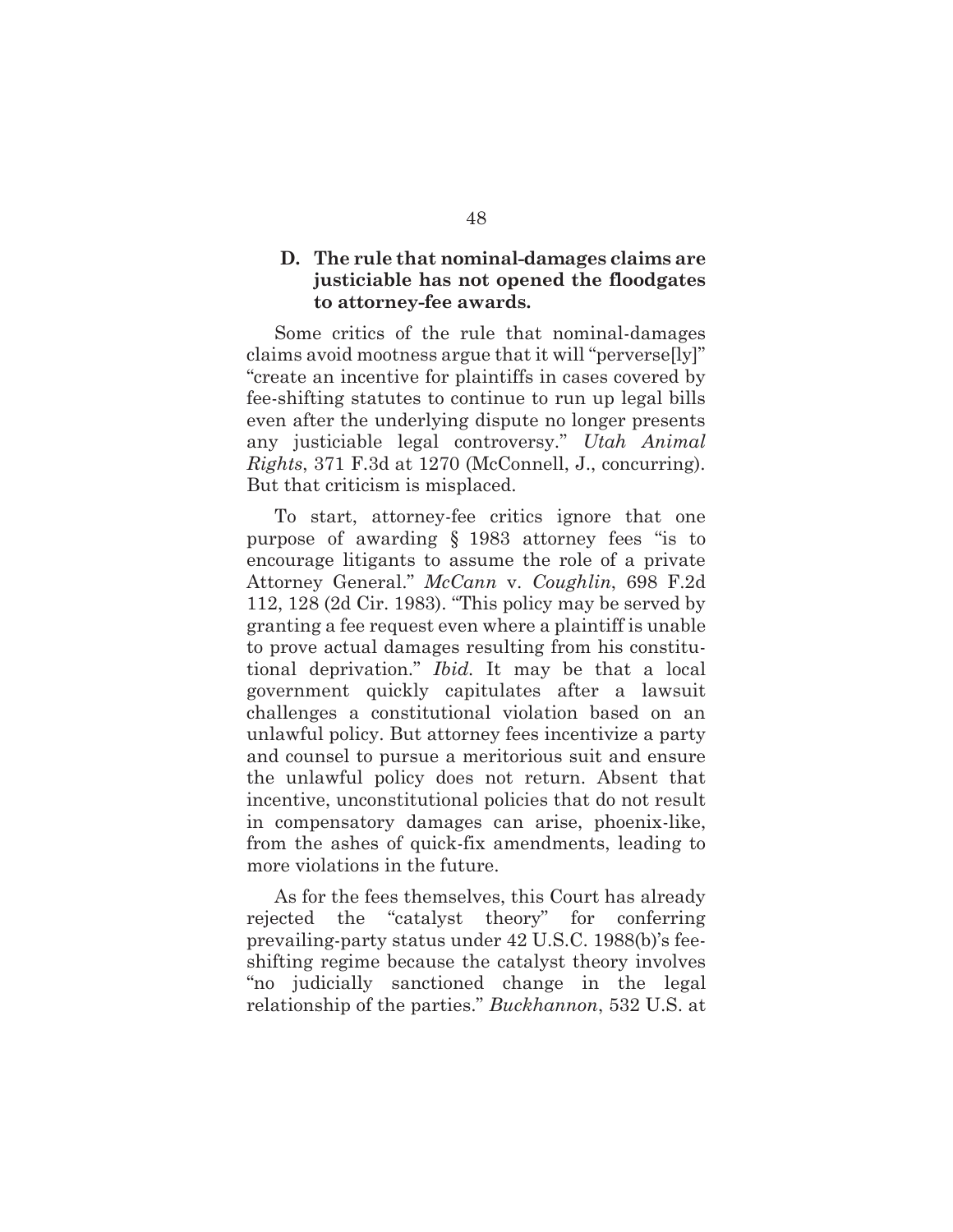604–05. Section 1988 requires a party to have "prevailed on the merits of at least some of his claims," the Court explained. *Id.* at 603 (quoting *Hanrahan* v. *Hampton*, 446 U.S. 754, 758 (1980) (per curiam)). And while a change in policy that never affected anyone's rights is insufficient to trigger the right to fees, the opposite is true for a plaintiff who alleges that her rights have already been violated: "an award of nominal damages suffices under this test." *Id.* at 604 (citing *Farrar*).

And yet, a nominal-damages award does not guarantee an attorney-fee award. Though a plaintiff who wins nominal damages "is a prevailing party under § 1988," *Farrar*, 506 U.S. at 111–12, that finding only makes the plaintiff eligible for fees and "bear[s] on the propriety of fees awarded under § 1988." *Id.* at 114. Relevant factors might include "the extent of relief, the significance of the legal issue on which the plaintiff prevailed, and the public purpose served[.]" Id. at 122 (O'Connor, J., concurring).

For many decades, lower courts have had no difficulty applying these factors to fashion appropriate attorney-fee awards. *E.g.*, *Boston's Children First* v. *City of Boston*, 395 F.3d 10, 16 (1st Cir. 2005); *Jama* v. *Esmor Corr. Servs., Inc.,* 577 F.3d 169, 175– 76 (3d Cir. 2009); *Mercer* v. *Duke Univ.*, 401 F.3d 199, 203–04 (4th Cir. 2005); *Cartwright* v. *Stamper*, 7 F.3d 106, 109 (7th Cir. 1993); *Murray* v. *City of Onawa*, 323 F.3d 616, 619–20 (8th Cir. 2003); *Benton* v. *Or. Student Assistance Comm'n*, 421 F.3d 901, 905–06 (9th Cir. 2005); *Brandau* v. *Kansas*, 168 F.3d 1179, 1181–82 (10th Cir. 1999). There is no reason to think that bringing the Eleventh Circuit back in line with the rest of the country will cause a glut of unwarranted attorney-fee awards.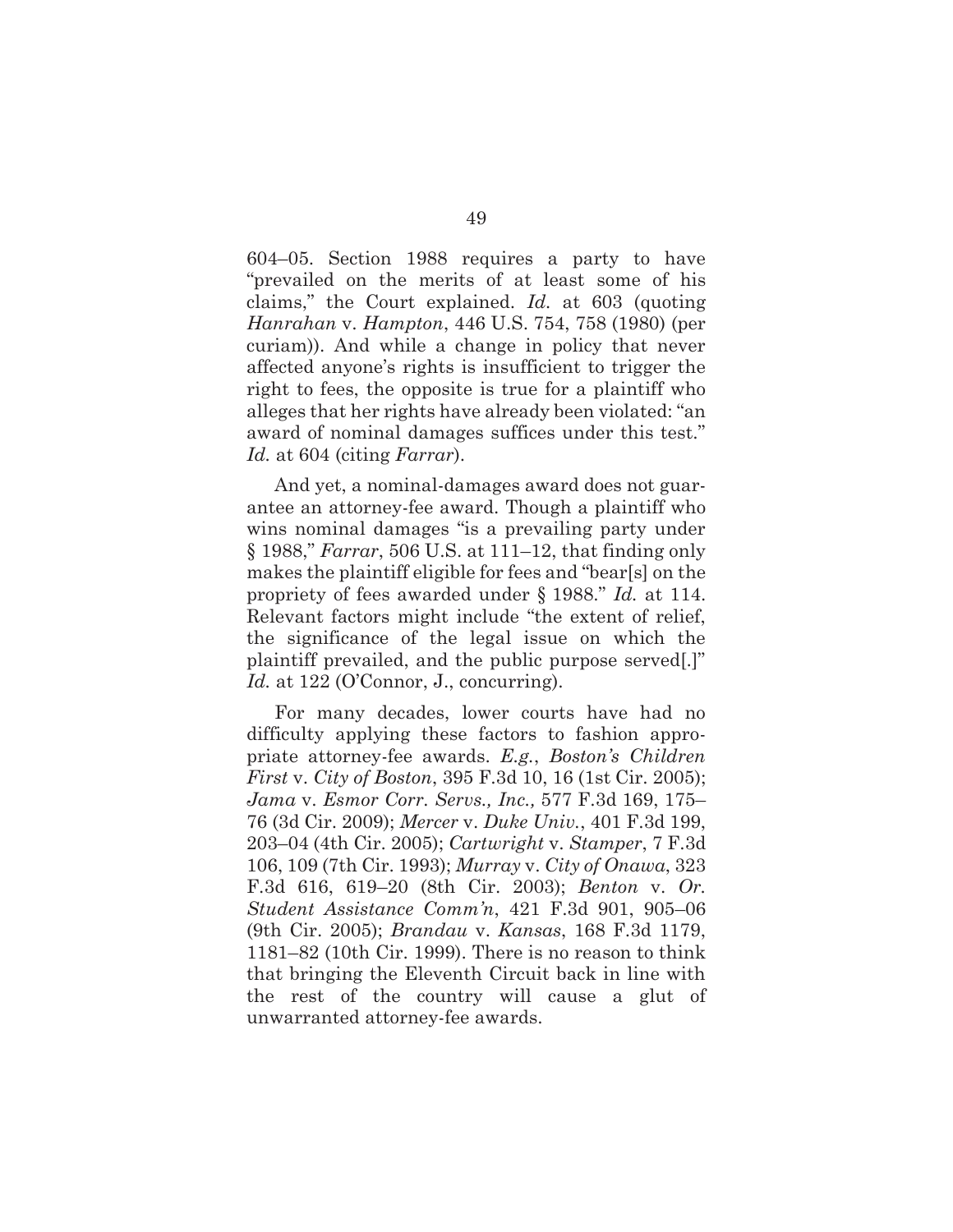To ensure the protection of free speech, due process, and other constitutional rights, federal courts must be able to award nominal damages when a plaintiff does not allege or cannot prove compensable harm. If courts decline to adjudicate live controversies simply because they consider nominal damages insignificant or trifling, they will allow constitutional violations to go unremedied and will substantially undermine the likelihood that government officials will honor constitutional rights.

The Eleventh Circuit's approach allows constitutional violations to go unremedied, incentivizes government officials to game federal-court jurisdiction and avoid consequences, and creates a special exception to Article III jurisdiction that has no basis in law or policy.

This case is a perfect example. College officials silenced Chike on his campus not once, but twice. It took courage for Chike and Joseph to challenge this censorship by College officials, who initially defended it by characterizing Chike's peaceful message as "fighting words," unprotected by the First Amendment.

Yet the lower courts told the students that the violation of their constitutional rights did not matter. As a result, no Georgia Gwinnett officials have been held accountable for Chike's and Joseph's constitutional injuries. And because the lower courts have not explained why the officials' policies and practices were constitutionally infirm, neither those officials nor those at other campuses will think twice about engaging in the same conduct in the future. Only this Court can right that wrong.

\* \* \*